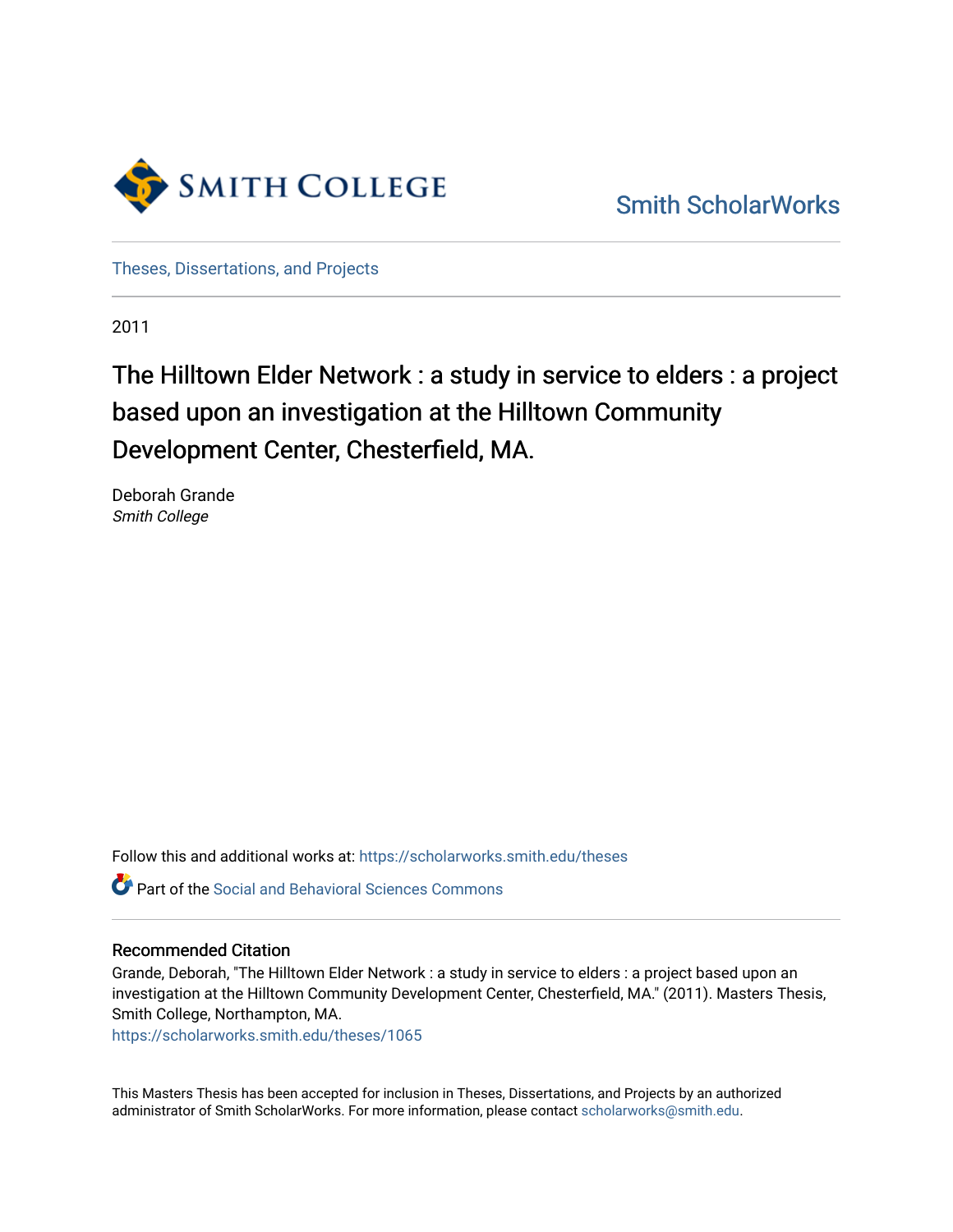Deborah Grande The Hilltown Elder Network: A Study in Service to Elders

#### ABSTRACT

This study assessed the value and efficacy of in-home services offered by The Hilltown Elder Network (HEN). Pre-existing data first obtained through an annual "Client Satisfaction Survey" issued by HEN administration to HEN clients during FY 2010 was examined. Of the 100 surveys mailed, sixty-nine program participants between the ages of 62 and 95 years, the median age being 84, responded. The agency-designed mixed methods survey functioned to solicit program input, to gauge participant satisfaction and also operated as a tool to gather necessary data for program funding. The objective of the HEN Program was to help seniors to remain living safely and independently in their homes for as long as they wish to and are able. Quantitative and qualitative analysis of the data indicated overall satisfaction among service participants and that the in-home services enhanced participants' overall sense of safety, wellbeing and independence. The findings suggest that the need and desire for non-medical, client centered in-home services persists and that effective provision of the services is possible.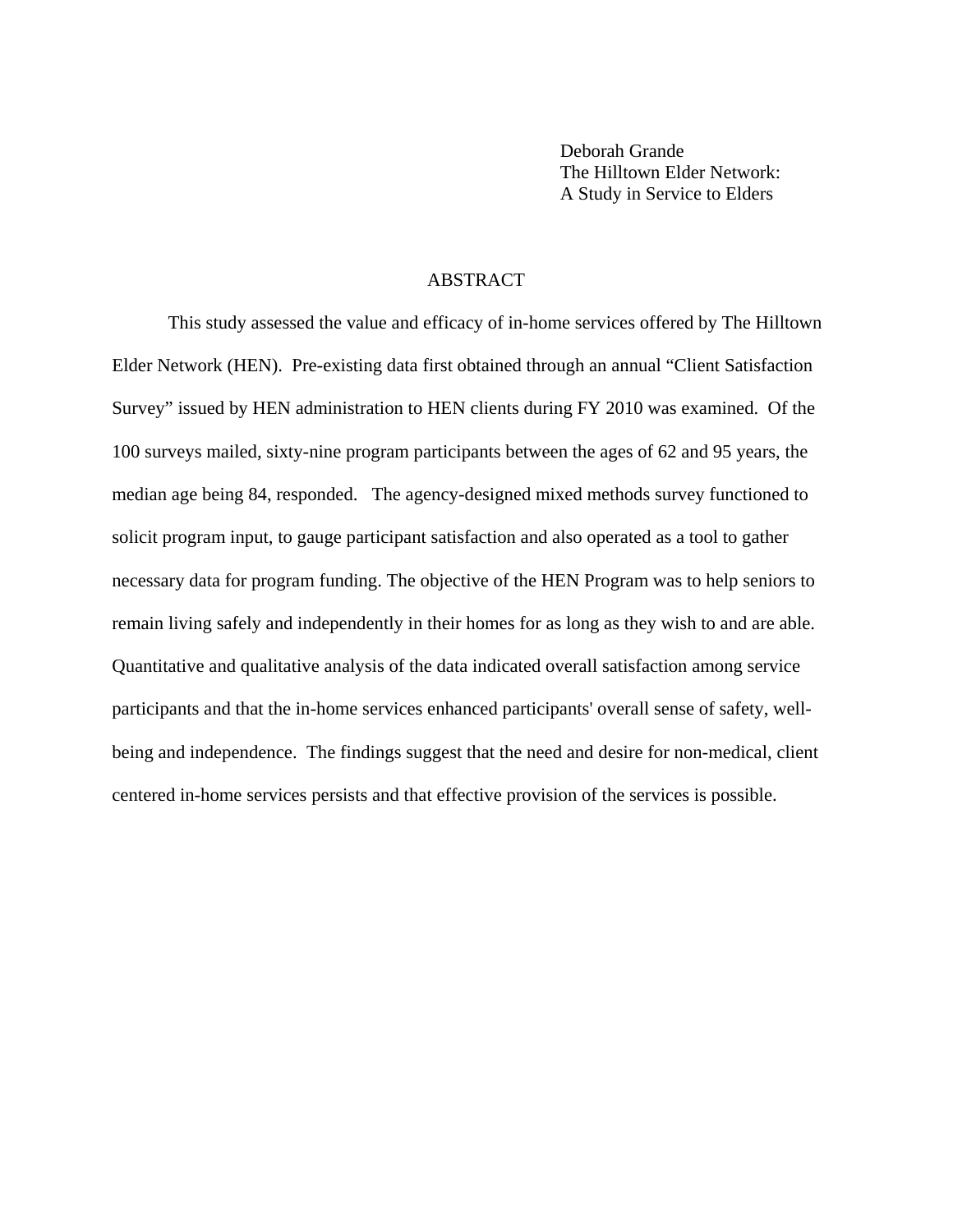# THE HILLTOWN ELDER NETWORK: A STUDY IN SERVICE TO ELDERS

A project based upon an investigation at the Hilltown Community Development Center, Chesterfield, MA, submitted in partial fulfillment of the requirements for the degree of Master of Social Work.

Deborah Grande

2011

Smith College School for Social Work Northampton, Massachusetts 01063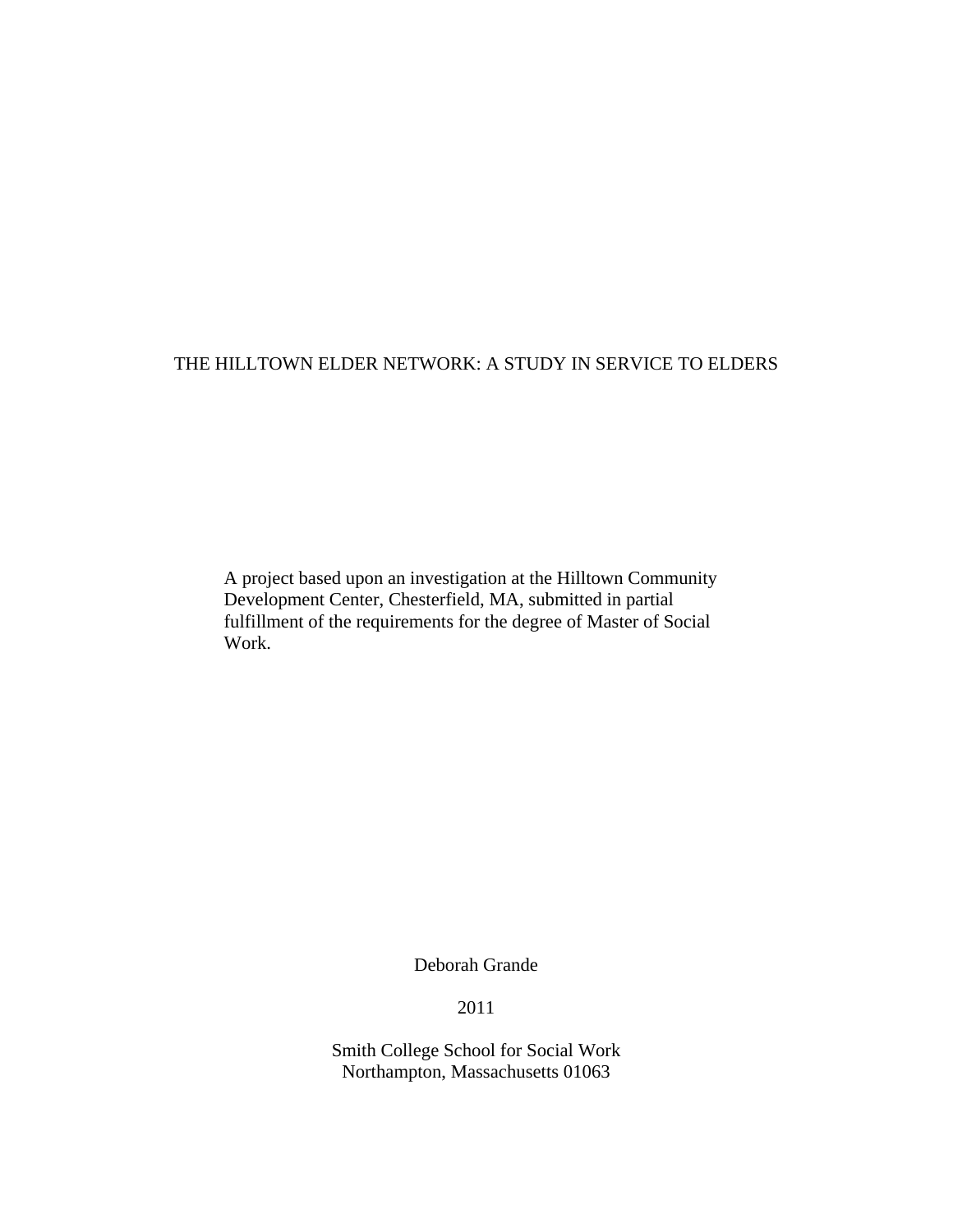# ACKNOWLEDGEMENTS

To my teachers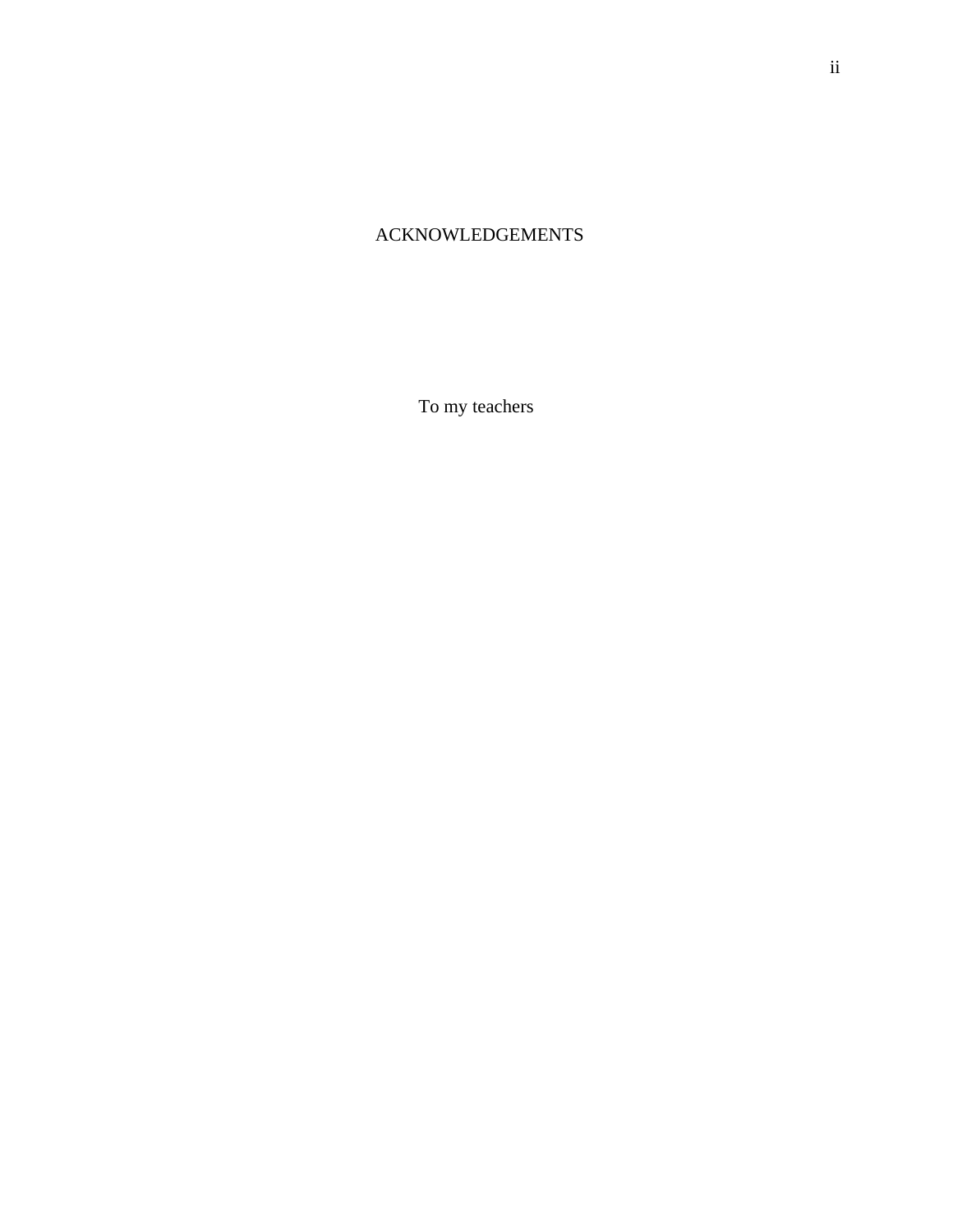# TABLE OF CONTENTS

| $\cdots$ |
|----------|
|          |

# **CHAPTER**

| <b>APPENDICES</b> |  |  |  |
|-------------------|--|--|--|
|                   |  |  |  |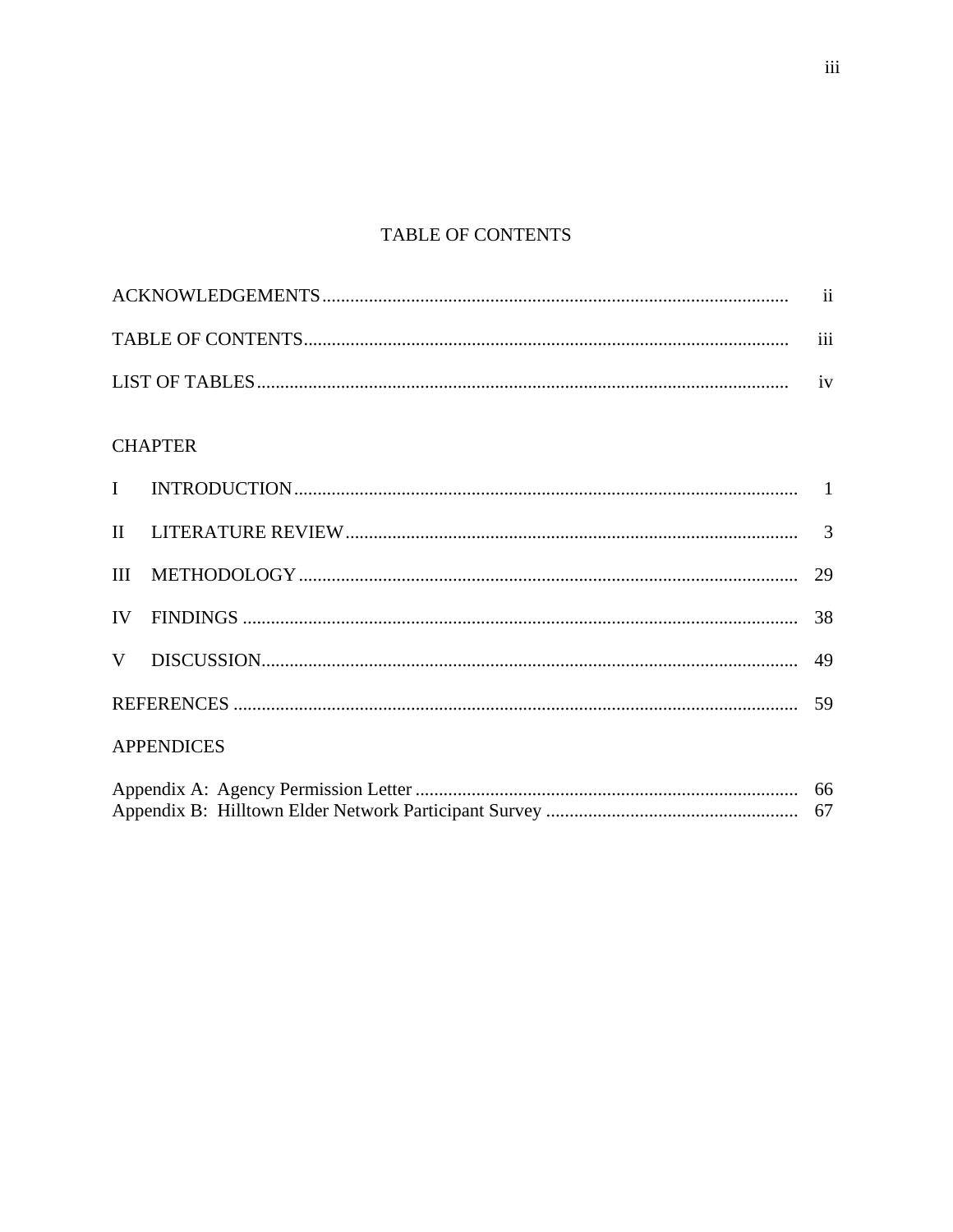# **LIST OF TABLES**

| Table          |  |  |  |  |
|----------------|--|--|--|--|
| 1.             |  |  |  |  |
| 2.             |  |  |  |  |
| 3.             |  |  |  |  |
| $\overline{4}$ |  |  |  |  |
| 5 <sup>5</sup> |  |  |  |  |
| 6.             |  |  |  |  |
| 7.             |  |  |  |  |
| 8.             |  |  |  |  |
| 9.             |  |  |  |  |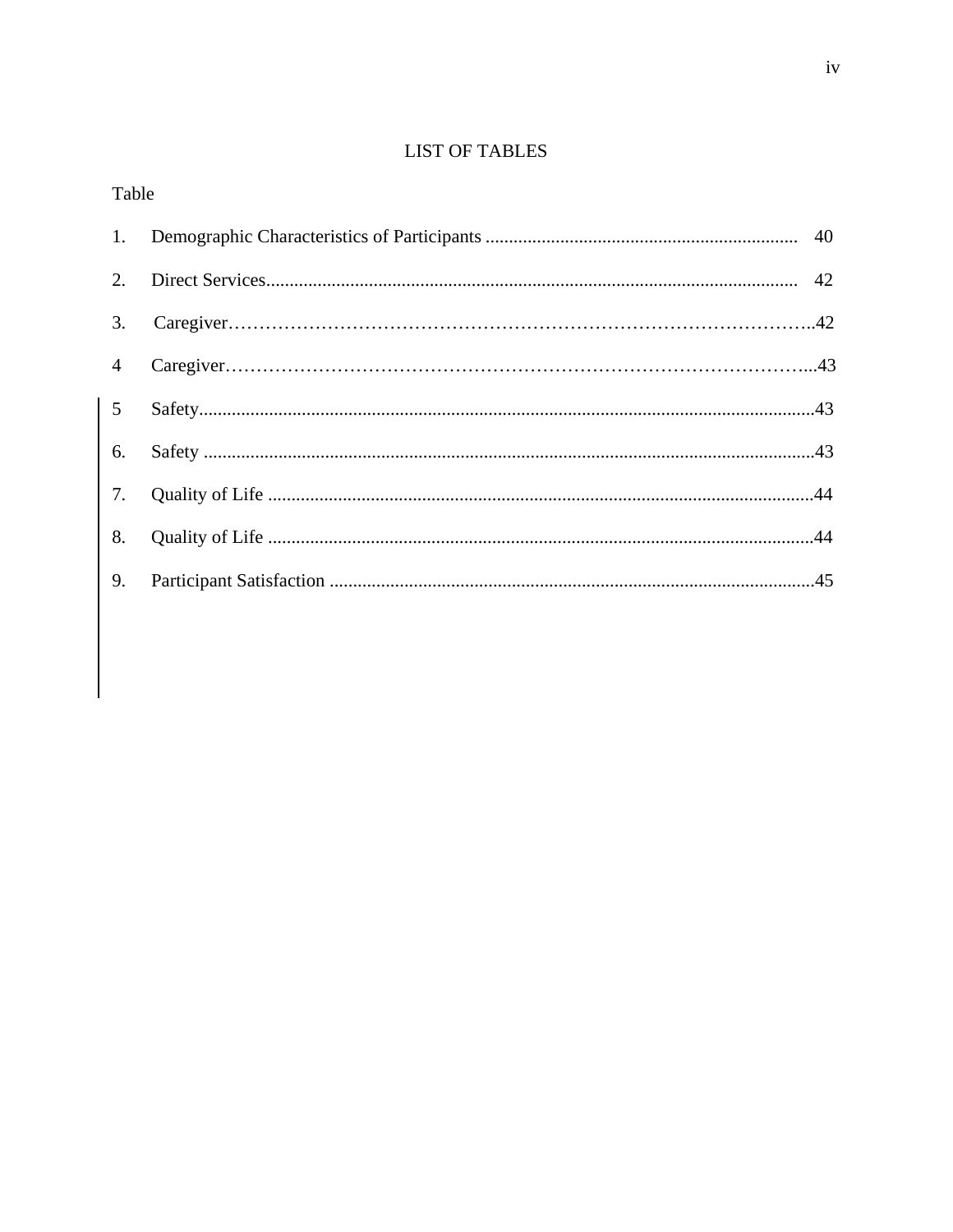## **CHAPTER I**

#### **INTRODUCTION**

Any form of elder social support, whether facilitated by family, community or the government, will ideally address the specific needs of the older person as well as respect that person's inherent need to maintain dignity and independence. At present, social service programs for older adults face tremendous financial constraints, as do the increasing number of older adults and families in need of the services. Given this situation, it is imperative that existing social services be effective and of good quality, regardless of limited resources. Supports that are client-centered and where satisfaction matters may therefore be most efficacious.

The purpose of this study is to explore the value and efficacy of one social service program from the perspectives of its service recipients. The Hilltown Elder Network, also known as "HEN," is a community program that for the past 16 years has served the need for local homecare service-delivery that supports elder self-sufficiency throughout the rural hill towns of western Massachusetts. The goal of this client-centered program is to assist people in living independently for as long as they want to and are able (Hayes, C. 2010).

The current, anticipated and unprecedented rate of aging and longevity in the United States and throughout the world is well documented (Kinsella & He, 2009). Less evident is a consensus about how to manage the potentially increasing volume of need as a result of current aging and longevity trends. With age, the likelihood of chronic health impairment increases and this may challenge people's ability to remain living independently in their homes (Lehning &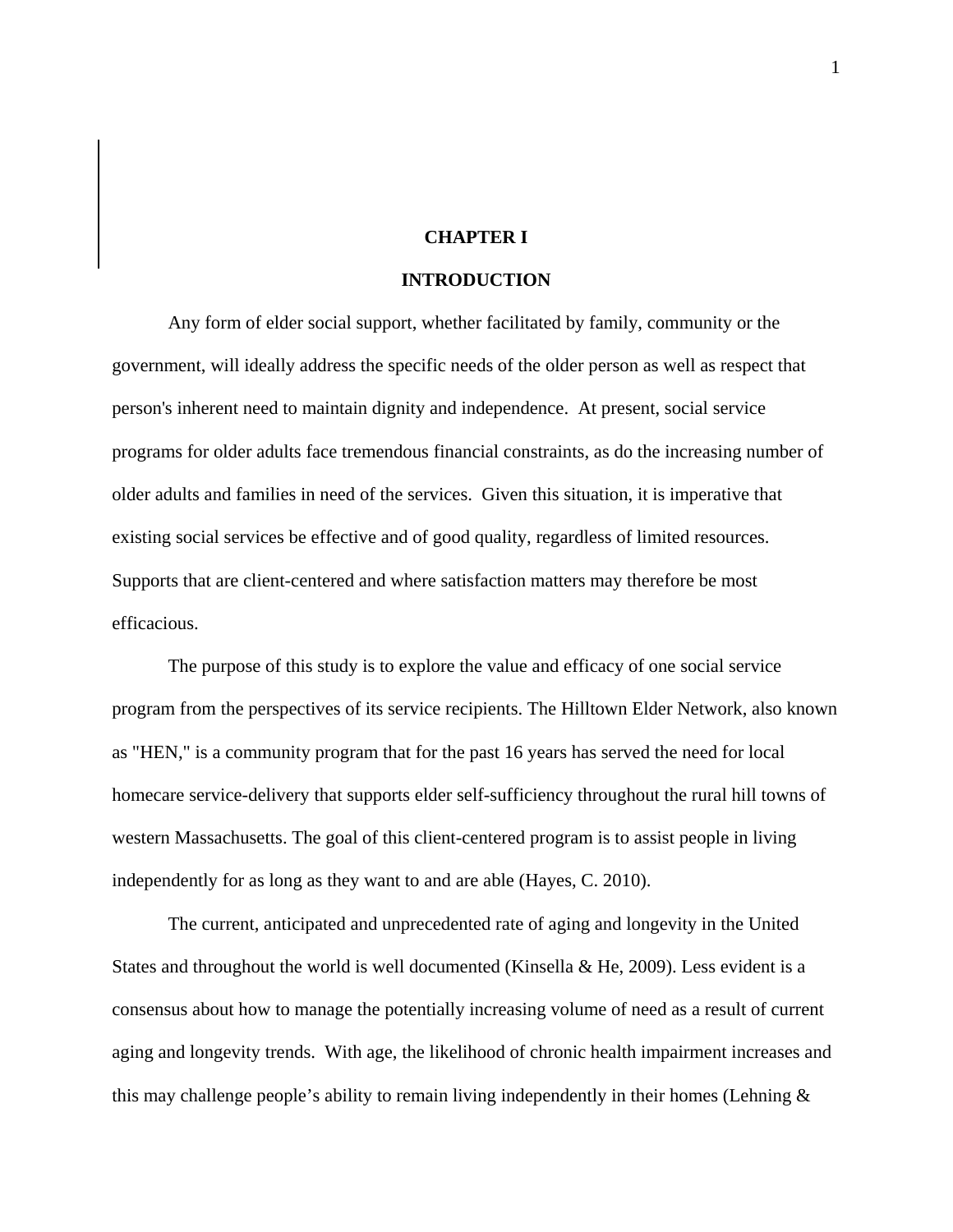Austin, 2010; Rowan, Faul, Birkenmaier, & Damron-Rodriquez, 2011). Increasingly, homecare that supports an "aging- friendly" home has become an essential aspect of long-term care, especially as the trend toward "aging in place" has become a prioritized value.

This mixed methods descriptive study presents and evaluates data obtained by an annual survey issued by HEN administration to HEN clients during 2010. The focal point of the survey was to gather data on client satisfaction and to gauge whether results aligned with the main goal of the program, which is to support safe and independent living.

Although this study is not a comprehensive program evaluation, client satisfaction has long been an important part of program evaluation and is generally accepted as an important indicator of care or service quality (Hsieh & Essex, 2006, p.1009). The intent of this project is to share one community's established effort to serve their elders. The findings of this study may reveal a proven and effective model of elder homecare service-delivery that other community development centers may find helpful.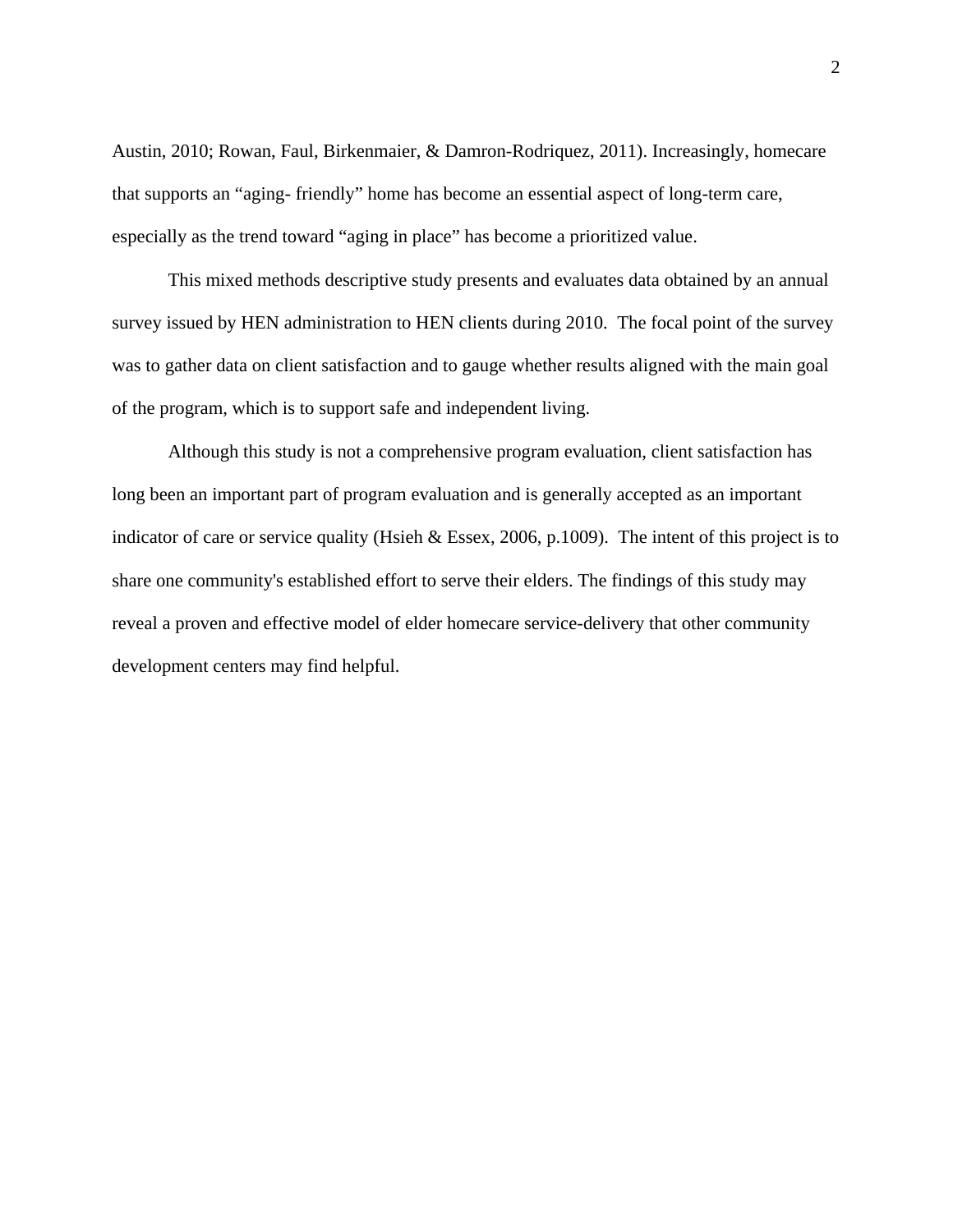## **CHAPTER II**

#### **LITERATURE REVIEW**

The purpose of this study is to explore the value and efficacy of homecare services provided by Hilltown Elder Network (HEN). With an aim toward offering quality and helpful services that support elder independence, a client satisfaction survey is issued each fiscal year (FY) to determine if program goals are being met from the perspective of program participants. Additionally, results and information gathered from the survey support applications for state and private funding which are necessary for the programs continued operation. HEN is a local social-service program established by The Hilltown Community Development Center (HCDC) located in the rural hilltowns of western Massachusetts. The HEN program is not connected with more well known elder social-service programs or agencies, such as those federally mandated to operate through "the aging network."

This chapter will review the literature related to aging and longevity in the context of long-term care. It is widely recognized that older adults want to remain in their own homes as long as possible (Angel & Angel, 1997; Rowan et al., 2011). Angel & Angel (1997) also point out, "The vast majority of such individuals do not need institutionalization, nor do they necessarily need a great deal of help" (p. 136). Gonyea (2005) expands on this idea, relating that "although the presence of chronic illness and disabilities is positively correlated with age, aging does not equal disability" (p. 174). But for families, who provide the majority of long-term care, increased longevity often means, "…extended years of caring for community-residing older relatives with chronic illness or disability" (Hooyman, 2006, p. xxxv). The extent of informal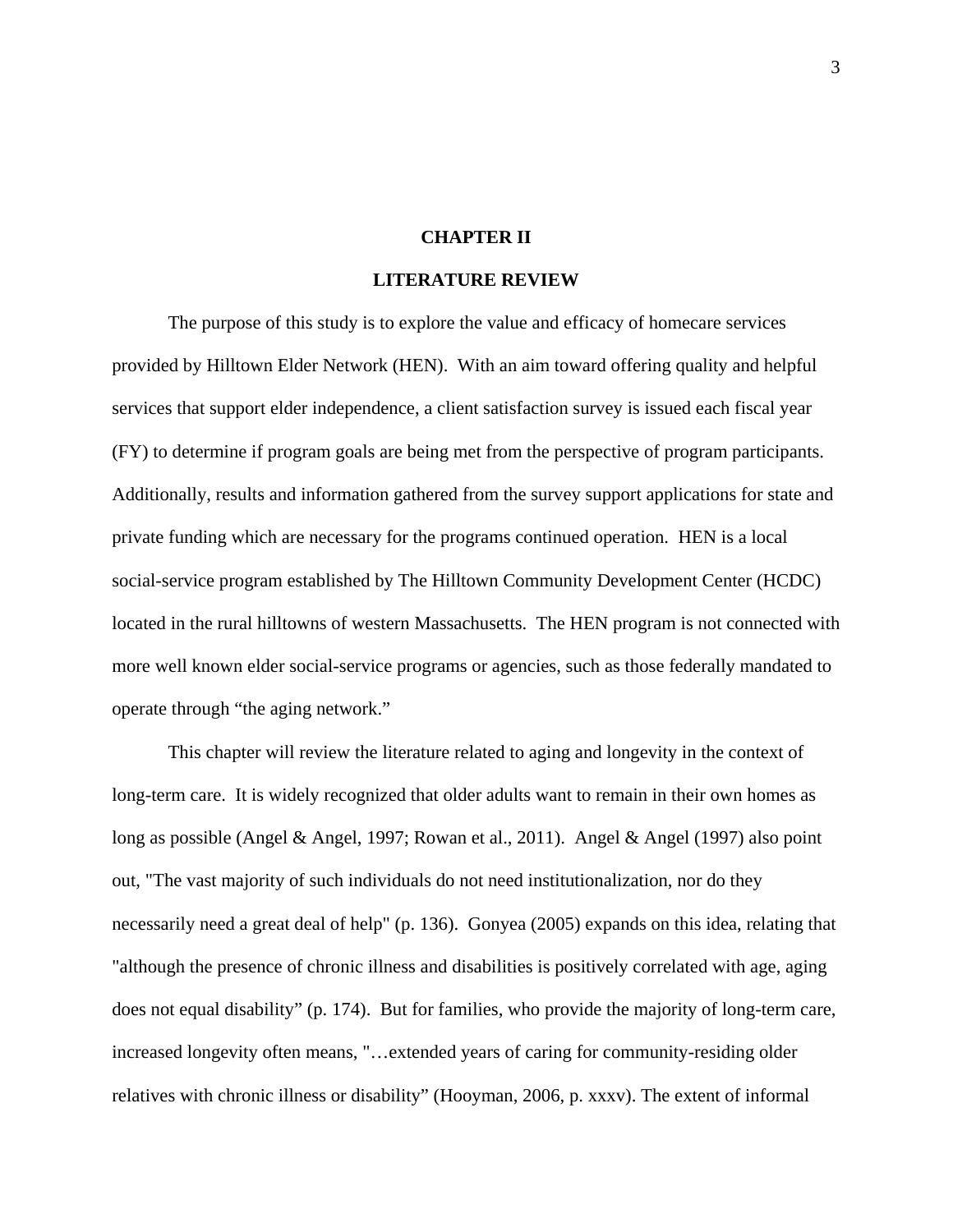network responsibilities, such as those provided by friends and family, may be tempered by formal services, such as home and community-based care. However, the growing number of persons over 85, a time when the need for in-home help may increase, puts a demand on formal services that outweighs the supply.

The first section of this chapter will address demographics of the aging population, including the phenomenon of longevity. Next, the concept of age will be discussed and the life course perspective presented, followed by an overview of health and functional status. The third section of the literature review is devoted to home, community and long-term care, including a look at policy and long-term care wherein The Older Americans Act and the evolving world of home and community-based services are discussed. The final section will address aspects of rural living and service delivery followed by a detailed description the Hilltown Elder Network.

## **The Aging Population**

## **Demographics**

Between 2010 and 2050, the total U.S. population is projected to grow from 310 million to 439 million, an increase of 42 percent. As a result,

The nation will also become more racially and ethnically diverse, with the aggregate minority population projected to become the majority in 2042. The population is also expected to become much older, with nearly one in five U.S. residents aged 65 and older in 2030 (Vincent & Velcoff, 2010, p.1).

Between 2010 and 2030 the number of people living in the U.S. aged 65 and over will grow from an estimated 40 million in 2010 to 72.1 million in 2030 (U.S. Department of Health and Human Services (HHS), 2010, page 2). In 2050, the number of Americans aged 65 and older is projected to be 88.5 million, more than double its projected population of 2010. Female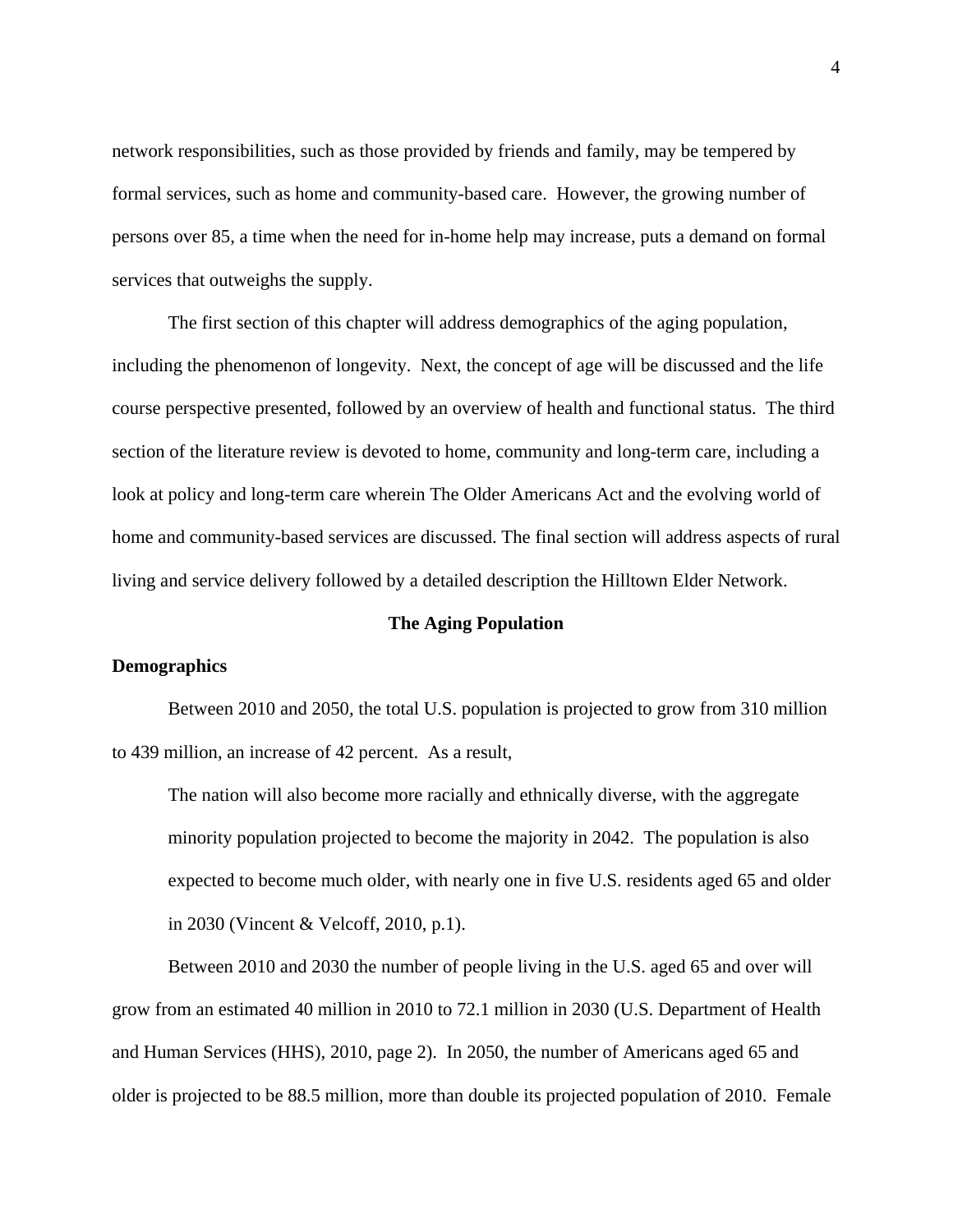life expectancy continues to exceed male life expectancy and this trend is projected to persist over the next four decades. However, the gap between the number of women and men is expected to narrow due to projection of rapid increase of life expectancy for men (Vincent & Velcoff, 2010, p. 8).

Accounting largely for age structure trends is the "baby boomer" generation, those born between the years 1946-1964. This development, as discussed by Kinsella & He (2009) "…is primarily the result of high fertility levels after World War II and secondarily, but increasingly, the result of reduced death rates at older ages" (p. 13). By 2030, all baby boomers will have celebrated their  $65<sup>th</sup>$  birthday, constituting an anticipated 20% of the total U.S. population (HHS, 2010). The baby boom generation is also expected to increase the population of rural America through 2020, as previous migration patterns indicate "…an affinity for moving to rural and small-town destinations than older or younger cohorts" (Cromartie & Nelson, 2009).

The fastest growing segment of the aging population is those aged 85 and older (Kinsella & He, 2009; Piercy, 2010; Rogers, 1999). The 85 plus population is projected to increase from 5.7 million in 2010 (a 36% increase from 2000) to 6.6 million in 2020 (a 15% increase for that decade). The 85 plus population now forms 13% of the older population and this is projected to increase by 500% by 2050 (Hooyman, 2008), which translates to an expected 21% of the over 65 population (Vincent & Velkoff, 2010, p.4). Gender differences among the 85 and over population are, as referred to by Gonyea (2005), "striking," given the ratio of approximately 4 men for every 10 women (p. 160).

In 1900, persons aged 100 or more numbered 37, 306. In 2009 persons aged 100 or more numbered 64, 024 (HHS, 2010). By the year 2025, one in 26 Americans can expect to live to be 100 years as compared with the year 2000 life expectancy statistic of 1 in 500 (Hooyman, 2008).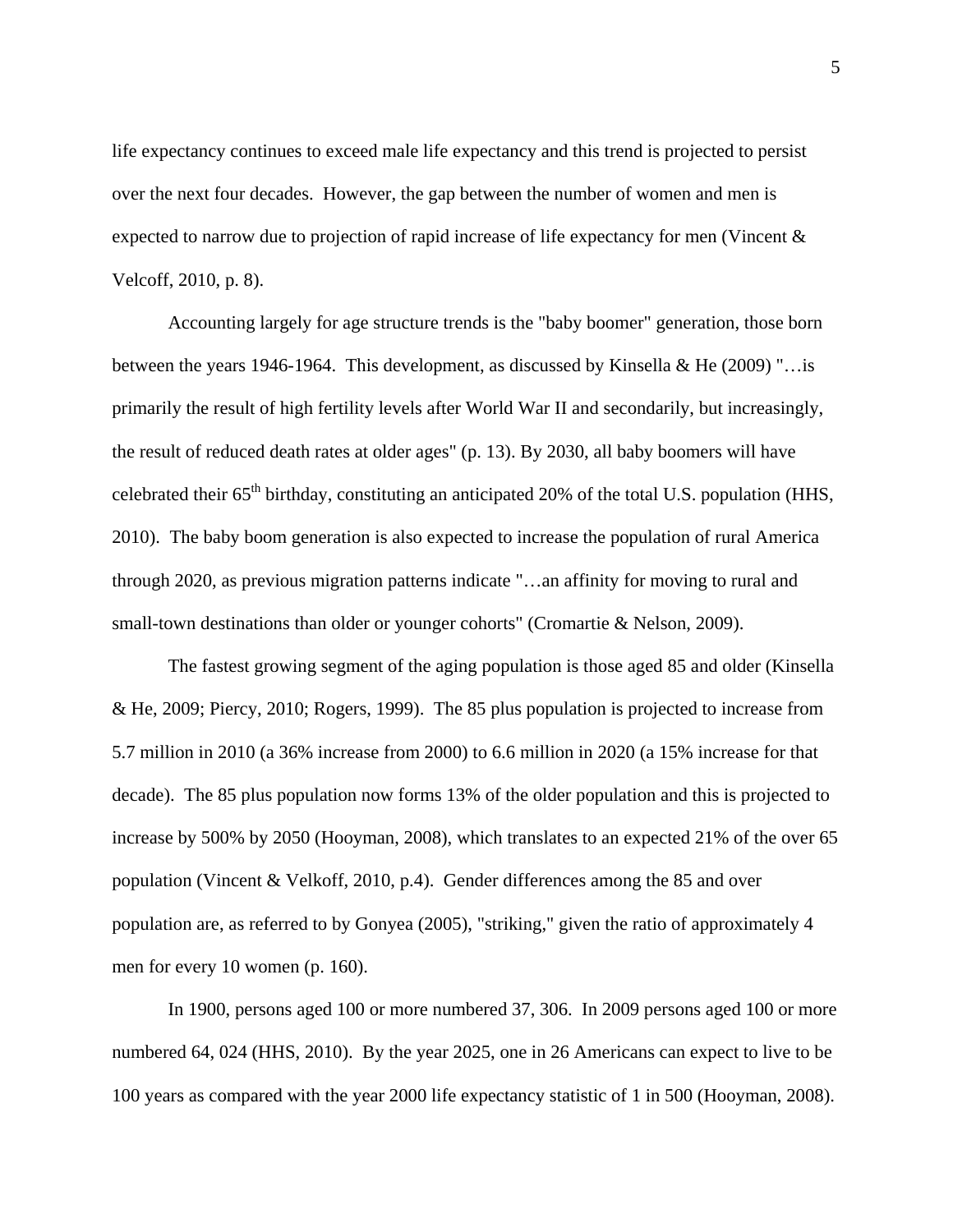The current 72% increase of Centurions combined with the demographic trend of the baby boomers and the oldest old are indicative of increased life expectancy, "…a social phenomenon without historical precedence" (Kinsella & He, 2009, p. 14).

#### **Life Expectancy**

Life expectancy, the average length of time that one can expect to live based on the year born (Hooyman, 2006, xxxii), "…is among the most basic measures of a population's health" (Clarke et al., 2010 p. 1373), and as such correlates with improved medical care and eradication of diseases at early ages (Hooyman, 2006, xxxiii). In addition, public health initiatives and population-based interventions such as improved sanitation and immunization also contribute profoundly to decline of early death rates (Greene, Cohen, Galambos & Kropf, 2007). The phenomenon of longevity involves living longer and healthier lives (Green et al., 2007). However, it is largely recognized that health status later in life is significantly affected by and a reflection of ones particular life course experiences (Angel & Angel, 1997).

## **Age, Aging and the Life Course**

When Buddha was still Prince Siddhartha he often escaped from the splendid palace in which his father kept him shut up and drove about the countryside. The first time he went out he saw a tottering, wrinkled, toothless, white-haired man, bowed, mumbling and trembling as he propped himself along his stick. The sight astonished the prince and the charioteer told him just what it meant to be old (Beauvoir, 1976, p. 7).

At first glance, aging may be regarded solely as a biological phenomenon. Yet to speak of aging is to talk about a multi-faceted experience that we are both subject to and a subject of. Chronological age, for example, is relative in that it varies by culture and social class (Hooyman, 2006). Chronological age, it is discussed, is now hardly useful in the United States other than a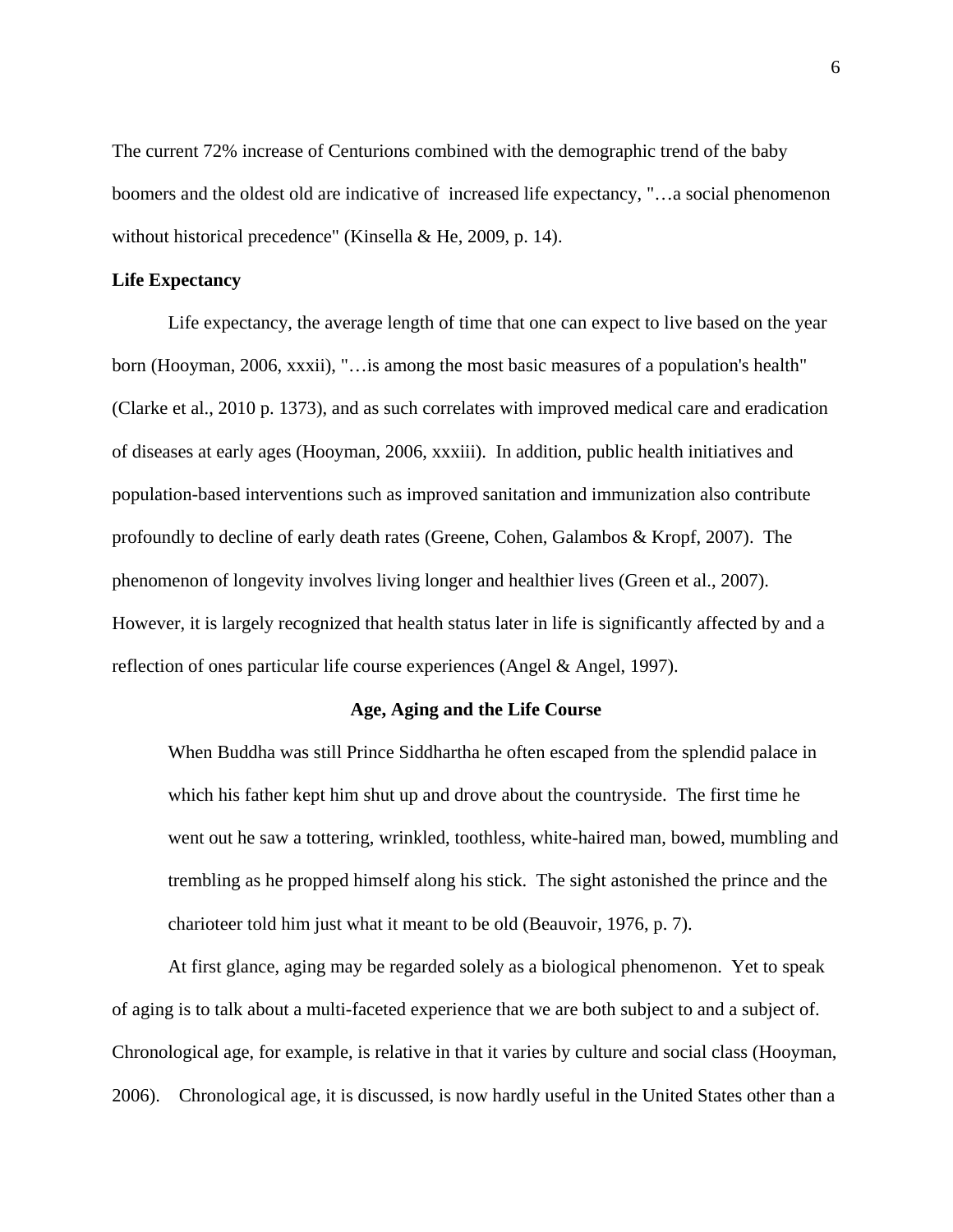marker for social norms and constructs such as criteria determinants for retirement and receiving age-related benefits such as Social Security and Medicare (Greene, 2000, p. 58, Piercy, 2010, p.3). So what is age and what does it mean to be old?

The cause and effect of all age related processes are not limited to the biological impacts of aging, but are also a result of the psychological as well as social aspects of aging. The field of gerontology has contemplated this idea for at least the past 40 years. In reference to gerontologist J. E. Birren (1969), Greene (2000) writes, "His interest in age-associated changes and their effect on a person's capacity to cope effectively with his or her living conditions led to his description of three kinds of aging: biological, psychological, and social" (p. 58). Greene (2000) describes this as the near beginning of "…how to appraise an individual's level of functioning in a given environment relative to others of the same chronological age" (p. 58). The idea that a person's chronological age is not a sufficient measure relevant to one's personal aging experience is a belief rooted in years of gerontological as well as social science research. Or as Elder (2002), said:

Today we believe that the "lived experiences of people in contexts" are essential for understanding their pattern of aging. But this was not always so (p. 1).

#### **The Life Course Perspective**

Introduced by sociologist Leonard Cain in his 1964 paper, *Life-Course and Social Structure,* a life-course perspective was assessed as "…a feature of both individuals and social structure" and thus anticipated elaboration of the life course as a major basis of social organization" (Dannafer & Settersten, 2010, p. 4). This sociologically inspired theory of "age as property" of both social systems and individuals also described as "life course as a social institution" evolved in Europe and the United States and was met with its psychologically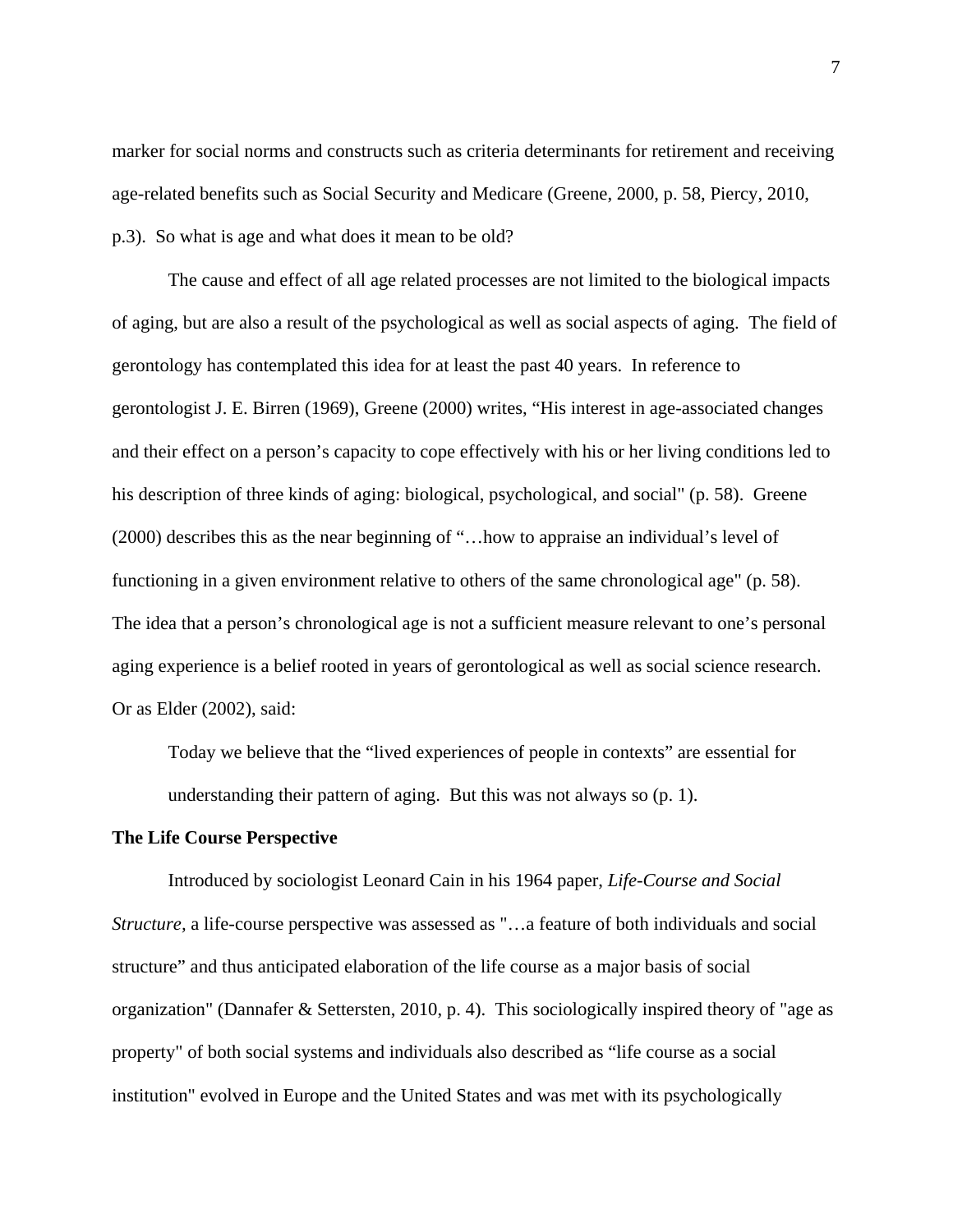grounded counterpart, life-span development. Both disciplines were further guided by a new methodological paradigm and standard for how to approach research on aging, cohort analysis, which emphasizes variances between biology and timing (Dannafer & Settersten, 2010)

The relationship between the life course, age and ageing processes is conveyed in the work of Neugarten & Hagestad (1976):

The life course is usually viewed as a progression of orderly changes from infancy through old age, with both biological and sociocultural timetables governing the sequences of change. It is often pointed out that a multi-dimensional approach is needed in studying time-related patterns; that social, biological, and psychological age should be separately measured; and that chronological age is a poor index of any of the three (p. 36).

Working with these ideas among many other contributions from fields of sociology, psychology, history and others, Elder (2002), developed a theoretical orientation to the life course based on a set of five principles: 1) development and aging are lifelong processes; 2) people are actors with choices that construct their lives; 3) the timing of events and roles, whether early or late, affects their impact; 4) lives are embedded in relationships with other people and are influenced by them and lastly, 5) changing historical times and places profoundly influence people's experiences (p. 2).

Factors unique to each individual, such as those which influence the life course as well as other aging processes, including the diversity of age itself, all contribute to increasing heterogeneity among older adults. Namely, "...older people are more diverse in their health and socioeconomic status, ethnicity and race, and family situations then other age groups" (Hooyman, 2008, p.2). As discussed further by Richardson and Barusch (2006), "People become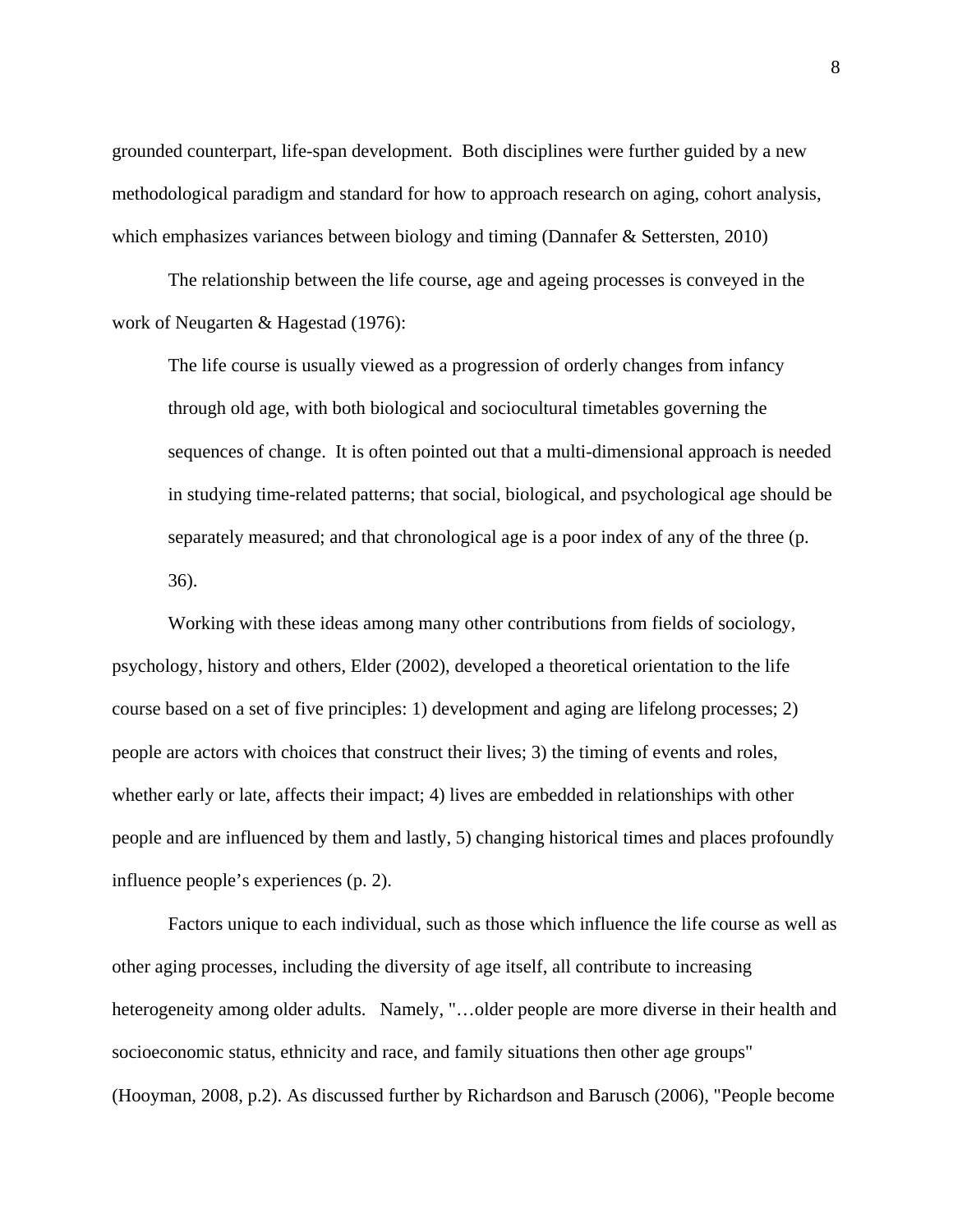increasingly differentiated as they grow" (p. 13) and therefore heterogeneity is more pronounced. As a result, during the 1970's researchers, policy-makers and practitioners began to differentiate groups among older adults, resulting in the now commonly employed categories of the *young old* (65-74 years), the *middle old* (75-84 years), and the *oldest old* (85 years and older) (Gonyea, 2005, p. 158). However, Angel & Angel (1997) forewarn that "People do not fit neatly into categories, and whether we are dealing with age, race, or ethnicity the differences between individuals within each category are far greater than the average differences between categories" (p.8).

## **Health and Functional Status**

Health is affected by biological as well as non-biological determinants. These determinants are discussed by Richardson & Barusch (2006) as "theories of aging" and categorized as four aspects: 1) biological aging; 2) psychological aging; 3) social-psychological aging and the 4) sociology of aging (p. 22). Central to the study of *biological aging* (the physical aspects of aging) is the question of why physiological capacities change with age. *Psychological aging* maintains focus on the individual and intrinsic processes that may change with age such as sensory capacities, coping skills, perception and cognitive abilities. Richardson and Barusch describe *social-psychological aging* as that which, "…examines the intersection of the individual with his environment and historically emphasizes social roles, family and social relationships and adjustment to aging." And the *sociology of aging* is defined as that which, "…considers social constructions of aging and economic and systemic influences that affect the organization of an aging society" (p. 22).

Knowledge of classic and contemporary theories of aging informs understanding between normal aging and disordered processes. In this light, professionals that work with older adults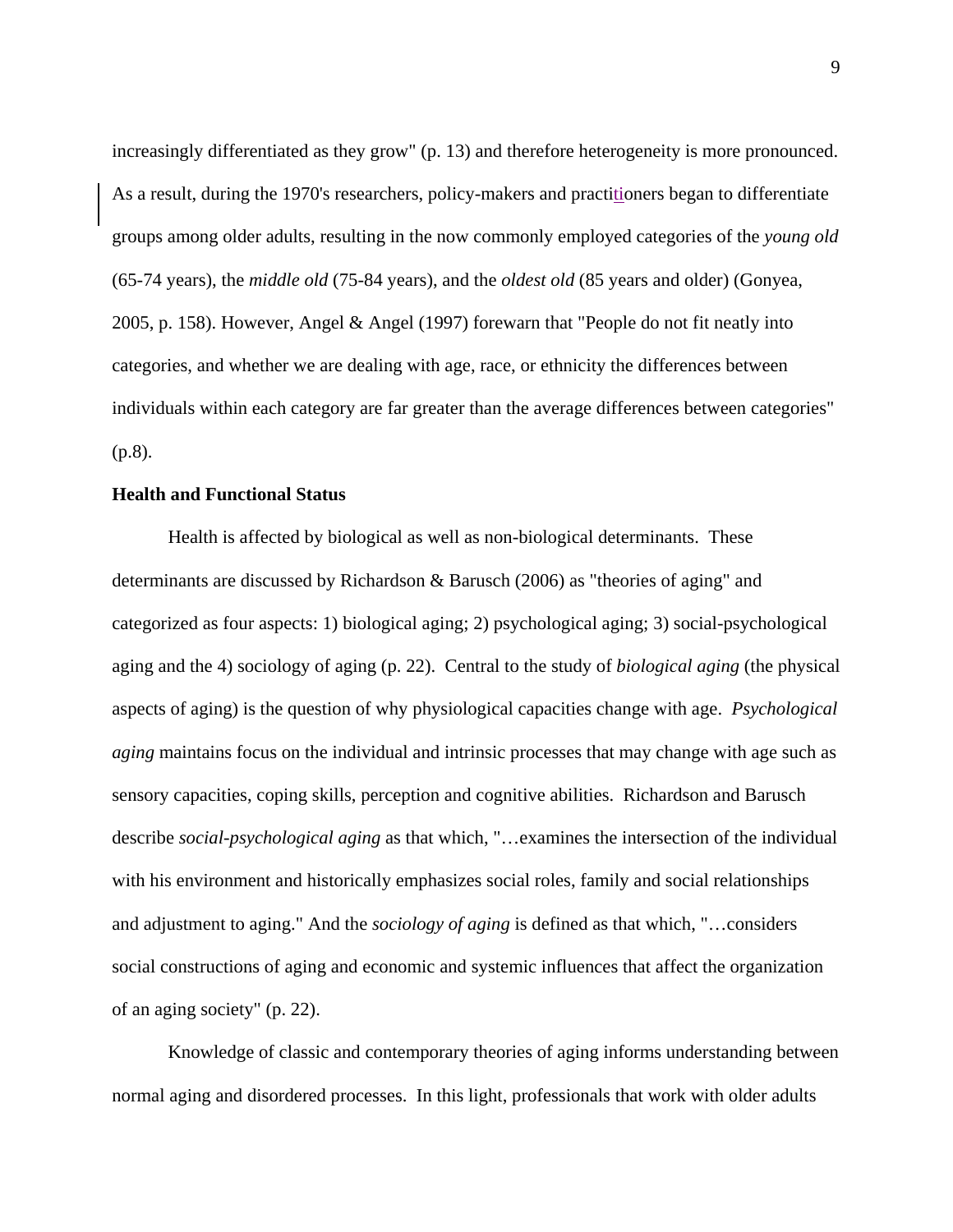can better differentiate the disordered processes that affect many older adults as opposed to developmental processes that commonly occur in late life. However, it is further emphasized that most theoretical conclusions based on past investigations are not applicable to older adults of diverse ethnic backgrounds: much research from psychology, social-psychology and sociology, "…are based on research that generally used samples of older people from the dominant white male culture" (Richardson & Barusch, 2006, p. 46).

Hooyman (2006) discusses the difference between normal aging and disease-related processes and that this knowledge informs to determine a person's health status. She writes, "Health status encompasses 1) the presence or absence of disease and 2) the degree of disability in level of functioning (p. xxxii). As aging cannot be defined in mere chronological years, the distinction of *functional age* may be more relevant to the combined factors resulting from the complex process of aging.

*Functional age* reflects the level of cognitive and physical well-being a person has at any given time and is largely determined by a person's ability to perform Activities of Daily Living (ADLs), such as eating, bathing and dressing (Hooyman, 2008; HHS, 2010) or instrumental activities of daily living (IADLs), including preparing meals, shopping, managing money, using the telephone, doing housework and taking medicine (Lehning & Austin, 2010, p. 95). The need for assistance with ADLs and IADLs determines what types of services they will need and possibly whether older adults can remain in their home (Hooyman, 2008, p. 30; Lehning & Austin, 2010, p. 95).

Social models of disability view disability as a situation, not a characteristic (Putnam & Stark, 2006). The authors assert that, "…individuals have a certain set of (in this case) physical capabilities, and their environments have a specific set of demands or requirements," which begs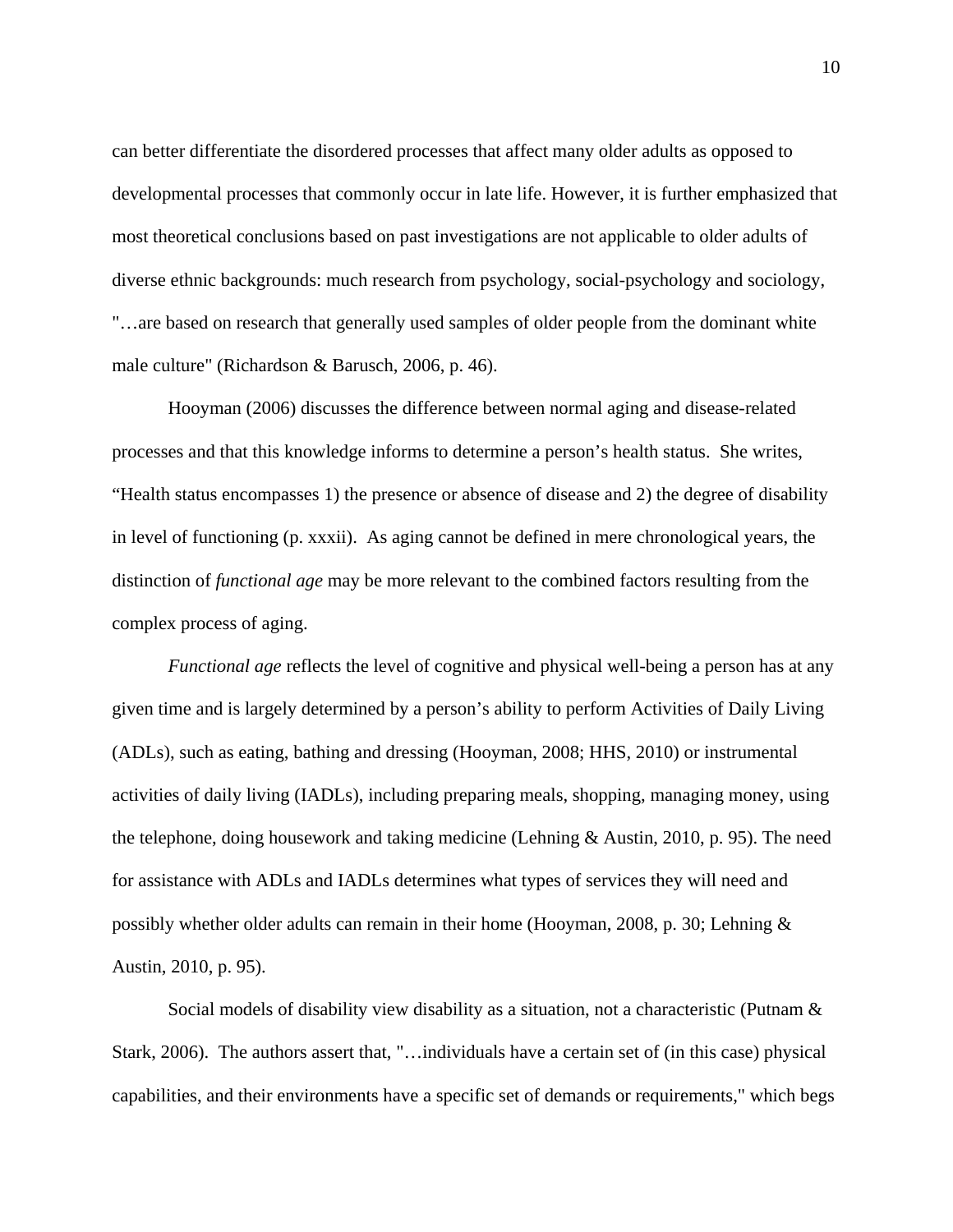the question, "Can the person do what she needs to do" (p.80). Two populations of older adults with disabilities are distinguished from one another, those persons who "age into" disability, first experiencing impairment later in life, and those persons who are "aging with disability" constituting people who experienced earlier onset of disability, such as during childhood, youth or middle adulthood (Putnam & Stark, 2006, p. 80).

This change, as discussed by Putnam & Stark (2006) is in part due to an independent living movement led by disability rights activists. The aim of the movement was to shift from a medical model of long-term care to a "de-medicalized" home service delivery that allowed for non-medical personal to perform ADL and IADL tasks, thus expanding the pool of qualified service providers. Personal empowerment is at the crux of this movement wherein, "…consumer-directed care options in home health services seek to shift this balance by affording consumers more choice and control over which services they received, when the services are provided, and by whom" (Putnam & Stark, 2006, p. 81).

In summary, Putnam & Stark (2006) write, "The net effect of functional impairment and disability in old age is generally the same: reduced opportunities to achieve healthy aging objectives and participate fully as community members when appropriate supports, accommodations, and/or accessible environments are not available" (p. 81). This situation is addressed among an ever-evolving literature base on aging and long-term care.

# **Home, Community and Long-Term Care**

 Home, for the majority of older persons, is living independently in what has been there longtime residence, such as a single family home or apartment; it is also a place embedded with psychological and emotional attachment, close to familiar people and services (Pynoos, Caraviello & Cicero, 2010, p. 129). Even when people suffer serious declines in their health,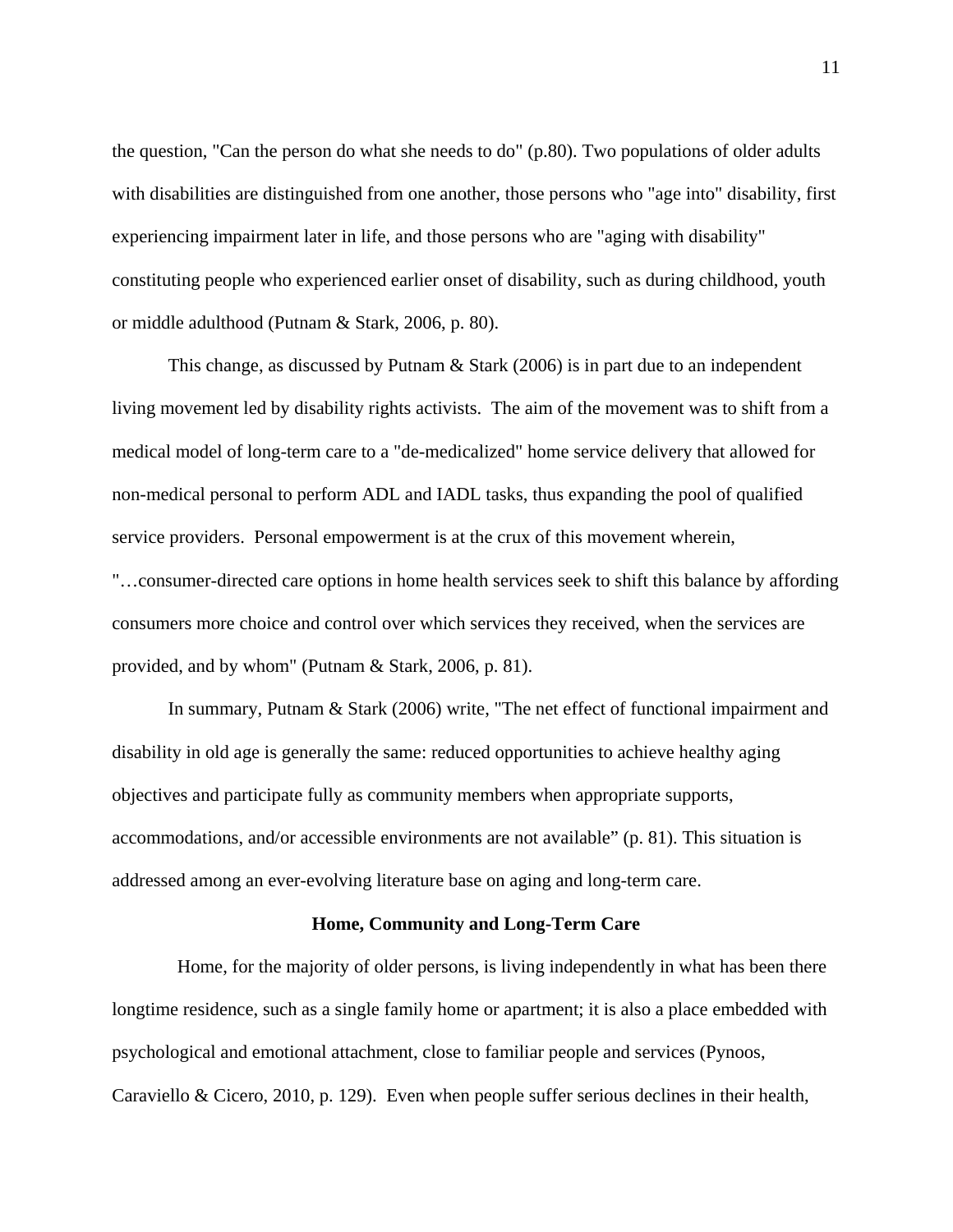much data confirms that older persons prefer to stay at home (Angel  $\&$  Angel, 1997, p. 134). Staying at home is now also referred to as *aging in place*.

However, the context of home life and aging in place must also be considered in the broader environment of community in order to grasp the significance of "…the importance of development and planning patterns that affect vital aspects of a community's livability, such as availability and accessibility of transportation options, shopping venues, social services, medical care, and recreational activities" (Pynoos, Caraviello & Cicero, 2010, p. 129). Such aspects constitute an *aging friendly community* for older adults which is where home and community based long-term care takes place, also understood as an aspect of long-term care. The subject and services that constitute long-term care (LTC) are multi-faceted. Historically, long-term care was discussed in terms of institutional care, such as nursing homes; however, the capacity to live at home with illness or disability has evolved, expanding the meaning of long-term care (Cutler, 1995, p. 229).

Greene et al. (2007) describes long-term care as, "The total delivery system for services to frail older adults who have some limits on biopsychosocial functional capacity that interfere with their autonomous functioning" (p.152). In contrast, Lehning & Austin (2010) describe long-term care as, "…a patchwork of different services and providers of care, rather than a comprehensive system (p.44), with no reference to "frail older adults." Citing an "absence of clarity," Koff and Bursac (1995) suggest that "chronic care" is a more malleable term and discuss, for example, that the phrase "long term care" emphasizes duration of services rather than the services themselves (Introduction). However, as it stands, "long-term care" is the rhetoric in which a variety of supportive services are discussed. The need for long-term care arises from an inability to take care of oneself in a fully safe and independent way, such as when a person has a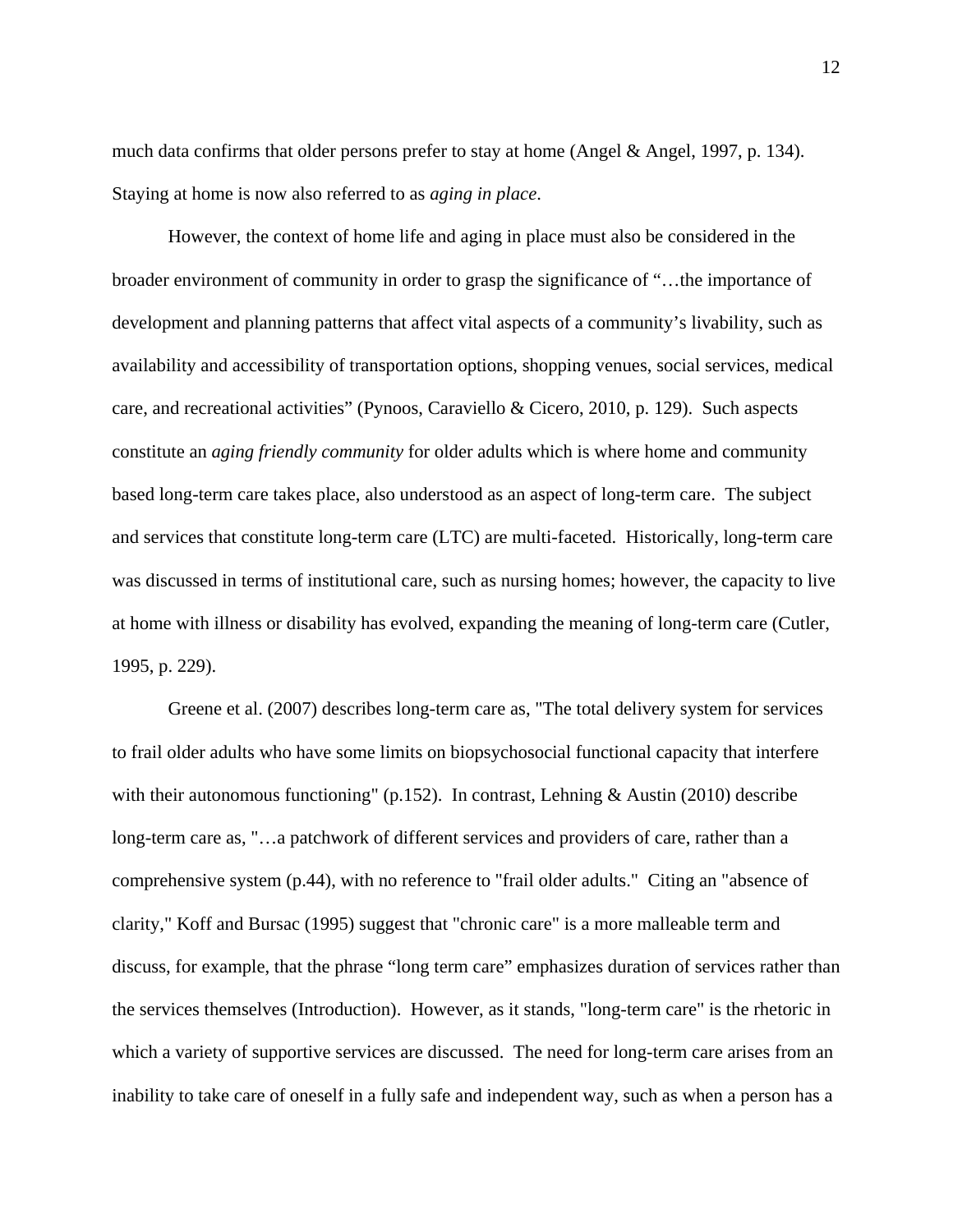chronic illness or disability and needs help with performing ADLs and IADLs, as previously discussed. This can occur at any point in life, thus long-term care is not exclusive to the care of older adults. Long term care is not limited to the needs of older adults. The U.S. Department of Health and Human Services (2010) report,

 This year, about 9 million Americans over the age of 65 will need long-term care services. By 2020, that number will increase to 12 million. While most people who need long-term care are age 65 or older, a person can need long-term care services at any age. Forty (40) percent of people currently receiving long-term care are adults 18-64 years old. In all cases, supports that assist with ADLs and IADLs can be facilitated by formal and/ informal services (para. 1).

 Greene et al. (2007) writes that two types of services for older adults exist, formal and informal. *Formal* services include those provided by, for example, community-based agencies and *informal* are those provided by family and friends (p. 152). Hooyman, Hooyman & Kethley (1981), as cited by Greene et al. (2007) present a "Continuum of Care" describing a range of older adults' needs, services and interventions. The five continua include

- 1) client need, or how independent or dependent an older adult is
- 2) services, that is, suggested by need
- 3) service settings, or the degree of support for living the client requires
- 4) service providers, whether a person can manage without outside care, can conduct self-care, or requires professional care; and
- 5) professional collaboration, whether the client requires help from more than one discipline (p. 152).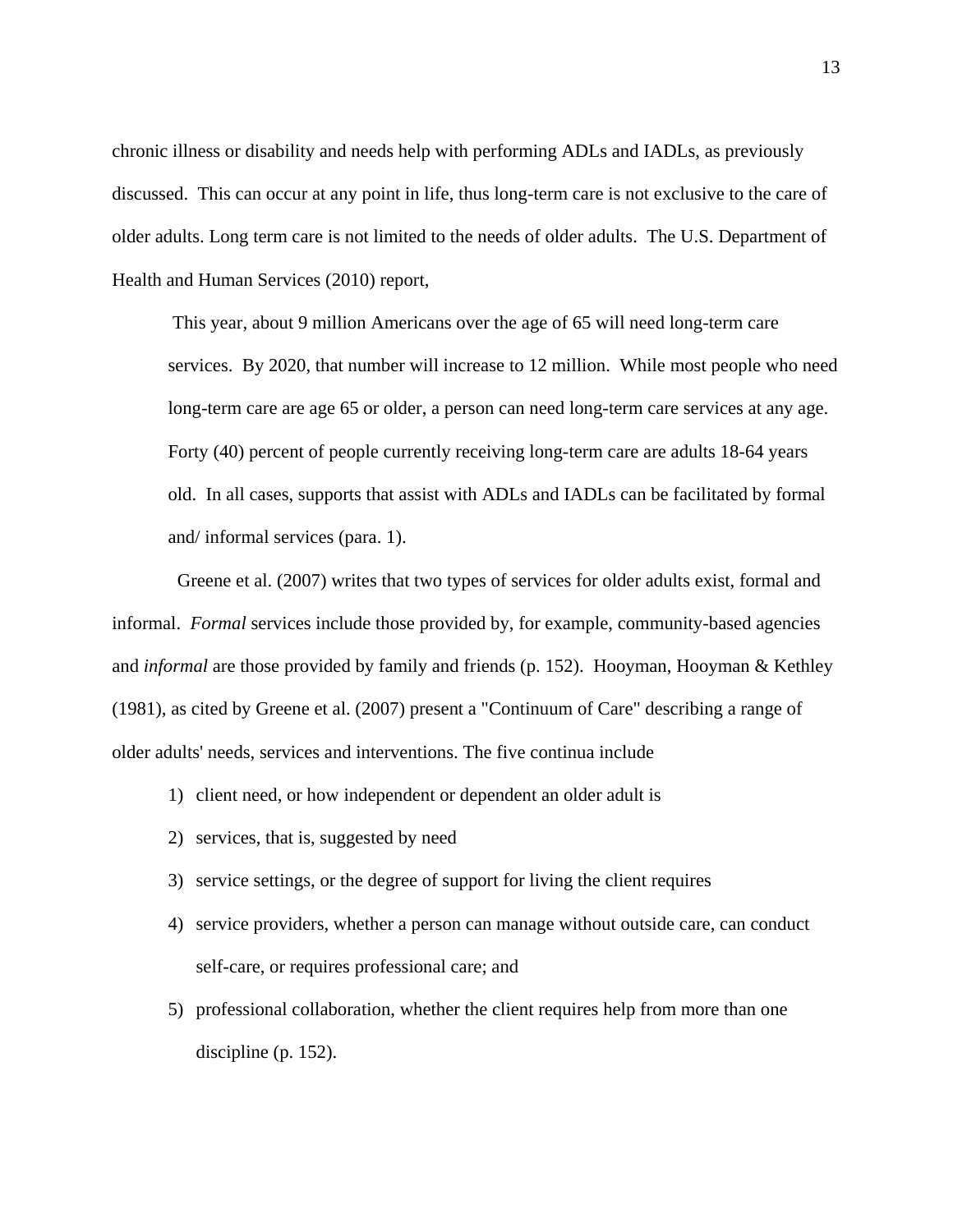Both informal and formal supports are essential to addressing the continuum of care that makes aging in place possible. However, informal supports are cited as providing 80% of long-term care services (Hooyman, 2008) and this combined with increased life expectancy and the growing expense and complexity of LTC, the imbalance between formal and informal support creates financial and social burdens for many families (Chen, 2006, p. 867). With less demand for institutional care (Romaine-Davis, Boondas & Lenihan, 1995, p. 227) the demand for home and community-based services (HCBS) has grown exponentially. A wide range of policies and programs are designed to meet social services, housing and transportation needs of community-dwelling older residents (Choi, 2006, p. 825). Koff & Bursac (1995) contend that previous research has discussed the historic shift from family to public responsibility that resulted in aging as a "social problem." Fifteen years later, Lehning and Austin (2010) point out that …"in recent years policy makers have recognized importance of long-term care policy" (p. 44).

#### **Policy and Long-term care**

Though not officially called "long-term care," the United States Federal Government has a history of attempting to address the needs of aging Americans. President Roosevelt's The New Deal established The Social Security Act of 1935 and in 1950 President Truman held the first National Conference on Aging. This was followed in 1956 by the establishment of a Federal Council on Aging under President Eisenhower and then the first White House Conference on Aging met in 1961. In 1962 legislation was introduced in Congress to establish "…an independent and permanent Commission on Aging." Then in 1965, under President Johnson and The Great Society initiatives, including Medicare and Medicaid (which were added, respectively, to the existing Social Security Act), the most comprehensive body of legislation aimed at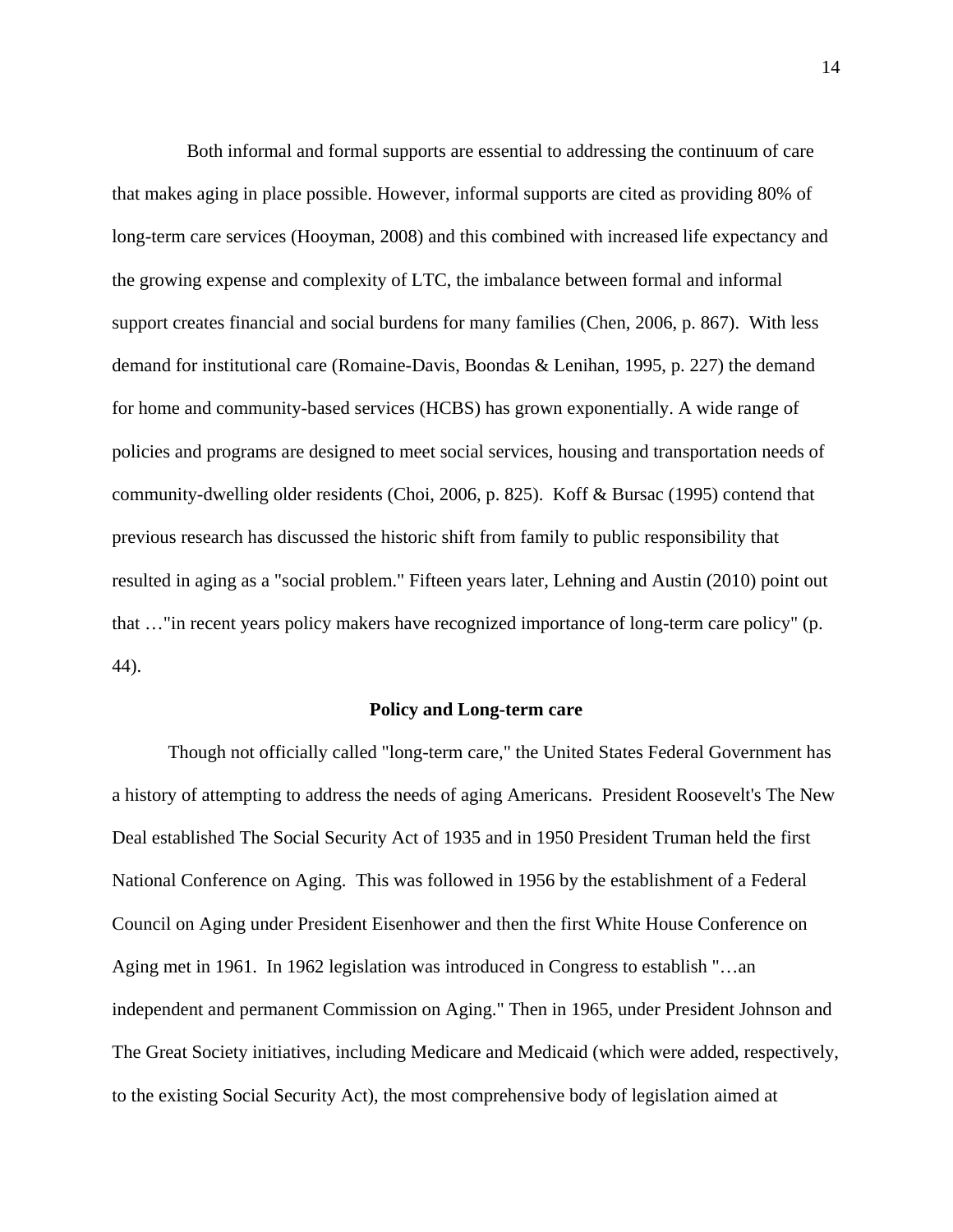providing social services and long-term care to persons over 60 was enacted, The Older American Act (OAA) (AoA, 2011, pp. 1-4).

#### **The Older Americans Act and the Aging Network**

On July 14, 1965 U.S. President Lyndon B. Johnson remarked at the signing of the OAA, Lengthening the life-span is a major achievement of our time. It is also the source of one of the major challenges to the values and the vision of our great society…The Older Americans Act clearly affirms our Nation's sense of responsibility toward the well-being of all of our older citizens. But even more, the results of this act will help us expand our opportunities for enriching the lives of all of our citizens in this country, now and in the years to come (Johnson, 1965, para. 4, 7).

Enactment of the OAA marked a turning point of U.S. federal and state governments financing and providing social services and long-term care to older people (O'Shaughnessy, 2008). The enactment of the OAA created the Administration on Aging (AoA) within the Department of Health, Education and Welfare which by extension called for the development of State Units on Aging (SUAs). Since 1965 each state has been required to implement the mandates of the OAA and each state has gone about this is a different way.

Within a decade, local implementation of the OAA suffered from planning and administrative issues among the AoA and the SUAs thus a clear need to be ' "closer to the people' " was recognized throughout the nation (Hudson, 2006, p. 494). As a result, a 1973 OAA amendment established Area Agencies on Aging (AAAs). The entire system, ultimately referred to as "The Aging Network," is now comprised of 56 STUs, 655 AAAs, 233 tribal and Native American organizations, and two organizations serving native Hawaiians, as well as nearly 30,000 local service provider organizations. The various agencies host the responsibilities for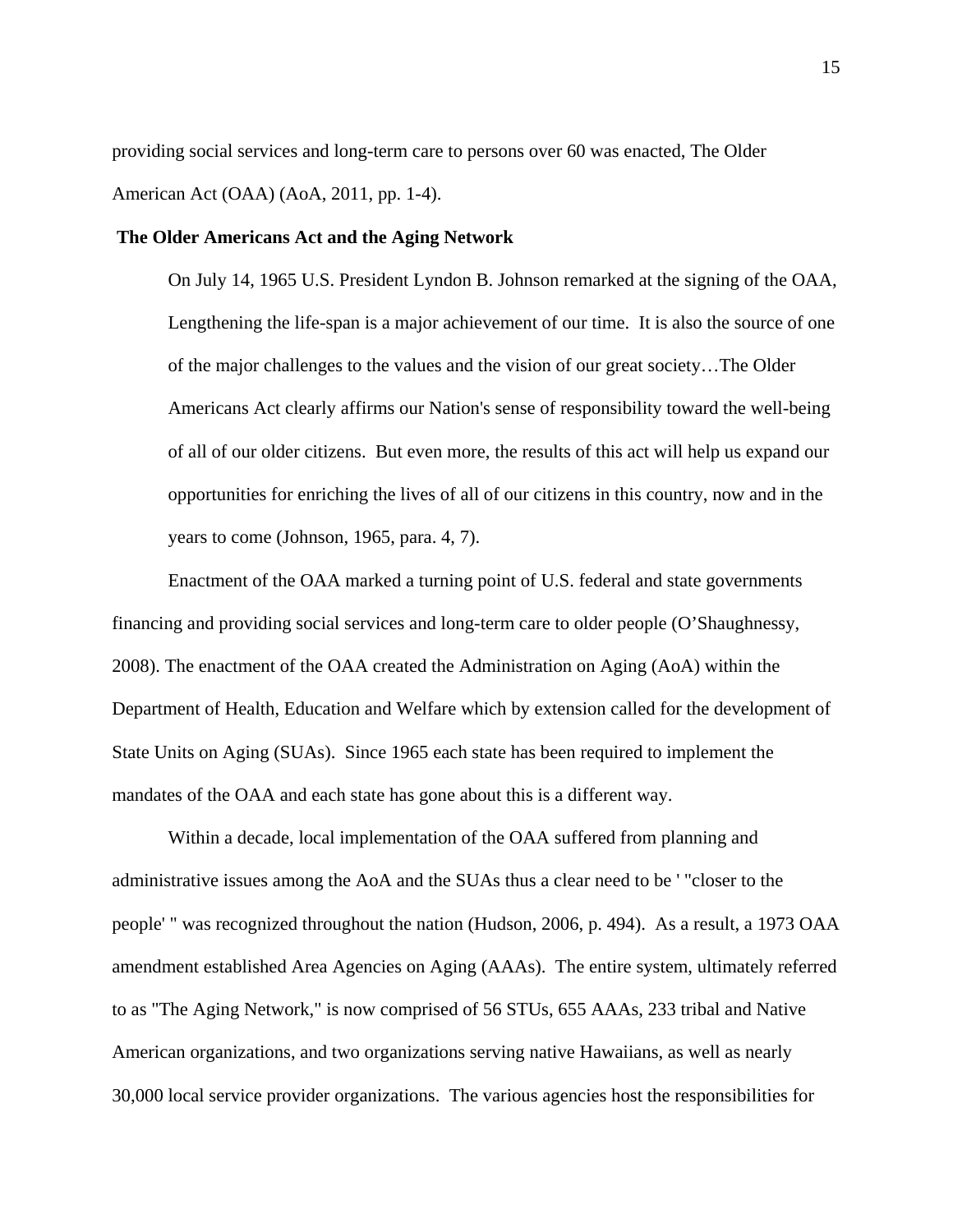planning, development and coordination of social, long-term care and health-support services within each state (O'Shaughnessy, 2008, p.5).

The OAA was created to include funding of local service programs, to establish training and research projects and to stimulate the development of innovative and/or improved services for the elderly. The seven titles that comprise the OAA are named as follows: Title I – Declaration of Objectives; Definitions, Title II – Administration on Aging, Title III – Grants for State and Community Programs on Aging, Title IV – Activities for Health, Independence and Longevity, Title V – Community Service Senior Opportunities Act, Title VI – Grants for Native Americans and Title VII – Vulnerable Elder Rights Protection.

The current purpose of the OAA, as recently described by Principal Policy Analyst of the National Health Policy Forum, Carol V. O'Shaughnessy is "…to help older people maintain maximum independence in their homes and communities, with appropriate supportive services, and to promote a continuum of care for the vulnerable elderly" (2008, p. 4). However, the current aging network was not designed to meet the ongoing and increasingly complex long-term needs of older adults: the broad mission of the OAA has raised concern due to the limited resources available under the act (O'Shaughnessy, 2008).

According to Lehning & Austin (2010), research indicates that what is understood as the current long-term care system (e.g. the aging network) is inadequate to meet the current needs of older adults (p.44). Carbonell and Polivka (2003) also assert that changing the direction of longterm care will be difficult, but the task of creating a more "…consumer-oriented communitybased long-term care system will not be as difficult, either politically or fiscally, as trying to maintain the current system for another twenty years (p. 321)."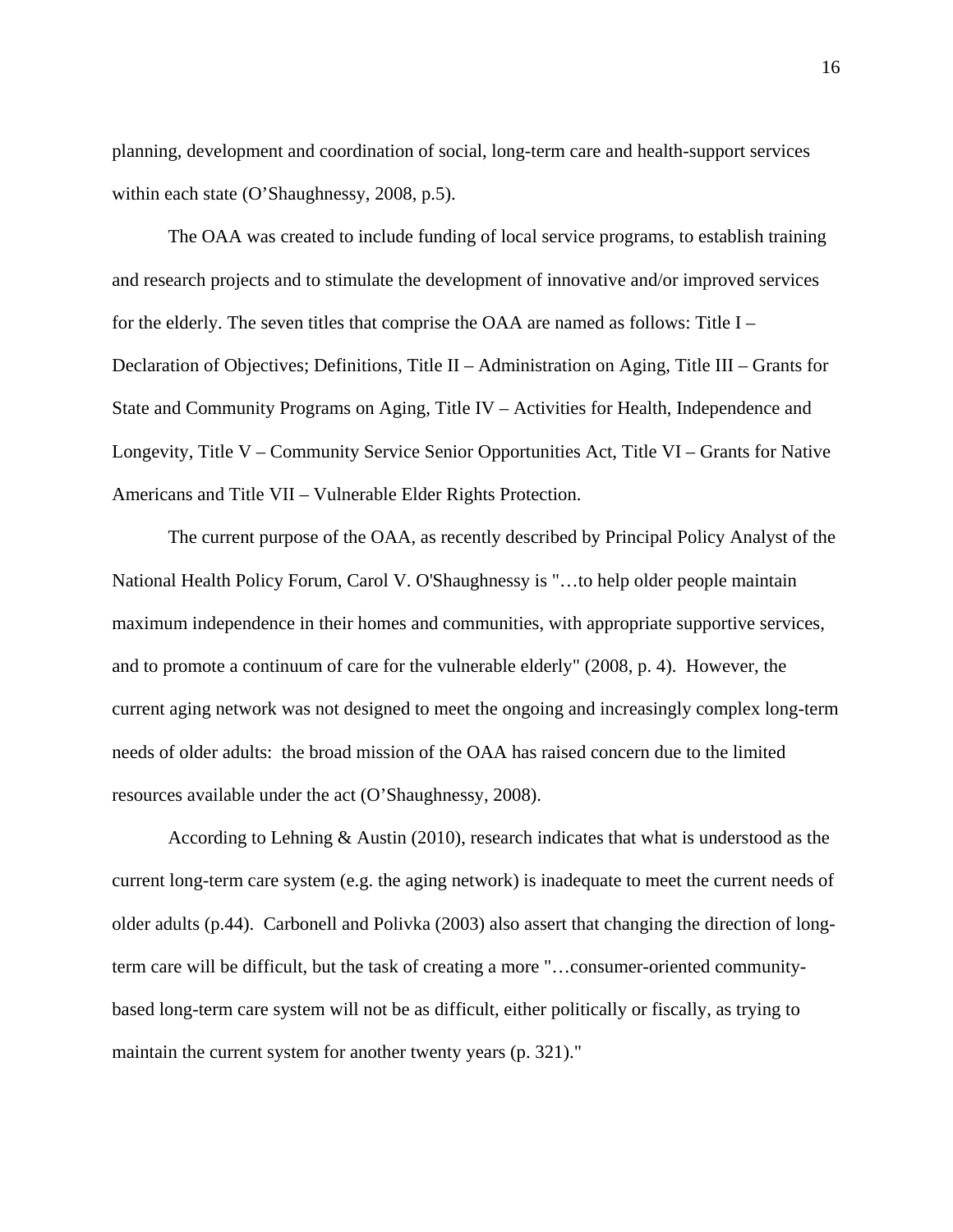The historical bias in favor of institutional rather than home-based care in public longterm care systems, as reflected in policy such as Medicaid acute care and nursing home reimbursements, is subject to scrutiny amidst the growing costs of maintaining such a system combined with the preference to stay at home. Polivka & Zayac (2008) discuss the need for an integrated long-term-care system that will support the shift of balance from institutional to home and community based services. They write,

Shifting the focus of public long-term care systems from nursing home care to home-and community-based care is the major long-term-care policy issue confronting state and federal policy makers; continuing dependence on nursing homes will make Medicaid long-term-care costs increasingly less affordable and resources for home and communitybased services (HCBS) programs less available" (p. 564).

#### **Home and Community Based Services**

Many factors contribute to the progression of home and community-based services (HCBS) as an option of long-term care provision. For one, service providers and the aging network have built a community-based long-term-care system in most states over the past 30 years. Also, the Supreme Court's *Olmstead* decision, *Olmstead* v. L.C. (1999), "…which guarantees the rights of individuals with disabilities to live in the community or in the most integrated setting feasible" was a significant marker for change (Lightfoot, 2006, p. 58). According to Lightfoot (2006) the *Olmstead* decision reflected and affirmed the expanding types of formal residential options for people with disabilities as well as the possibility to live at home with appropriate environmental supports. However, "...the formal system of residential living options for older people with disabilities is currently well beyond capacity" (Lightfoot, 2006, p. 58).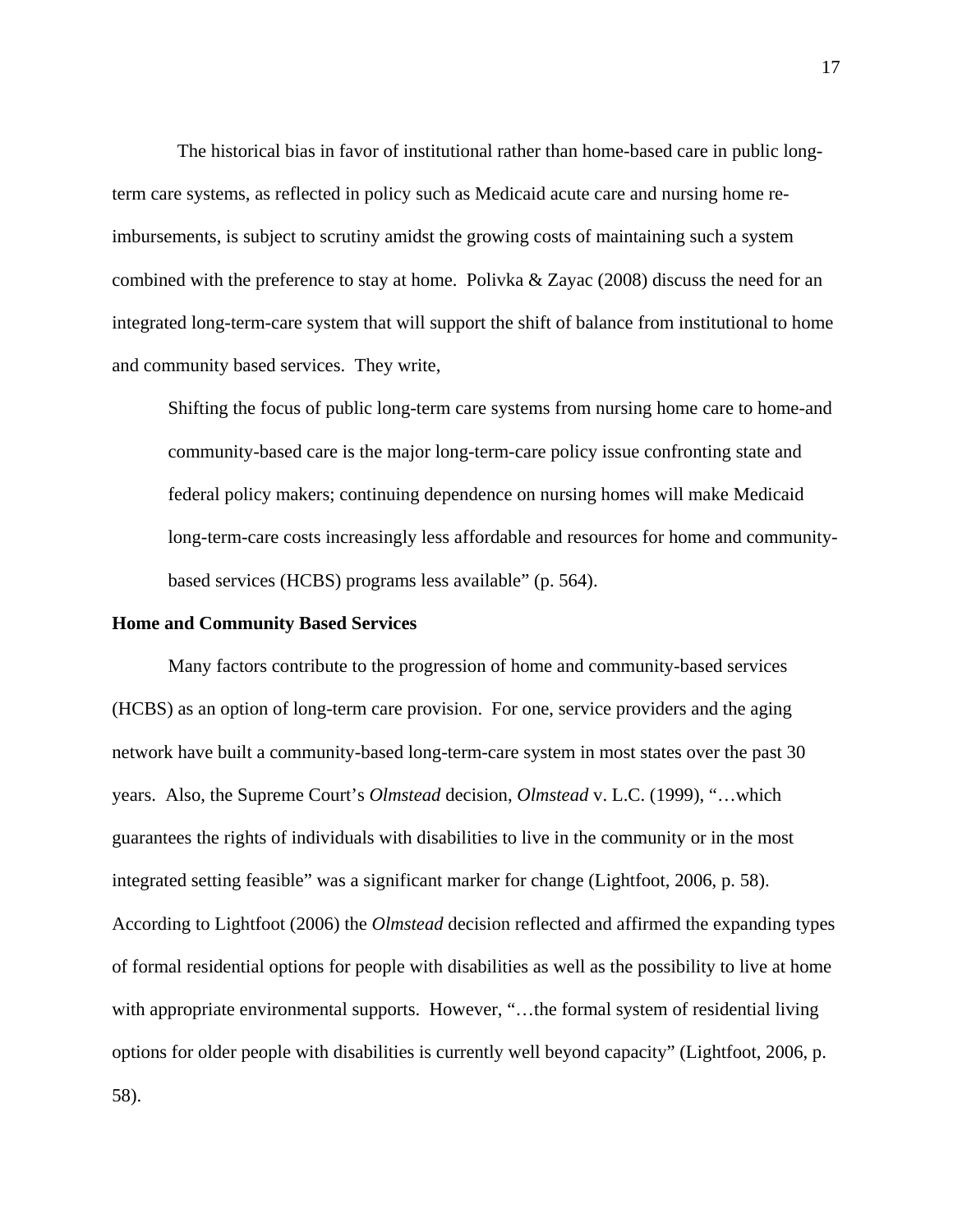It is now recognized that long-term care encompasses institutional care, in-home services, community care and material supports. As institutional costs rose, the preference to age in place recognized, as well as the capacity to provide complex services outside of acute care settings, the options for home and community-based services grew. Additionally, "Because of the continued health care crisis in the United States and the view that institutionalization is neither appropriate for nor preferred by many elderly with disabling conditions, home care is the most rapidly growing segment of the health care industry" (Ozminkowski & Branch, 1995. P. 224). Health care has begun to move from the institutional setting to the home (Castle, p. 44). Home health care addresses the spectrum of ADL and IADL service delivery. Currently defined by HHS (2011), *home health-care* is the provision of services that assist older adults to remain living independently in their home despite a short or long term compromising medical condition  $(p.1)$ .

Large scale social, economic and demographic trends which shape the modern world impact families such that even in the best of circumstances and with the best intentions , "…they simply cannot serve as the primary caregiver for the elderly" (Angel & Angel, 1997, p. 113). They add,, "Single mothers who must raise children alone, couples in which both husband and wife work, and children who have moved away from their parent's community or who have no siblings to help share the burden of caring for aging parents are severely limited in what they can do" (Angel & Angel, 1997, p. 113).

The growing need for homecare is such that three groups of homecare providers comprise what has become a homecare industry. These include 1) Medicare-certified home health agencies which provide most skilled nursing and therapy services; 2) private-duty homecare agencies which offer mostly non-medical services such as bathing grooming, transportation and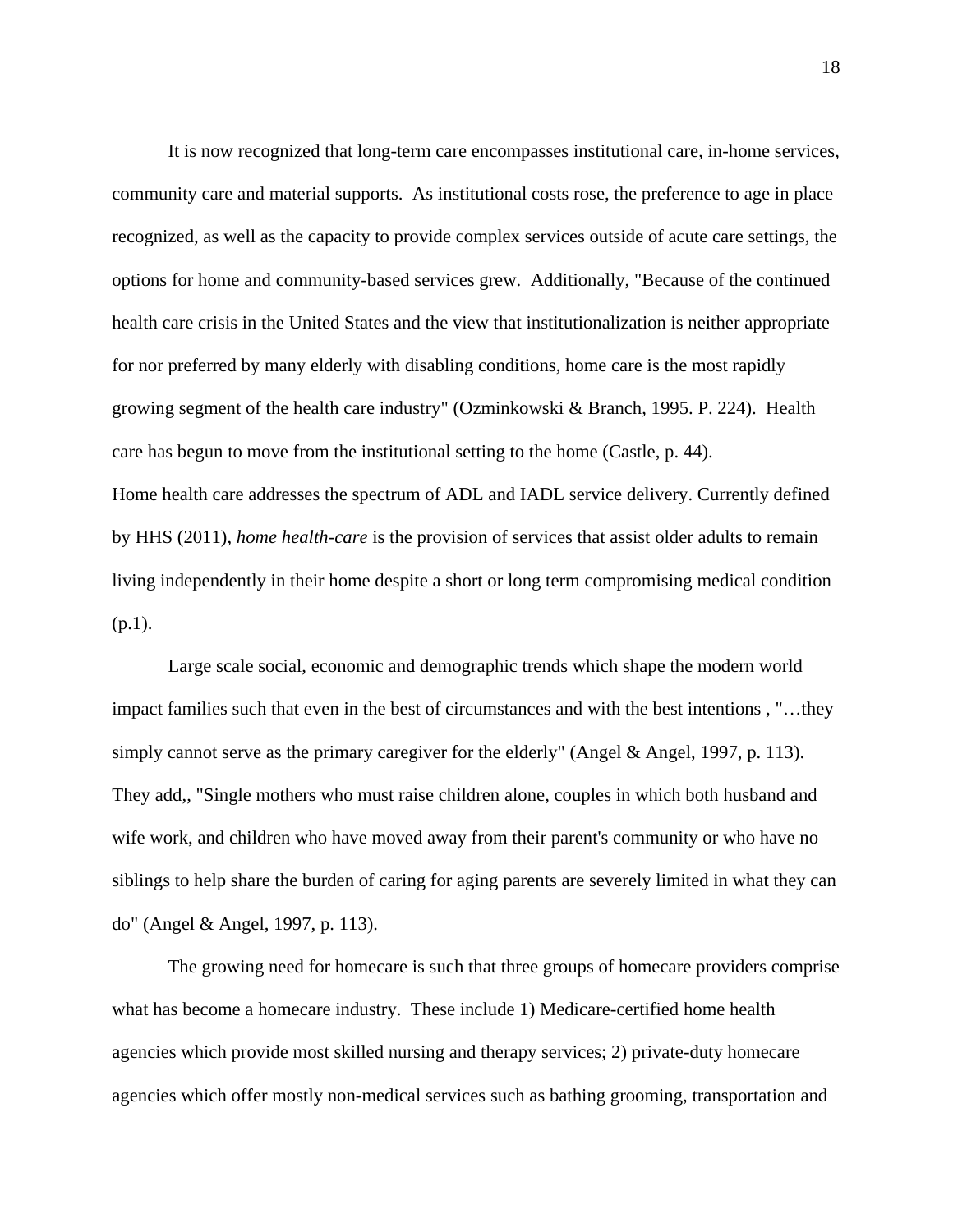meal preparation; and 3) hospice agencies which address terminal illness and provide end-of-life care. Homecare physicians and telemedicine are "two innovative aging-friendly practices" the homecare industry is beginning to utilize (Castle, Ferguson and Schulz, 2009, p. 44, 45).

The U.S. Department of Health and Human Services (HHS) (2011) provides the following list of what constitutes home and community-based services,

Adult Day Care Aging and Disability Resource Centers Caregiver programs Case Management Elder Abuse Prevention Programs Emergency Response Systems Employment Service Financial Assistance Home Health Services Home Repair Home Modification Information and Referral/Assistance Information Services (I&R/A) Legal Assistance Nutrition Services Personal Care Respite Care Senior Housing Options Senior Center Programs Telephone Reassurance Transportation Volunteer Services

The array of services is so complex that, according to Mitchell (2011), efforts have been made to try and categorize services in a more meaningful way. For example, Mitchell writes that Cox (1993), groups them as *preventive* for those less impaired, *supportive* for the moderately impaired, and *protective* for the severely impaired.

# **Rural Service-Delivery and the Hilltown Elder Network**

While nearly one quarter of our nation's population lives in the rural and outlying

communities in this country, almost all our nation's health care and social services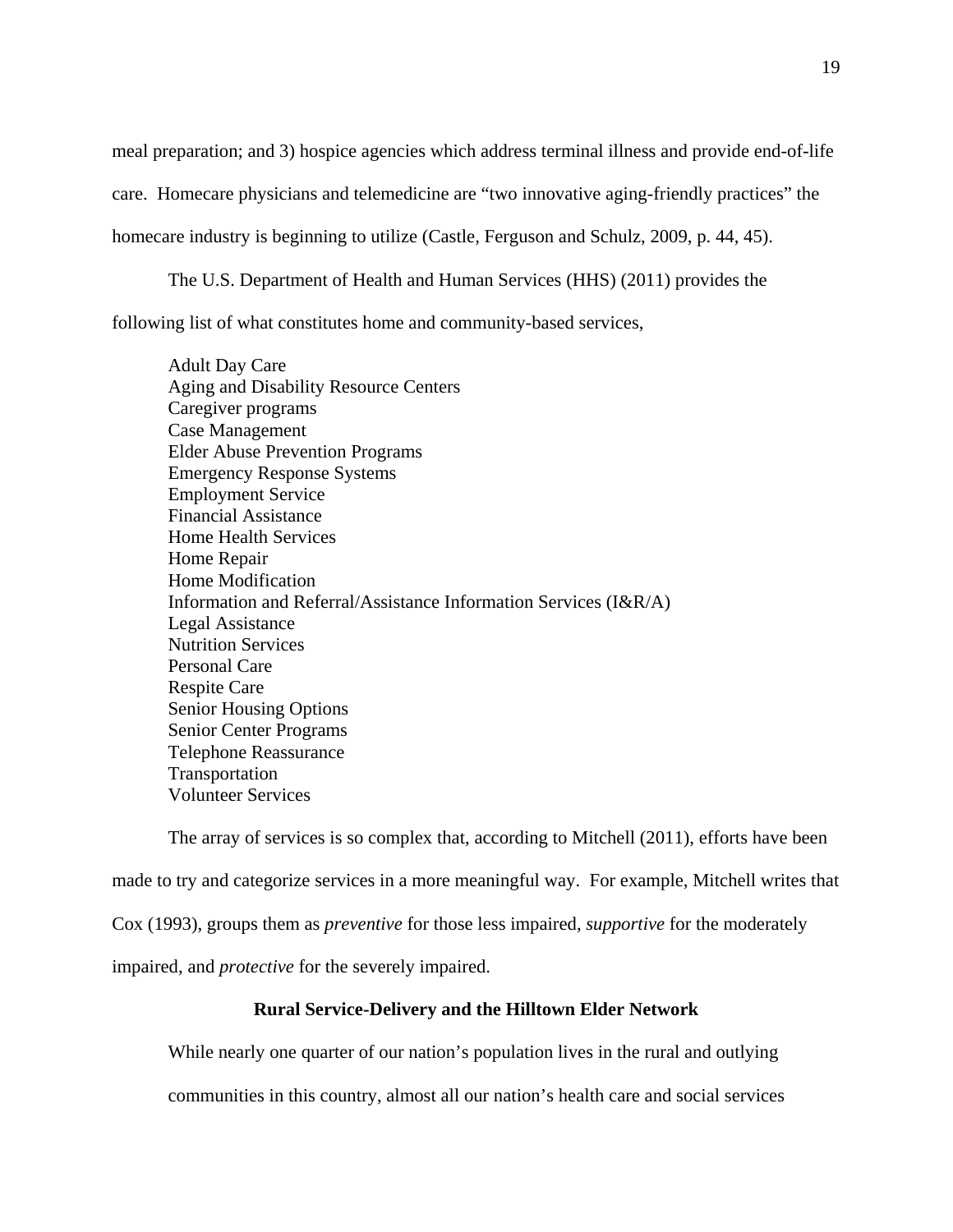continue to be found in the major population centers-sometimes hours away from the people who need them.

> Secretary of Health and Human Services, Tommy G. Thompson, July 2002 (HRSA, 2002)

The above recognition by the federal government, as cited in Butler & Kay (2004, p. 4), suggests unique circumstances for providing services in rural areas. And by extension, defining what is meant by rural is complex. Bull (2003) states, "The search for a single definition of *rural* has been in progress for so long that many academics and practioners have almost given up hoping that there will ever be a definition usable to all" (p. xii). However, at its most basic level, rural is defined as those areas with 2,500 people or fewer, while urban areas have populations greater then 2,500 (Ginsberg, 1998).

Generalizations also abound in regard to older adults living in rural areas. It is therefore acknowledged that, "…it is important to remember there exists tremendous diversity within and between different regions of the country and among the older adults making up the extremely heterogeneous category of people who are 65 years of age and older" (Butler & Kay, 2004, p. 7). As a result of such diversities, many factors affect independent rural living as well as home and community service-delivery to older adults in rural areas.

According to Cassity-Caywood & Huber (2004) factors that affect independent rural living include, financial resources, knowledge and resource utilization, interpersonal and relationship resources, intrinsic and personal resources and home and dwelling needs. The need for dignity and self-worth completes the previous list and the authors discuss that this need is the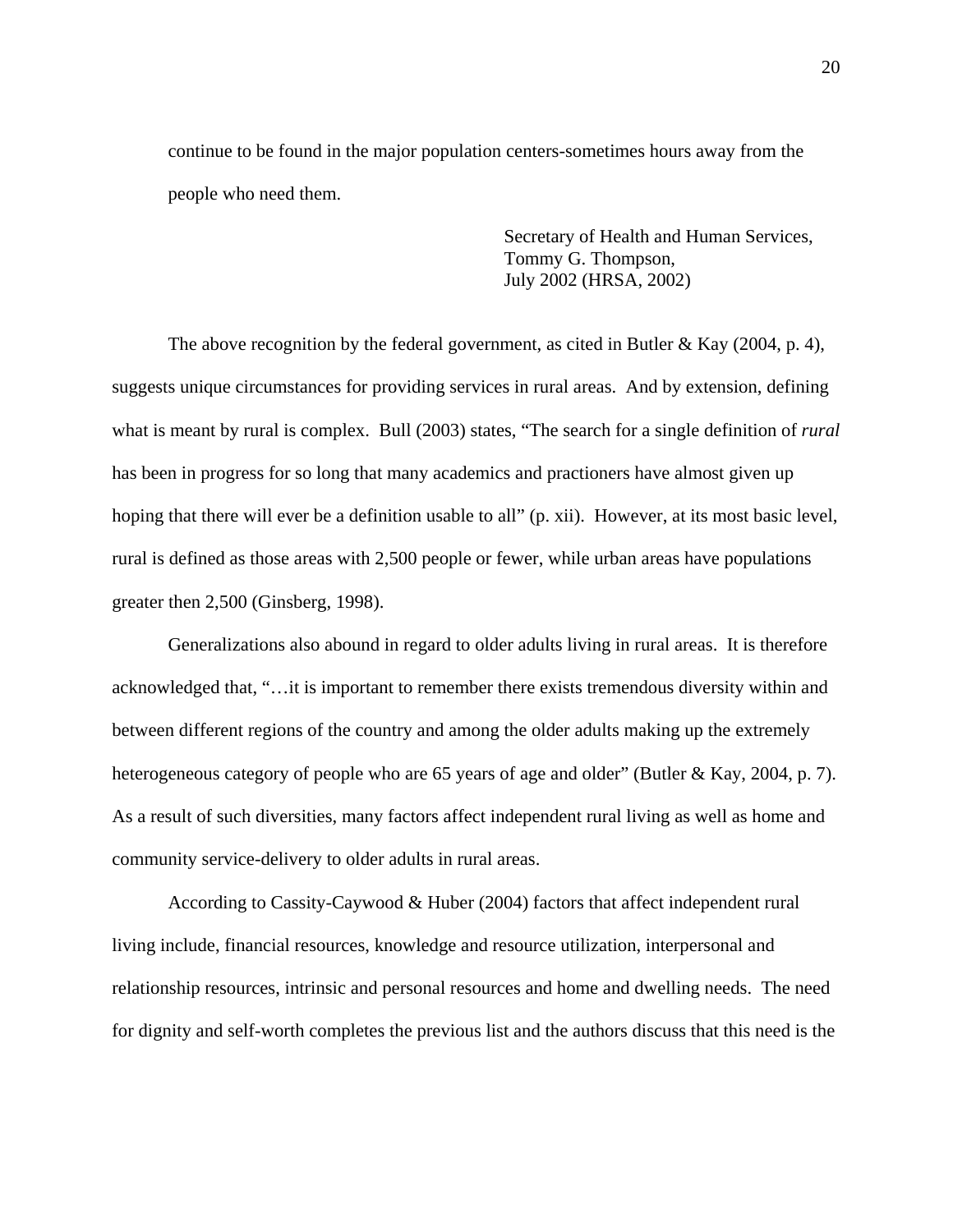least often discussed in literature but that it is "…vitally important in considering service provision for rural elders" (p. 236).

Butler & Kaye (2004) describe differences among the challenges rural elders face as compared to rural elders in urban areas. They write that older adults in rural areas tend to be less educated, have lower incomes and less adequate housing (p.8). Butler and Kaye add that "While considerable diversity exists among rural older adults, especially between farm and non-farm elders, there is a greater prevalence of chronic conditions among rural elders than older adults residing in metropolitan areas" (Butler & Kaye, 2004, p. 8). On the whole, as discussed by Saltman, Gumpert, Allen-Kelly, & Zubrzycki, "…the Unites States' rural population has lower incomes, lower employment levels, higher poverty rates and inadequate educational, medical and social services compared with urban and suburban locales of the country" (p. 518).

Discussed in the context of mental health service delivery Bane & Bull (2001) explain that numerous barriers associated with distance and limited resources hinder service delivery to rural elders (p. 230). Over half of nonmetropolitan persons are poor or near poor, and that this is most evident among persons 85 and older. This is of particular concern given that, "…a higher proportion of rural elders are in this oldest-old category than is true for urban areas" (p. 8).

Given the extent of potential restrictions to quality of life for rural elders combined with declines of normal and abnormal aging processes, a program such as The Hilltown Elder Network (HEN) serves what appears to be a potentially great need.

# **Hilltown Elder Network**

"Aging is a normal process, which is not solved, but managed" (Charlie Hayes, personal communication, February 28, 2011).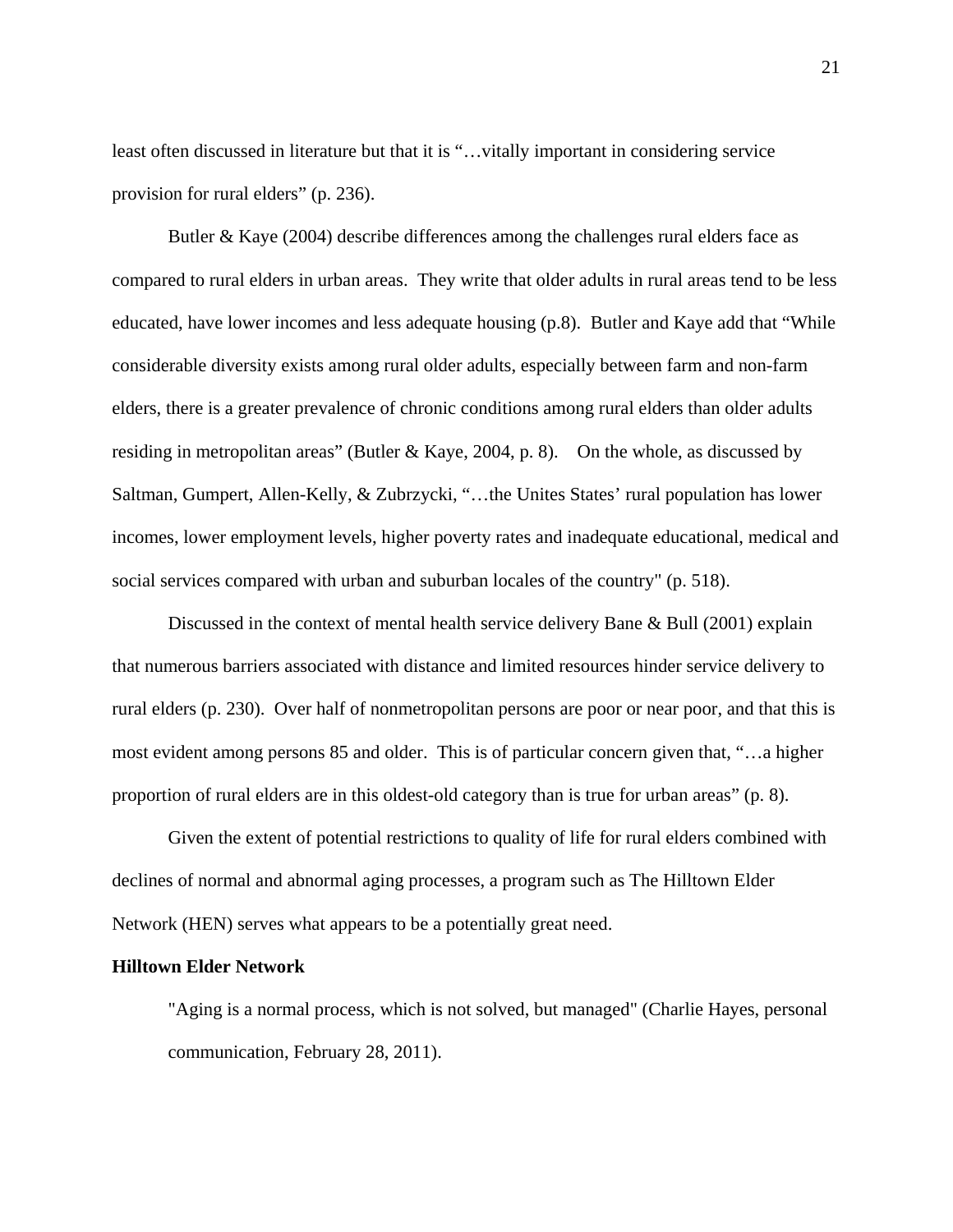The Hilltown Elder Network (HEN) originated in 1992, in response to local community need that was first realized by the area Council on Aging (COA). COAs responding to elder needs for help living independently at home approached Hilltown Community Development Center (HCDC) to seek funding for a program which became HEN in 1994. HEN, along with Health Outreach Program for Elders (HOPE), Families Together, and Hilltown Food Pantry, comprise the four current social service programs offered by HCDC. Additional HCDC activities include a Housing Rehabilitation Program, a first Time Homebuyer Program, a Regional Childcare Subsidy Program, and a Senior Housing Planning study. Most services target the seven northern hilltowns of Hampshire County, Massachusetts.

The HEN and HOPE programs are uniquely linked in that they specifically serve elders and, in essence, share a similar objective which is to help rural senior residents remain living safely and independently in their homes for as long as possible. HOPE achieves this as a nursing program and HEN as a service program that provides non-medical elder needs. For 11 years, HEN and HOPE have provided an integrated community approach responsive to the home care needs of the elder population. HEN also works closely with multiple organizations to identify and meet the non-medical needs of the senior population with the aim of delivering coordinated care. As an individually customized service, HEN provides continued weekly assistance (typically 1-4 hours per week), short term assistance (such as helping an elder who recently suffered a broken hip and is recovering at home), or one time assistance for an unusual need, such as the clearing of snow following a heavy storm.

All HCDC programs rely on public as well as private funding sources which are vital to the continued financial capability of HEN; however there is no guaranteed, on-going source of funding for the HEN program through any public source. The largest benefactor is the state of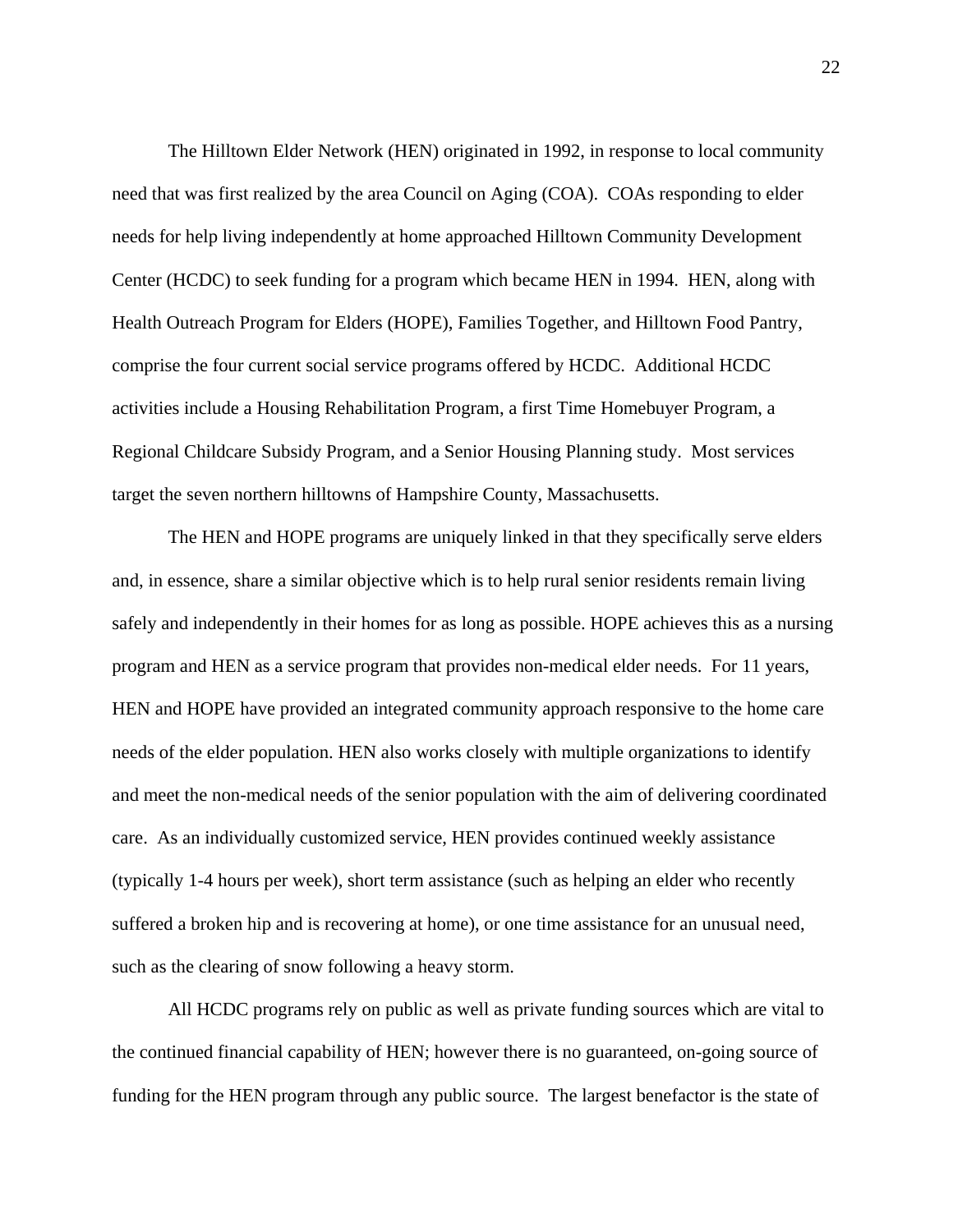Massachusetts which offers a competitive Community Development Block Grants (CDBG) each fiscal year (FY). The annual CDBG grant proposal for HEN is written by the social services program manager, Charlie Hayes, as a separate document that becomes a part of the larger HCDC community grant. In the HEN proposal it is required to make statements describing individual, geographic, economic and community need by providing anonymous detailed profiles of the various potential and past participants. Mr. Hayes has explained that documentation is necessary to demonstrate where positive change has occurred, or will be expected to change, and how the change is evidenced (personal communication, February, 14, 2011).

Multiple processes are used to evaluate HEN program impact and to maintain involvement of the community and current/prospective participants in the implementation of the HEN program. These include 1) completion by beneficiaries of an annual survey to solicit program input and to document satisfaction with program; 2) regular feedback from participants' caregivers about participant needs; 3) regular community surveys of seniors; 4) tracking of biweekly statistics which are evaluated monthly. These evaluative processes document measures including actual numbers of elders served, hours per week of assistance provided each participant and other data relative to an elder's independence and safety. Additionally, as described by Mr. Hayes, "…the dialogue with other agencies, home-care programs, in-home nursing programs, hospitals, municipalities and long-term-care facilities with who HEN coordinates points of elder services provided an ongoing means of self analysis" (personal communication, February 14, 2011). These methods of self analysis support the goal of coordinated care which is essential to both the health of the program as well as the health of the elders served. Coordinating inter-agency service efforts insures a maximum of unduplicated assistance to seniors.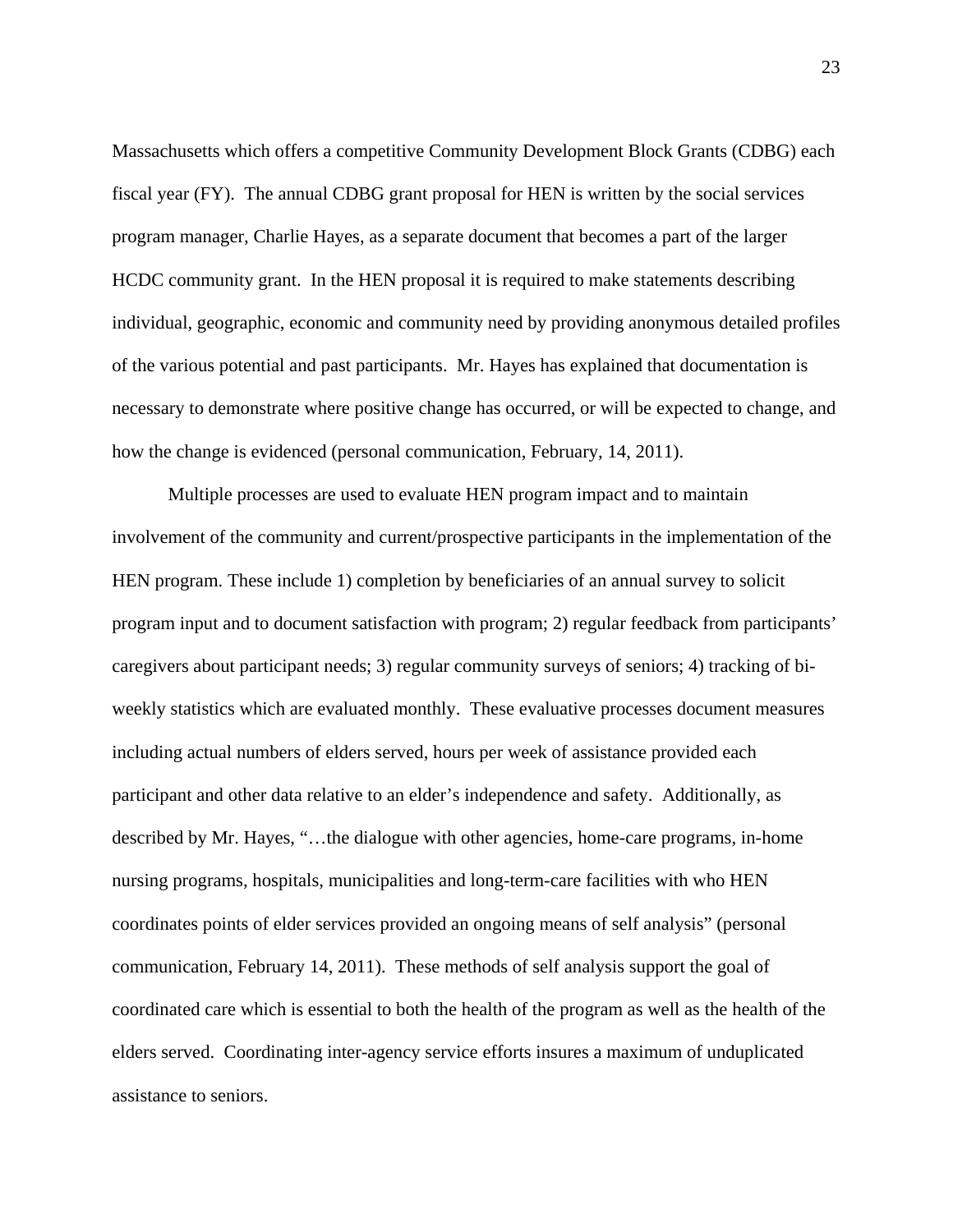The HEN program addresses aspects of home and community services that can be organized as direct and indirect outcomes of HEN services. The HEN 2010 grant proposal describes that providing seniors with in-home chore help has many impacts beyond enhancing an elder's ability to remain in their home longer. *Direct impact* include better access to services through provision of escorted transportation, better nutrition through help with shopping and meals, better cleanliness in the home, and reduced loneliness which keeps elders more socially active. *Indirect impact* that results from an elders' ability to stay in their community longer include maintaining what are often life-long associations and friendships. The family, friends and community of elder participants also experience increased well being when an elder relative or friend is safe and well cared for. In some cases, economic viability improves when an able family member can work as needed, maintaining a diversity of ages and historical memory in the community and through increase well being of families (Hayes, 2010). These impacts are observed in a letter written by John Lutz, Executive Director of the local AAA, Highland Valley Elder Services,

As the elder population continues to rise, we face the challenge of meeting this increasing need with resources that do not match the reality of people's lives. We are doing our best to compensate for these shortages, but the provision of services to the rural areas continues to pose difficulties. The HEN program has become an invaluable and necessary part of the service structure for elders living in the Hilltown communities…We support and applaud your efforts to make additional in-home assistance available, through the HEN program. These services increase the capacity of elders, who choose to continue living independently at home, in this very rural area. This has become increasingly critical in our service area as, we have seen three independent rest homes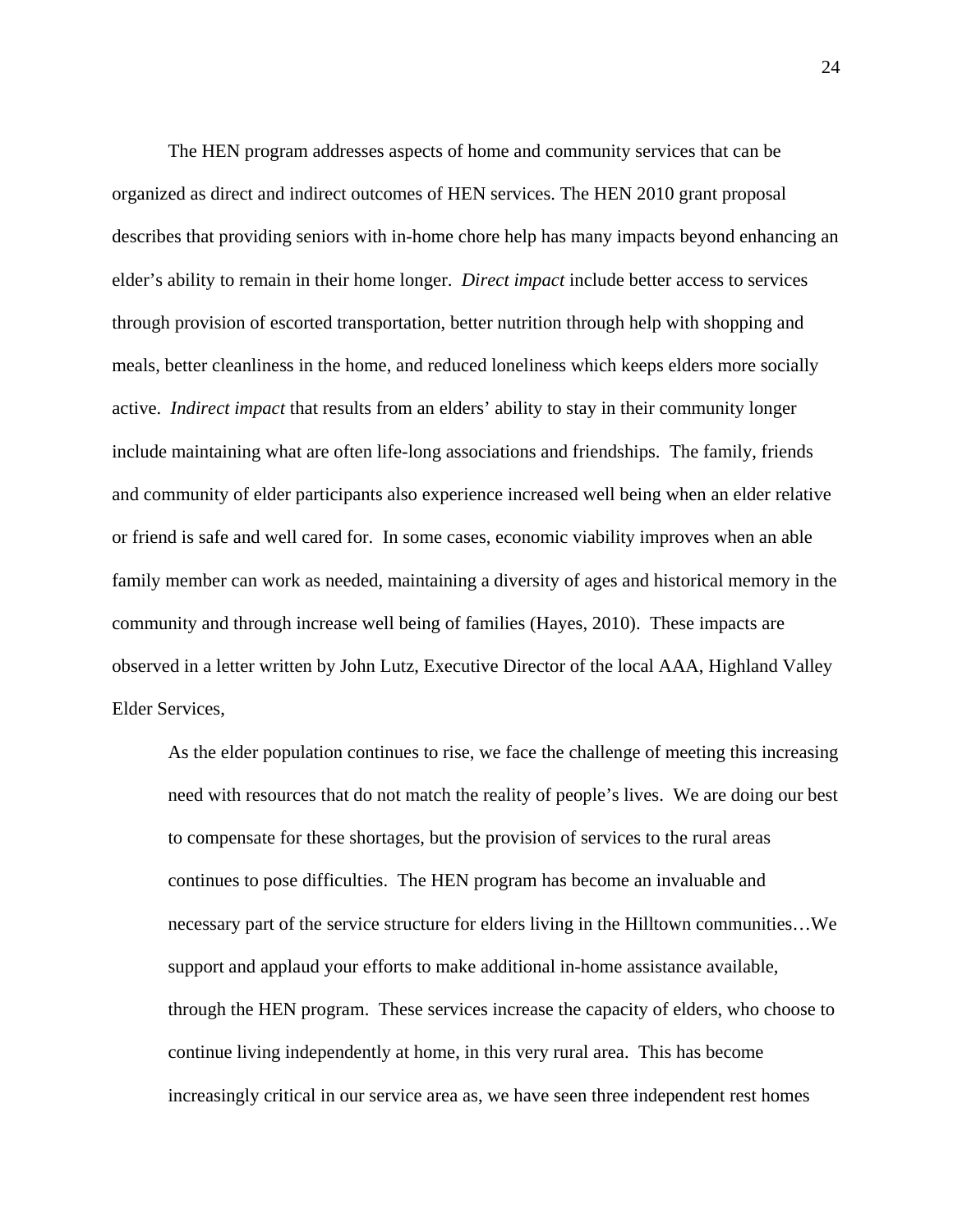close in the last year. This eliminates a critical care alternative for many families (October 13, 2010).

The need for HEN services appears to be without question. The need to be addressed is further articulated by Mr. Hayes in that "...many HEN participants reside in locations accessible only through arduous travel, difficult in winter even for younger drivers. That travel to medical facilities requires considerable driving over mountainous, circuitous roadways" (Hayes, 2011). It is also repeatedly emphasized that the rural seniors within the program region need reliable assistance to remain living independently. Reasons for this are documented as,1) ineligibility for other home care assistance or have no other home care options; 2) they have low incomes and cannot afford to pay privately for services; 3) lack of family/friends to provide regular chore help; and 4) health/mobility issues.

The need for proposed services has reportedly grown steadily over the years, as the number and diversity of needs of seniors in the program region has steadily increased. For example, "With the aging 'boomer' generation, future years may require expansion of the HEN program, which is currently experiencing an influx of younger seniors in their 60s who are disabled or in poorer health than previous participants" (Hayes, 2011, p.6)

However, according to a detailed budget submitted to "Demonstrate Cost Reasonableness" it is evident that even among such challenges during a time of fiscal uncertainty, HEN services are cost effective as compared with State services. It is acknowledged that the cost of comparable services delivered by other in-home assistance programs are challenging to estimate due to variance in needs, site locations and availability of services, however, it is clear that both Medicare and Mass Health are very restrictive in whom they may assist and, according to the grant proposal (2011), their recipients continuously report needing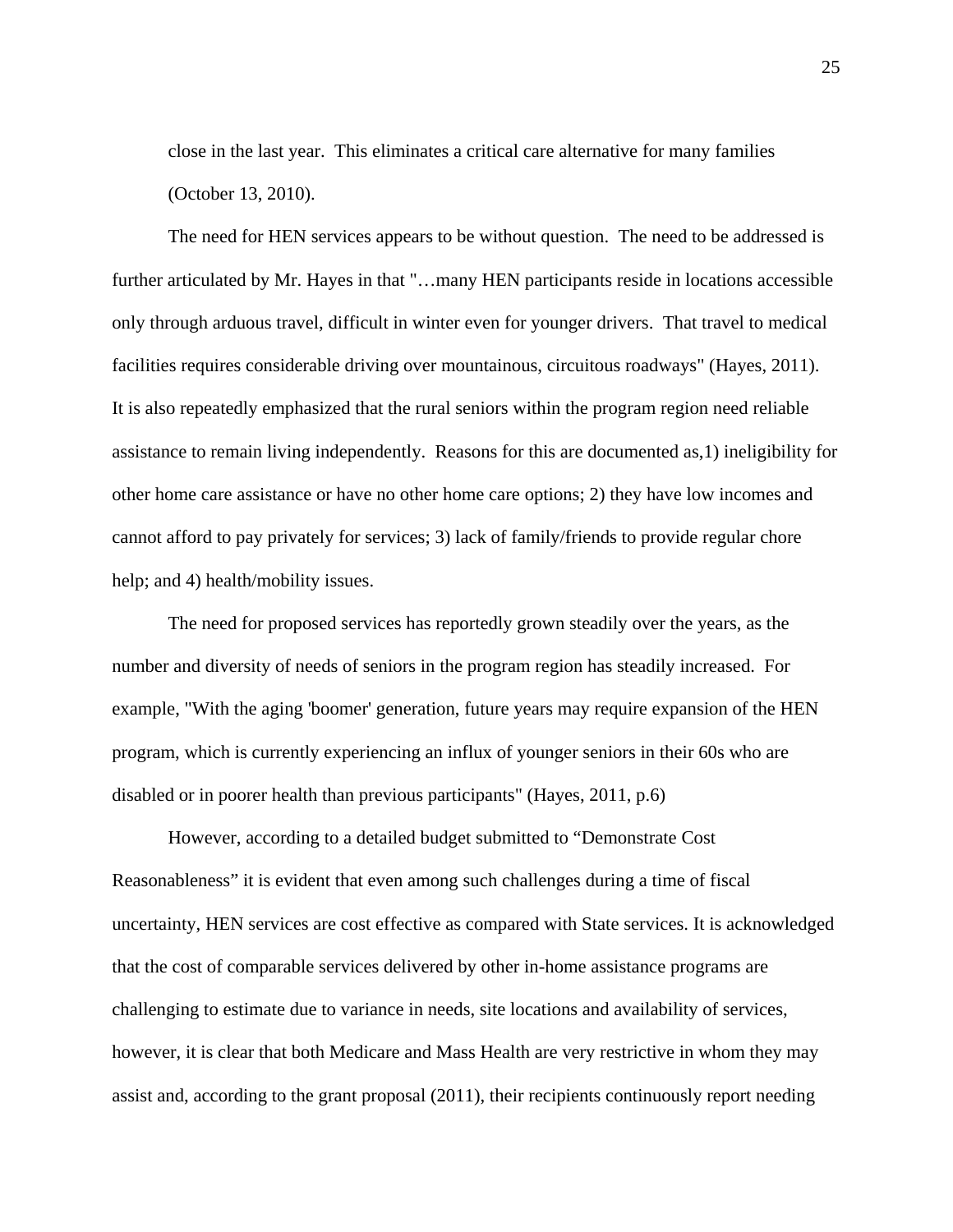more help, largely with homemaking, food preparation and transportation. The public cost for the average Medicare home-care case is \$6,000 annually. State Home Care homemaking/chore services cost the Area Agencies on Aging (who act as agent) from \$22-\$35 per hour and these fees are paid to subsidiary for-profit companies. When coupled with an AAAs administrative cost the final, per participant, costs may exceed \$60 per hour (Hayes, 2011). In contrast,

The HEN program serves as an excellent model for cost-effective rural in-home service delivery and is much more efficient in containing costs. HEN participants have differing needs which HEN staff meet via differing methods and amounts of care. The needs, therefore, present the program with varying costs, which range from \$500 to \$3,000 annually per participant and average \$1,000 per HEN participant. By matching seniors with local caregivers, the HEN program can reliably deliver in-home assistance at a per participant hourly cost of \$18.60, including program delivery costs (supervision, payroll) (Hayes, 2011).

The HEN program maintains its necessity in that without it, the affected population which is characterized by advanced age and lack of mobility, would not be able to remain living safely at home. "When seniors can no longer clean the kitchen, remember to take medications, follow medical precautions, wash clothing, or eat balanced meals at regular intervals, a decline in health and well-being follows" (Hayes, 2011). The following is a description of one program participant, intended to illustrate the value and efficacy of HEN services and that even among the oldest old, a little bit of help can go a long way.

Ms "M" celebrated her 103 birthday in June. She lives alone in her ancestral home located outside of a hilltown village. Her daughter lives nearby and helps her mother as much as possible. Health, however, is an issue for the younger woman. Ethel attends the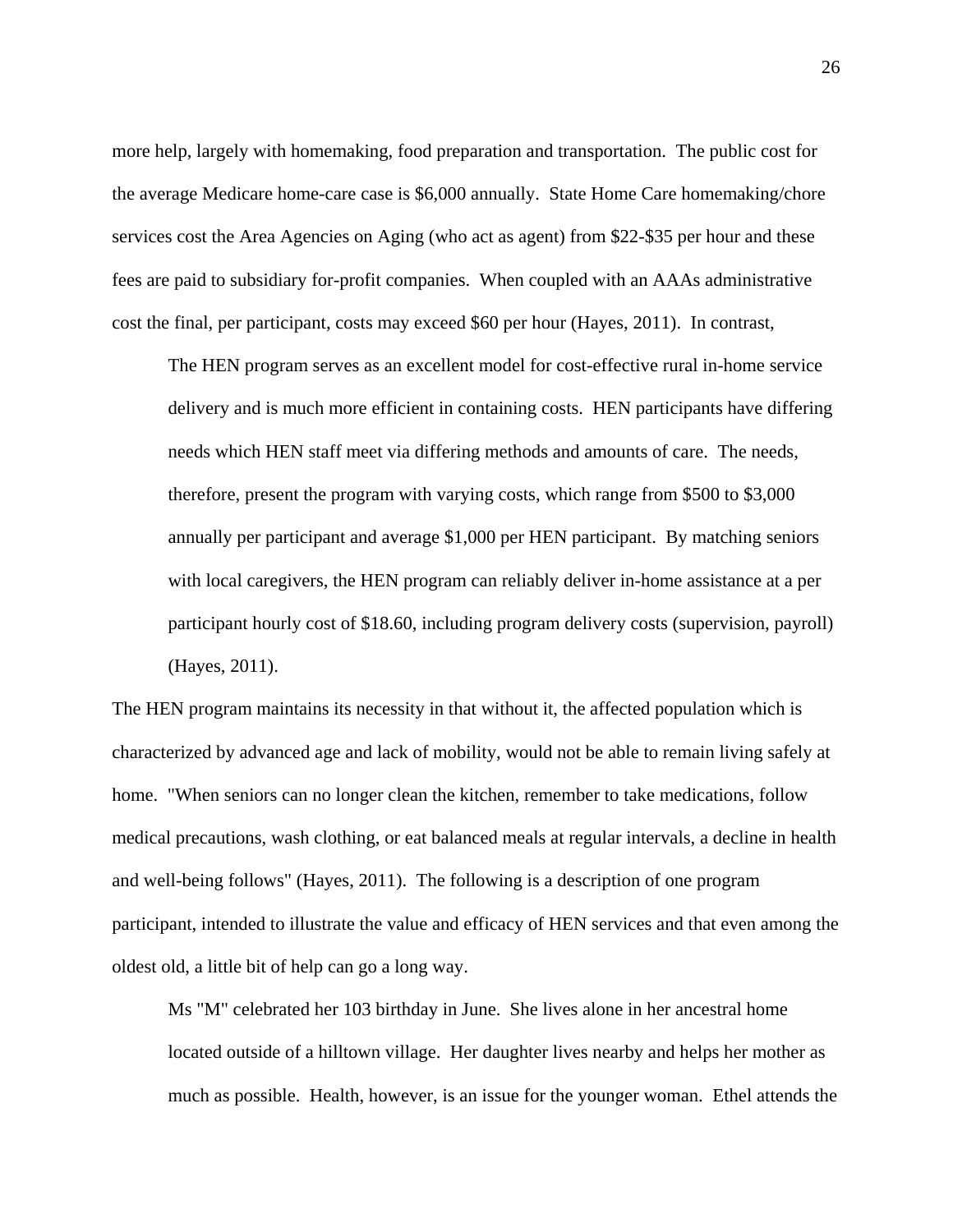Town COA senior luncheon regularly and enjoys her independence and her home. She does, however, require some assistance with housekeeping, laundry and vacuuming. Stretching for bed can be a problem as is getting to the laundry room in the basement. Ms. M is able to prepare meals but needs assistance with shopping. Periodically, when a family member is unavailable, HEN is also prevailed upon for escorted transportation to an appointment. Ms. M has been a HEN participant since 1992, when she was only 85 years old! The same HEN caregiver has been attending Ms. M for over 12 years and the two have known one another for the caregiver's lifetime. This welcome and necessary consistency is nearly unheard of in the elder care industry; however, it is a unique beneficial component within HEN and one which we strive to offer (Hayes, 2010).

Despite the current and growing need for services as well as HEN's cost effective structure combined with no guarantee of ongoing funding and the current proposed Federal budget cuts, the probability of HEN's survival is ambiguous. Among multiple reductions affecting social service programs, 74 million may be eliminated from Community Development Block Grants for the State of Massachusetts, HEN's primary funding source. This is on top of current issues that seriously hinder the well being of elders. In late July of 2010, the Mass Budget and policy Center issued a report on budgetary impacts on the Massachusetts public services network, titled "FISCAL FALLOUT: The great Recession, Policy Choices, and State Budget Cuts. " Among multiple report excerpt, the following is provided by At Home Newsletter (2010).

Since the beginning of FY 2009, elder home care has been cut by 14 percent, when adjusted for inflation. With this reduced funding, approximately 2,500 fewer frail elders each month are able to receive the community-based long term care services that allow

27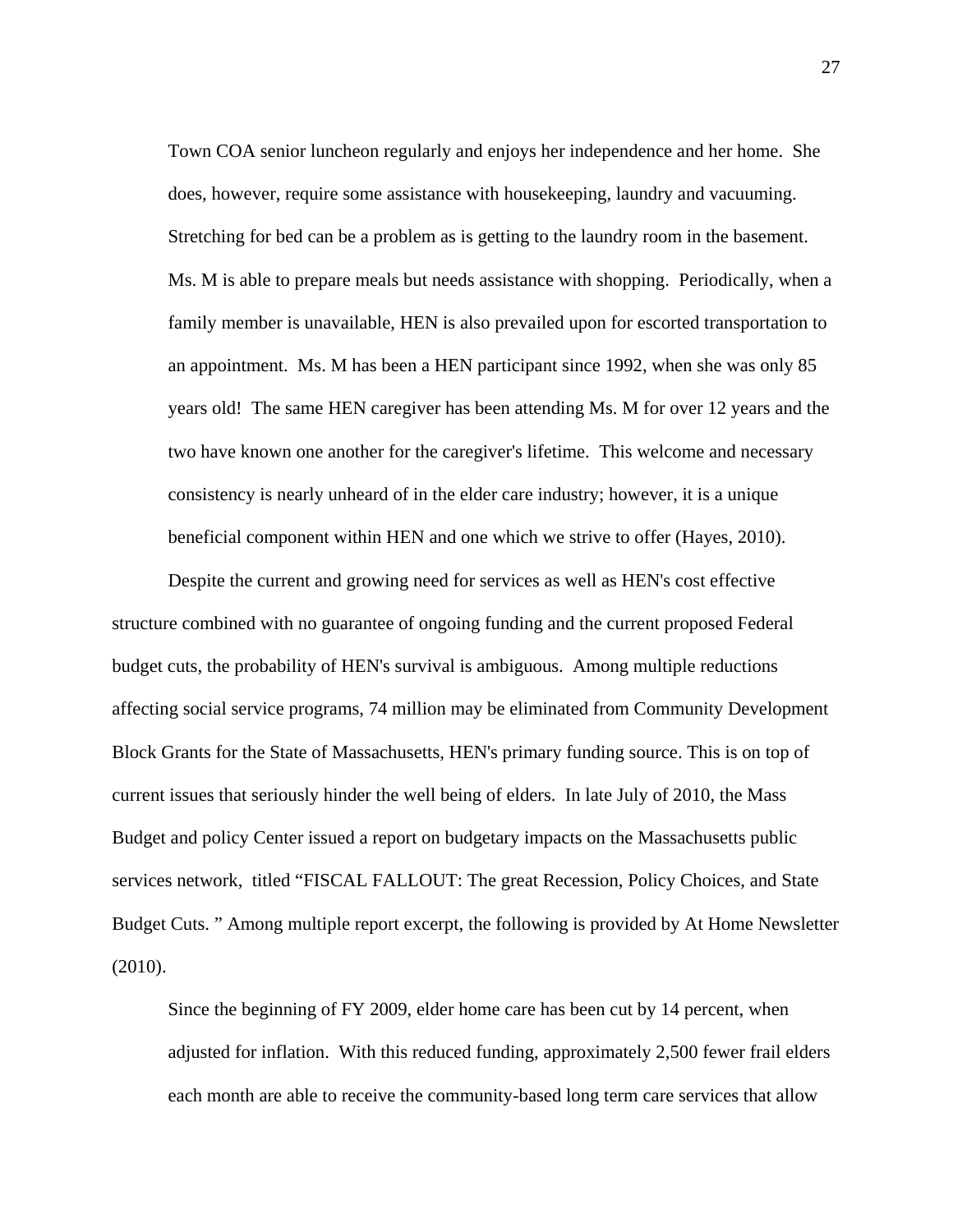them to stay in their homes. At one point the hope was that a waiting list for services might be reduced or eliminated. Instead, there are now more than 2,700 elders each month on a waiting list for home care (para. 3).

#### **Summary**

Although independence is the essence of American culture, social supports are more often the cornerstone of well-being. Throughout life, one's ability to sustain a sense of sovereignty may be compromised, and this is even more likely as we age. This literature review has located and described many conditions that may affect well being as we "come of age" in the United States, as well as how, as a society, we are addressing the issues. When we talk about aging, we are really talking about health status and all that impacts it. This includes the array of biological, psychological and social aspects of the aging process. Current health status is impacted by what came before, and research indicated that this can always be improved upon. Findings from this literature review suggest the viability that home and community-based services can often replace institutional care, and by extension support the overall health and well being of an individual. The next chapter introduces a method of measuring this possibility.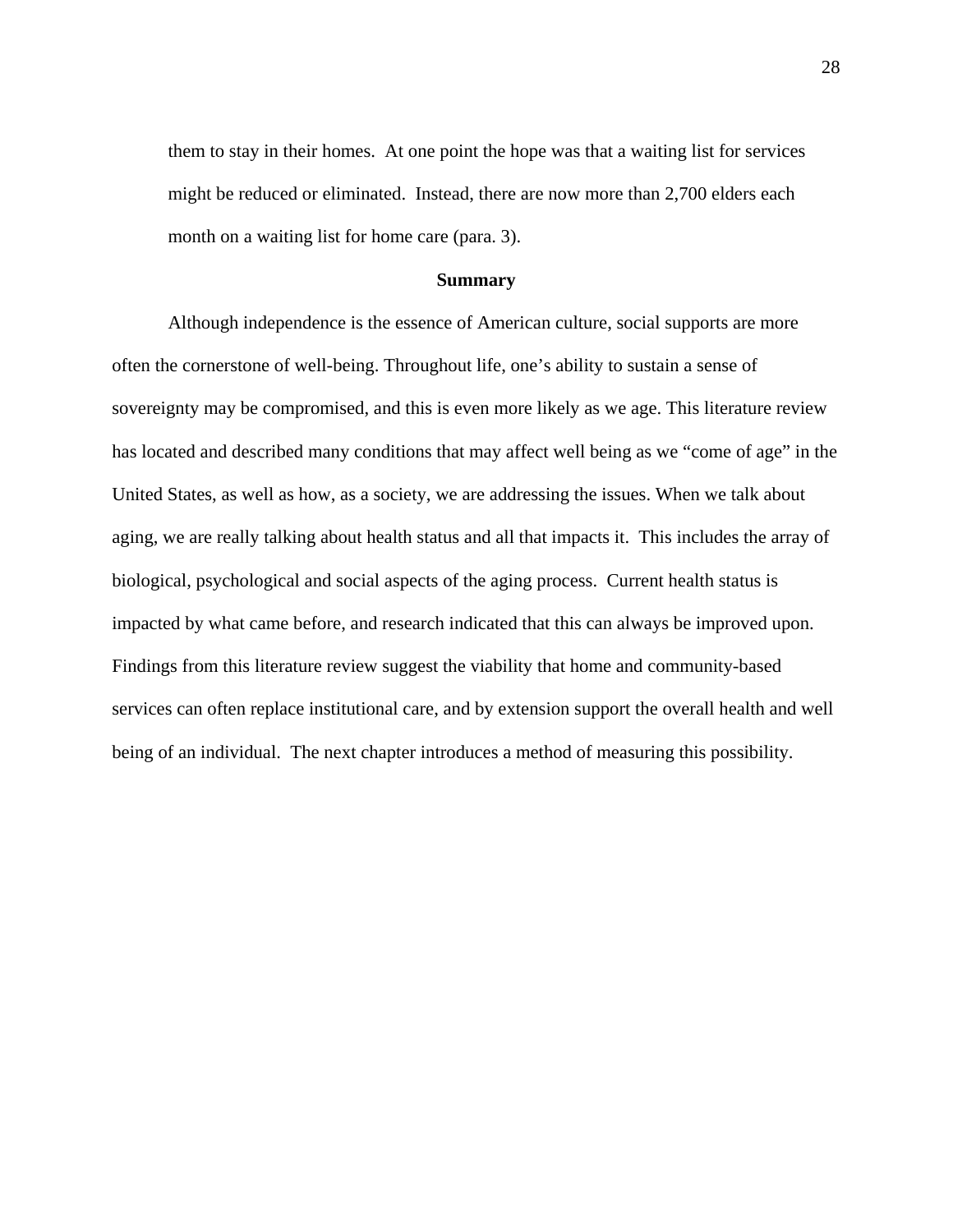## **CHAPTER III**

#### **METHODOLOGY**

The purpose of this study was to assess the value and efficacy of services offered by The Hilltown Elder Network (HEN). HEN services function as in-home supports which comprise the goal of the program, to assist seniors to continue living safely and independently in their homes for as long as they wish to and are able. The design of this study is primarily descriptive as the results portray a "snapshot in time" regarding the participants' responses (Anastas, 1999). This study examines and analyzes survey information provided by 69 HEN service recipients who are between the ages of 62 and 95 years, the median age being 84 years old. Data was obtained from a 2010 survey issued by HEN administration to HEN clients who have received services within the past twelve months. The survey solicited feedback regarding aspects of client satisfaction and also operate as a tool to gather necessary data for program funding. This mixed methods study using secondary data included both quantitative and qualitative responses.

# **HEN Program Details and Participant Eligibility Requirements**

The Hilltown Elder Network (HEN) is a localized non-profit social service program which provides modest levels of in-home services to low and moderate income (LMI) seniors aged 60 years and over. HEN operates region-wide within the area consisting of Chesterfield, Cummington, Goshen, Huntington, Peru, Plainfield, Westhampton, Williamsburg and Worthington, collectively known as "The Hilltowns" of Western Massachusetts. Services provided by HEN caregivers can only be those home chores and daily living tasks that applicants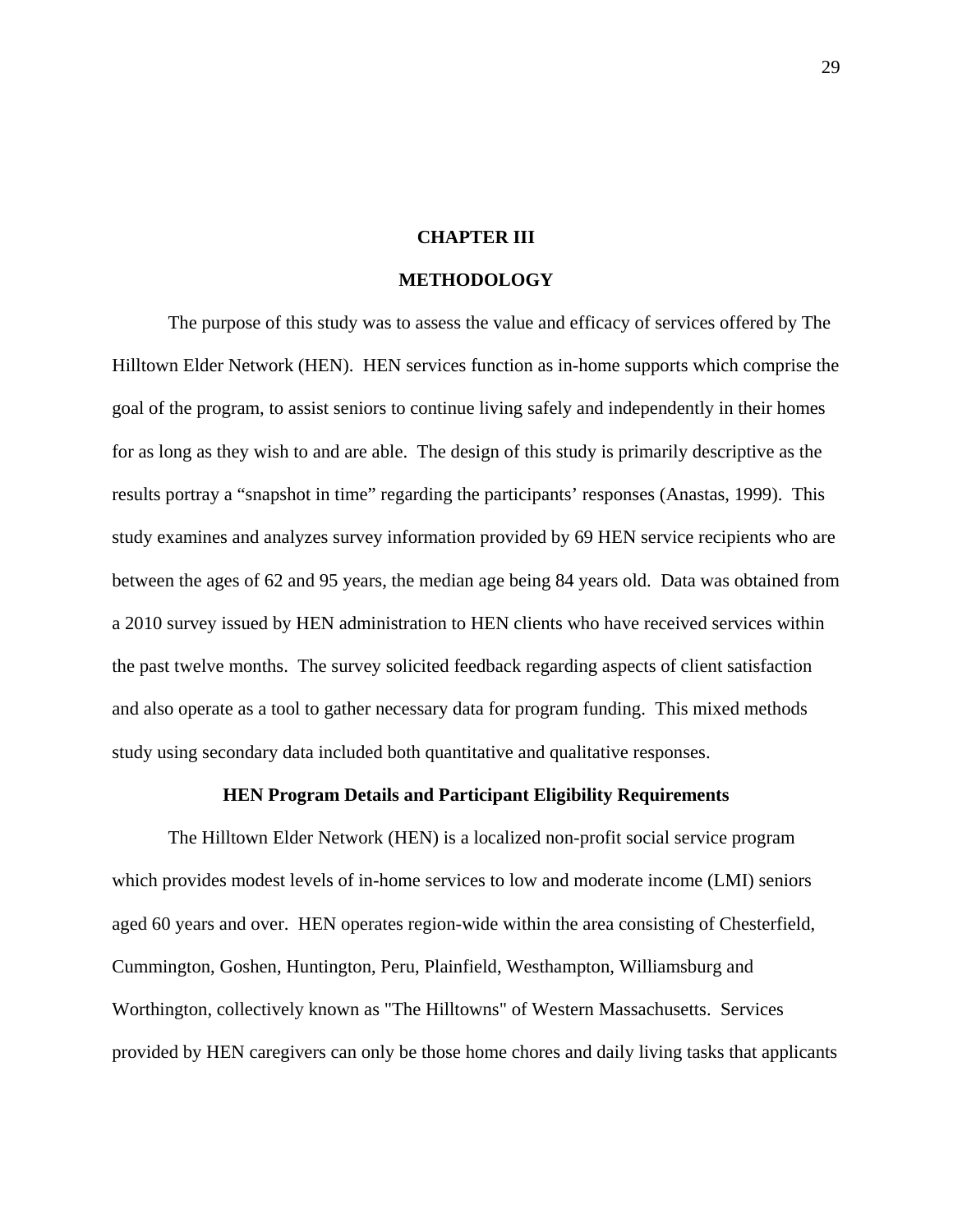are unable to do themselves due to health conditions and/or mobility limitations. Services offered include:

- 1) home cleaning and laundry assistance
- 2) food shopping and meal preparation
- 3) snow removal and maintenance of safe seasonal home access
- 4) escorted transportation to medical appointments
- 5) assistance with solid heating fuel needs such as firewood and pellets and
- 6) other forms of assistance which help to insure safe and continued independent living conditions for rural elders.

The major objective of HEN is to help seniors to continue living safely and independently in their own homes according to their wish and ability. The program service goal is to provide at least 65 seniors per fiscal year with in-home assistance for an average weekly assistance of 1-4 hours per participant. An eligible participant must be sixty years or older and reside within the specific geographic region. The participant must be income eligible, low-moderate (LMI). Income eligibility is established by State guidelines and although HEN is not a State social service program, the major funding comes from a State Community Development Block Grant (CDBG) and LMI is a funding eligibility factor. In addition, the senior must not be eligible for any other State service of a similar nature. Community outreach and referrals from local hospitals and other area social service providers are the primary vehicle to connecting the service with the participant.

#### **Sample**

During the fiscal 2010 year, 100 seniors received services provided by The Hilltown Elder Network (HEN). The population sample for this study originated from the 2010 HEN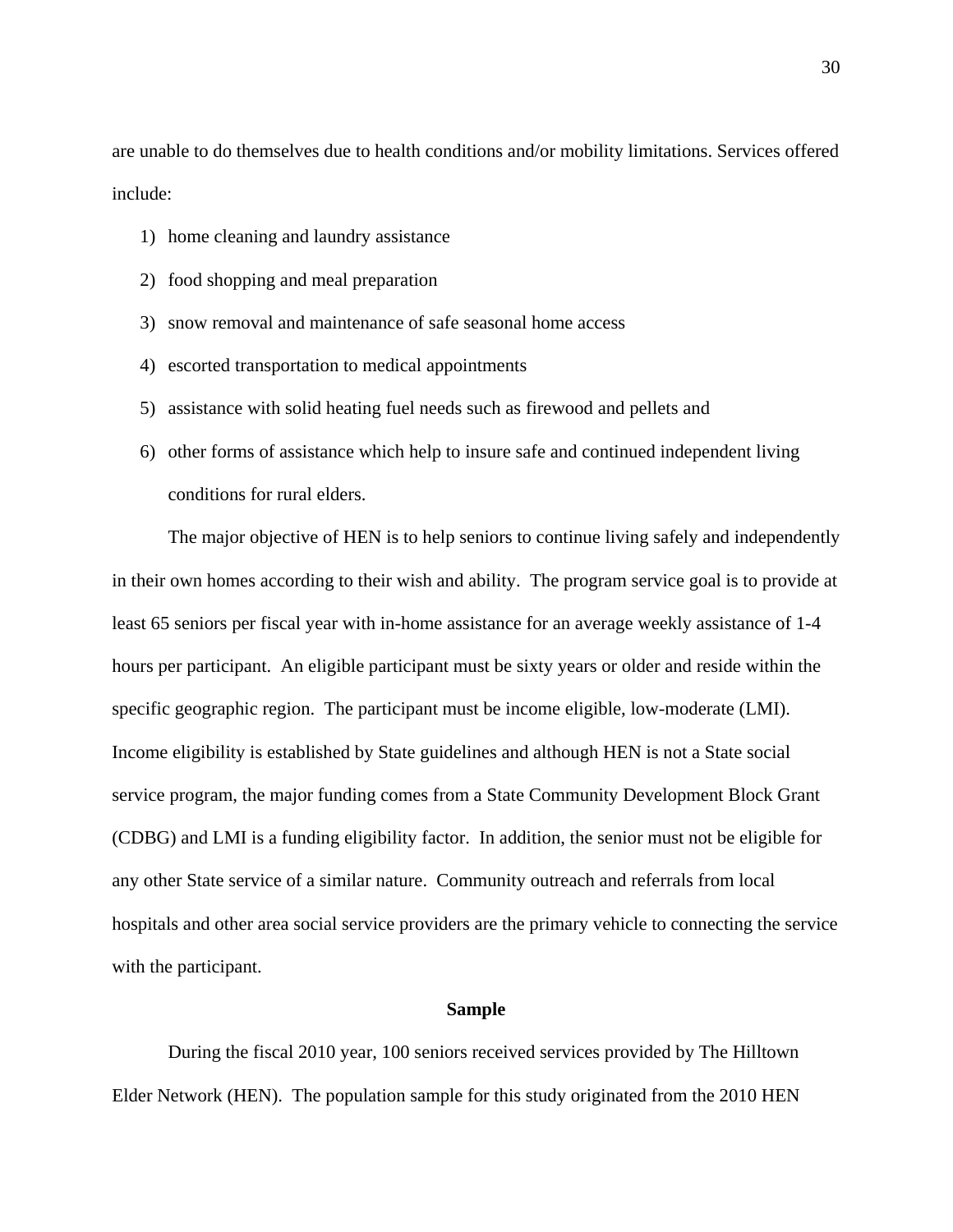survey response rate and all data analysis and findings are based on that result. The survey selection criteria, as determined by HEN administration, include all people who received HEN services within the previous twelve months. Thus, the sample population for this thesis is predetermined due to the fact that the data was obtained by the agency, not by this researcher. Essentially, the minimum sample number was determined by how many surveys are completed and returned. With that said, a conversation with HEN program director Charlie Hayes (personal communication, February 14, 2011), revealed the following:

The survey has to match the very short attention span of participants, address the varied literacy levels without irritating some and leaving others literally unable to respond, and to balance delicately on the threshold of the personally non-invasive, and obtain sensitive income data and birthdates. We also need to use very large fonts with sufficient blank space for comments: participants often write responses through awkward magnifiers and then there are the cost concerns about paper, copying and postage.

Mr. Hayes added that it is often necessary to personally sit with HEN service-recipients in order to obtain the completed survey. Mr. Hayes reported having been able to pursue this avenue in previous years which resulted in a higher response rate; but in 2010, he was not able to survey elders in person to a great extent. The 2010 survey was issued to 100 participants, of which 69 were returned, equaling a 69% response rate.

## **Ethics and Safeguards**

Permission for this researcher to use HEN survey data results was obtained directly from the program manager of HEN (Appendix A). Procedures to protect the rights and privacy of participants were under the purview of the HEN Administration. The survey introduction, read by each respondent, specified why each person has received the survey, what types of questions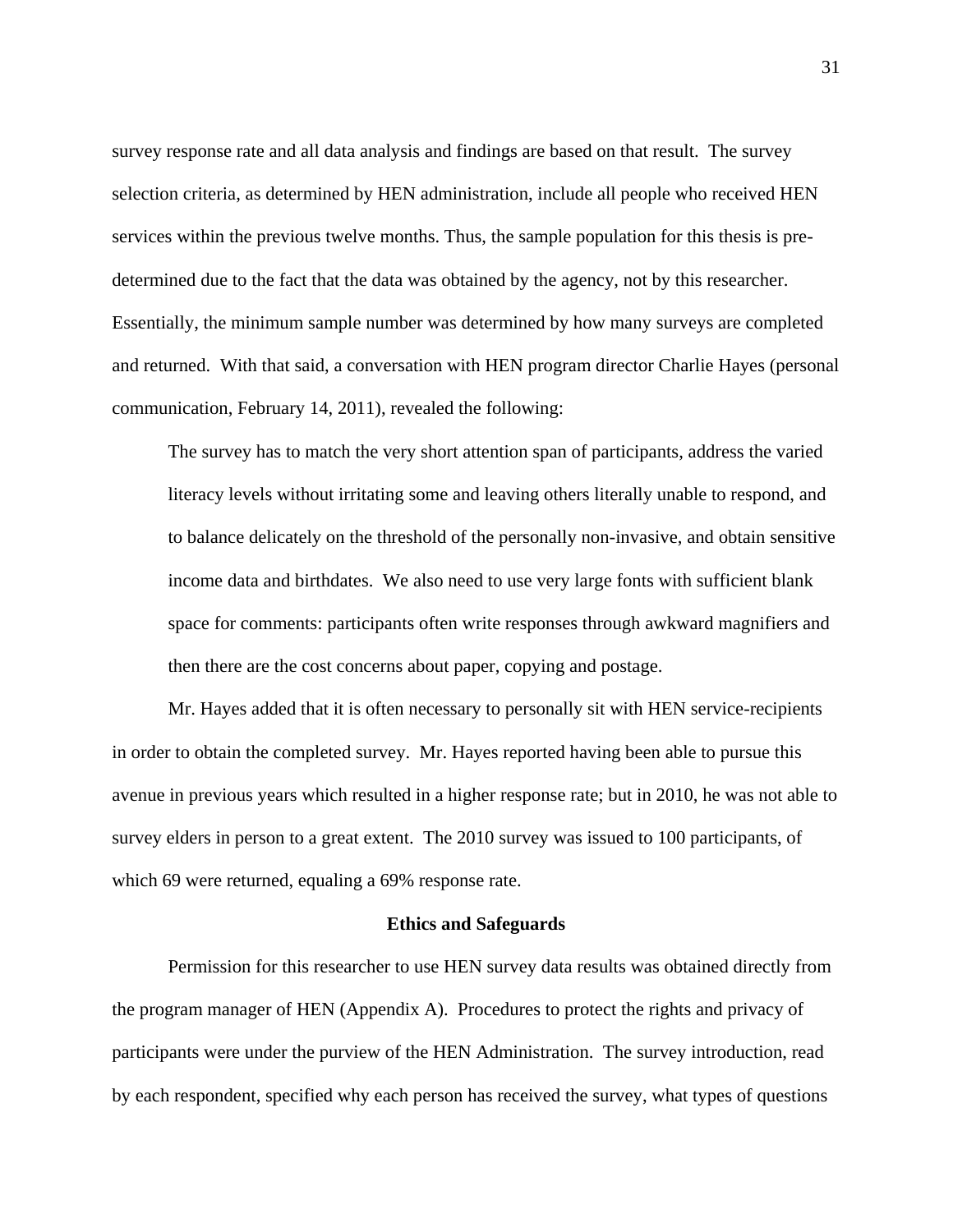will be asked and why those questions will be asked. It was also written, "Your response is confidential and the results are used for planning purposes. Please feel free to call and talk with me or your local HEN Coordinator if you have questions or need assistance."

## **Confidentiality**

Since the survey results provided a reference point to determine if actual service provision is in alignment with the program objectives, including client satisfaction and funding qualifications, it was essential to elicit honest feedback: a respondent must feel safe to express, for example, a grievance or concern. If a name is not provided, for example, a concern cannot be addressed. The confidence a participant has in the survey process could have made the difference between a met need and an unmet need.

Survey response was voluntary, though the service recipient may have benefited from participation in multiple ways, including but not limited to, having made a contribution to the data collection necessary for funding, improved program service delivery as well as having taken the opportunity to express oneself.

To ensure maximum confidentiality all completed surveys were kept in their sealed envelopes until they were received by the program manager who then entered all personal data such as name, home address, social security number, birth date and income into encrypted spreadsheets as consistent with State Health Insurance and Portability Act (HIPAA) guidelines. Results were then calculated with all names removed. The program manager was the only person who had access to any name associated with the data. Thus, when working with the data this researcher had no frame of reference regarding identifying information.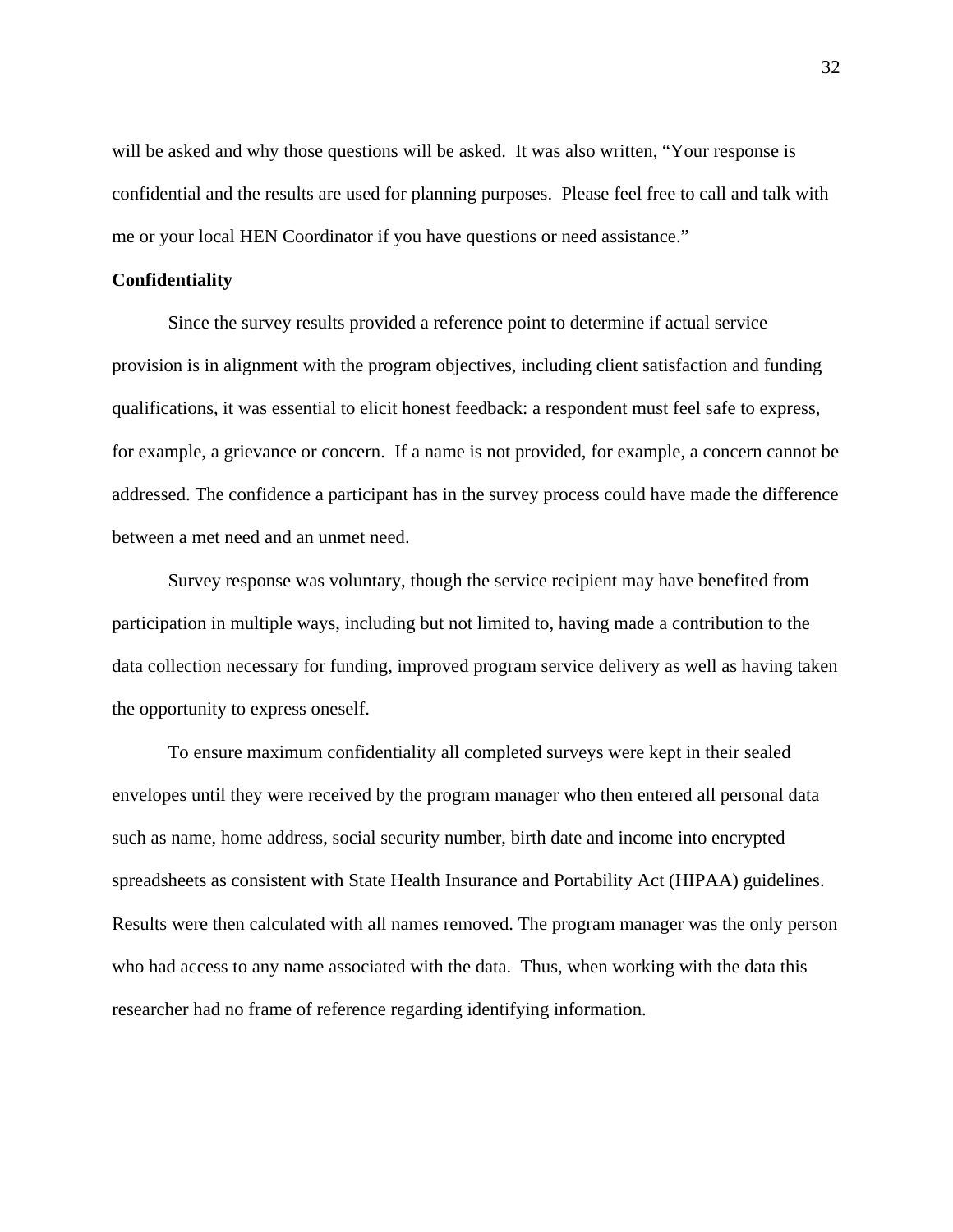## **Data Collection**

The data for this research study was collected through the use of a mixed method survey (Appendix B) created by HEN. The survey, created on Microsoft Word, was distributed in print only and mailed directly to participant's homes on June 25, 2010. Participants were asked to respond by August 1, 2010. The survey consisted of a combination of 12 yes/no, multiple choice, satisfaction scale and open-ended questions, followed by a final section for "other comments." Other than beginning and ending with demographic questions, the organization of the survey questions was fluid, with no indication of categorical sections. This mixed methods descriptive study utilized the pre-existing data obtained through the survey including responses of 69 HEN participants who met the criteria for survey participation.

First issued in 1992 the initial purpose of the "HEN Program Participant Survey" was to determine the level of client satisfaction with the program. A mailed questionnaire format was chosen so participants could take their time completing the instrument in the privacy of their homes. Mailing also allowed for sufficient time, space and assistance if needed. Pre-addressed and stamped return envelopes have been and continue to be provided to participants for convenience and to encourage response rate.

The survey evolved to reflect participants' comments and was modified to respect what Mr. Hayes refers to as "a generational component." For example, Mr. Hayes recalled how, in the past, certain participants were "incensed" at questions that regarded them as potentially "isolated." The survey has also become useful as a tool to secure funding and to document certain program aspects required by the State. As a result, a question about "isolation" remains.

The first section of the survey inquired about participant's demographic information including name, social security number, residence and date of birth. The questions that followed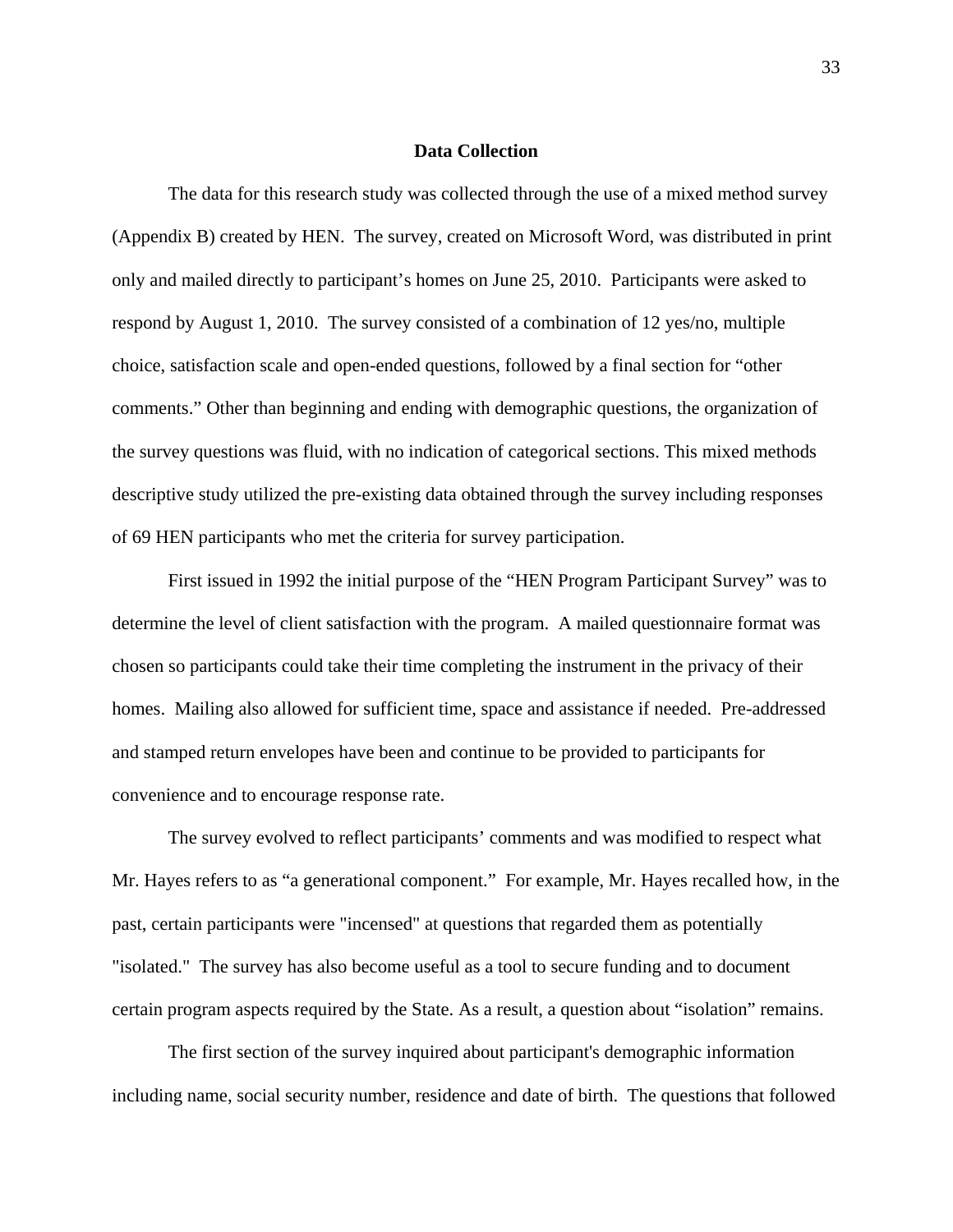were both open-ended and closed-ended, arranged interchangeably. Two examples of openended questions include "What do you feel is most valuable about the program?" and "What do you feel would happen if you no longer had HEN assistance?" Three examples of close-ended questions include, "Do you feel that your exposure to strain or injury is lessened by having HEN help?", "Do you feel your overall health has been maintained or improved due to having HEN help?" and "Do you feel that you could live safely and independently in your current home without HEN assistance?"

In addition, certain "yes/no" questions also invited comments, such as "Do you need more help than you are now receiving" followed by, "If yes, what form of additional help do you need [including a list of possible answers to choose from]?" There is also one gradated question, "Would you describe your overall satisfaction with the HEN program as: Excellent, Good, Fair, Poor, or Other? The survey ends with an "other comments" area followed by a "HEN income verification form" requiring answers for two final Demographic questions including specific household size and range of household income.

To qualify for funding HEN must establish evidence of need. HEN must solicit feedback directly from participants in order to accurately determine whether or not program goals were met. Therefore, the instrument was developed to provide responses that would encourage validity and reliability. Commenting on this Mr. Hayes states, "The survey probably does not tell us things we do not already believe, but there is a difference between belief and documented facts" (C. Hayes, personal communication, February 14, 2011).

Mr. Hayes added that as part of the grant application proposal, HEN is required to make statements describing individual, geographic, economic and community need by providing anonymous detailed profiles of the various potential and past participants. He emphasized that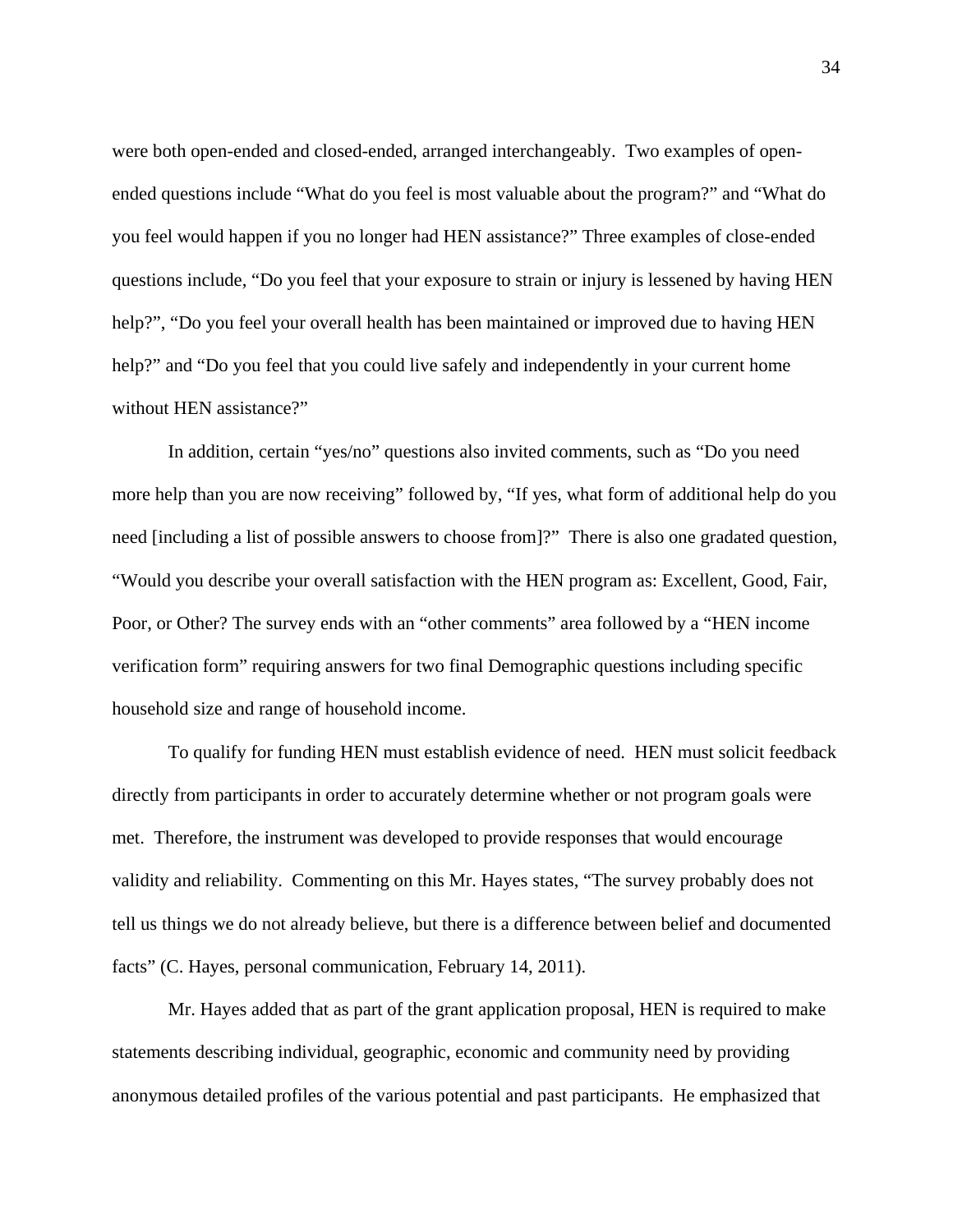documentation is necessary to demonstrate where positive change has occurred, or will be expected to change, and how the change is evidenced. Survey questions must be constructed so that they can remain comparable to past survey data both for HEN to make their own comparisons but also to reflect the ever changing mood of political issues. For example, within the last ten years there is great emphasis on accountability and measurement and HEN administration is repeatedly challenged to defend demographic data.

The reliability of the study was strengthened by the number of years the survey has been disseminated and that it does function as an instrument that, as explained, was comparable from year to year. Validity was improved upon each year through the responses of HEN participants, and through the attendance of HEN administration to those responses. HEN aimed to provide a valuable and personally satisfying service. Therefore, the creation of the survey, both as an instrument and guide, was integral to the functions of validity and reliability.

## **Data Analysis**

Data collected from the returned, handwritten survey responses provided by program participants were manually entered by HEN administration (Charlie Hayes and an intern assistant) into two separate word documents. One document contained all data, including demographic information as well as results from the open-ended and closed ended questions. The second word document, entitled "Comments" contained lists of all narrative responses organized by question. In some instances, respondents did not answer all questions, but all answers were still included in analysis.

Analysis of the mixed method survey conducted by HEN administration consisted primarily of descriptive statistics for both the quantitative and qualitative portions of the survey. This included demographics of the sample population and summary information for closed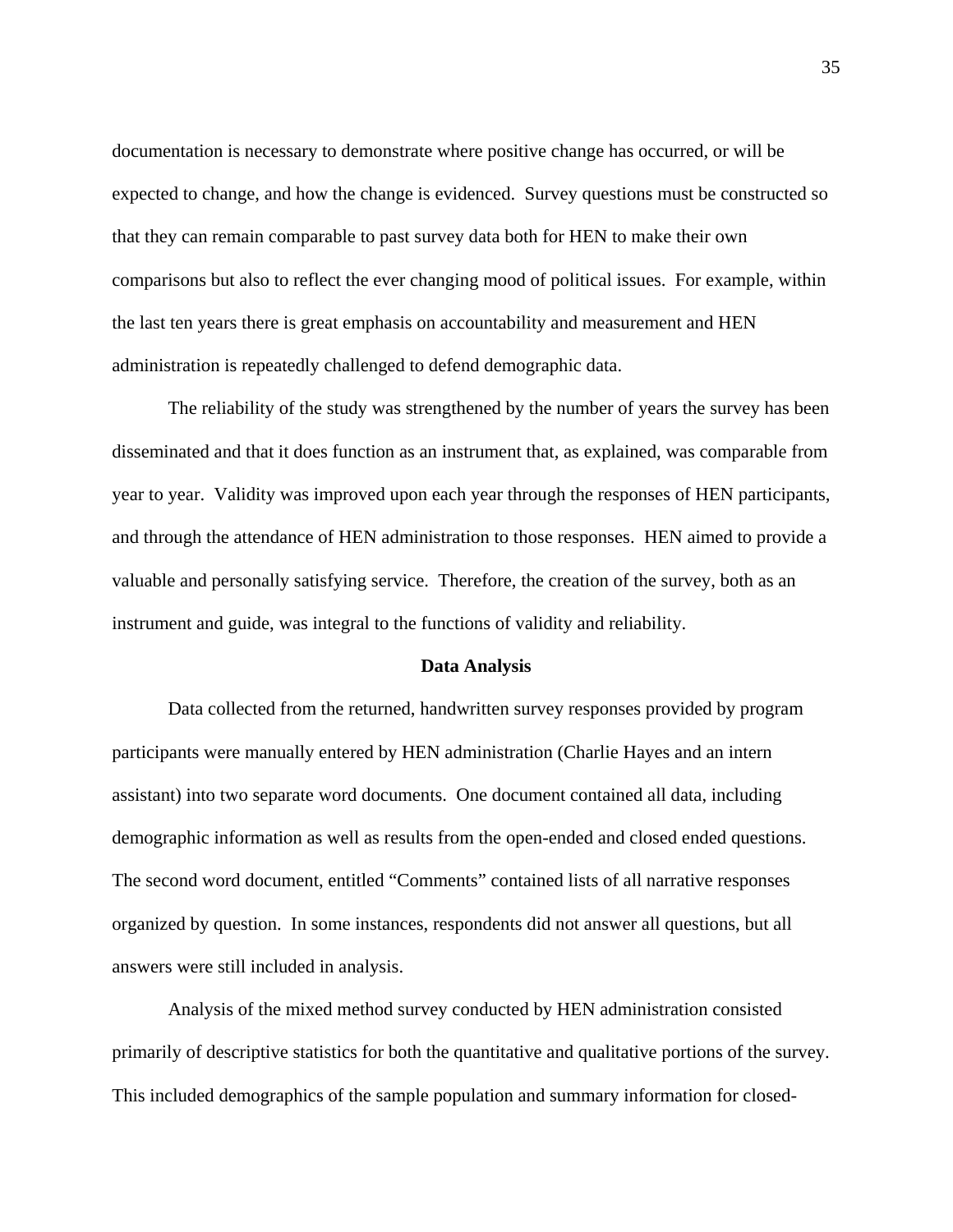ended survey responses. The qualitative portion of the survey, inclusive of the open ended questions, was first analyzed using content analysis and then organized quantitatively. On this process Anastas (1999) explained "The analysis of narrative or unstructured data is both similar to and different from the analysis of numerical data…at times, narrative data may be transformed into quantitative data for purposes of counting and classification, and this transformation may be part of the analysis (page 413/414)." All survey results were then exported to Microsoft Excel and using Excel's statistical tools the frequency and percentages of each category were calculated.

## **Discussion**

The HEN survey guide has functioned as a forum to solicit client driven concerns and input, to measure satisfaction with services and also as an information gathering device to obtain State required information needed to secure CDBG as well as private funding that HEN needs to operate.

As previously noted in this chapter, personal communication with Mr. Hayes revealed, "The survey probably does not tell us things we do not already believe, but there is a difference between belief and documented facts" (C. Hayes, personal communication, February 14, 2011). It is therefore expected to find that almost all program participants would rate a high level of satisfaction with services, especially since the primary aim of the survey is to document participant satisfaction. It is also expected to find that most participants would report improved sense of safety as a result of HEN services given the nature of the services as well as the reasons they are provided. An unexpected finding might include reports of overall dissatisfaction of program service-delivery.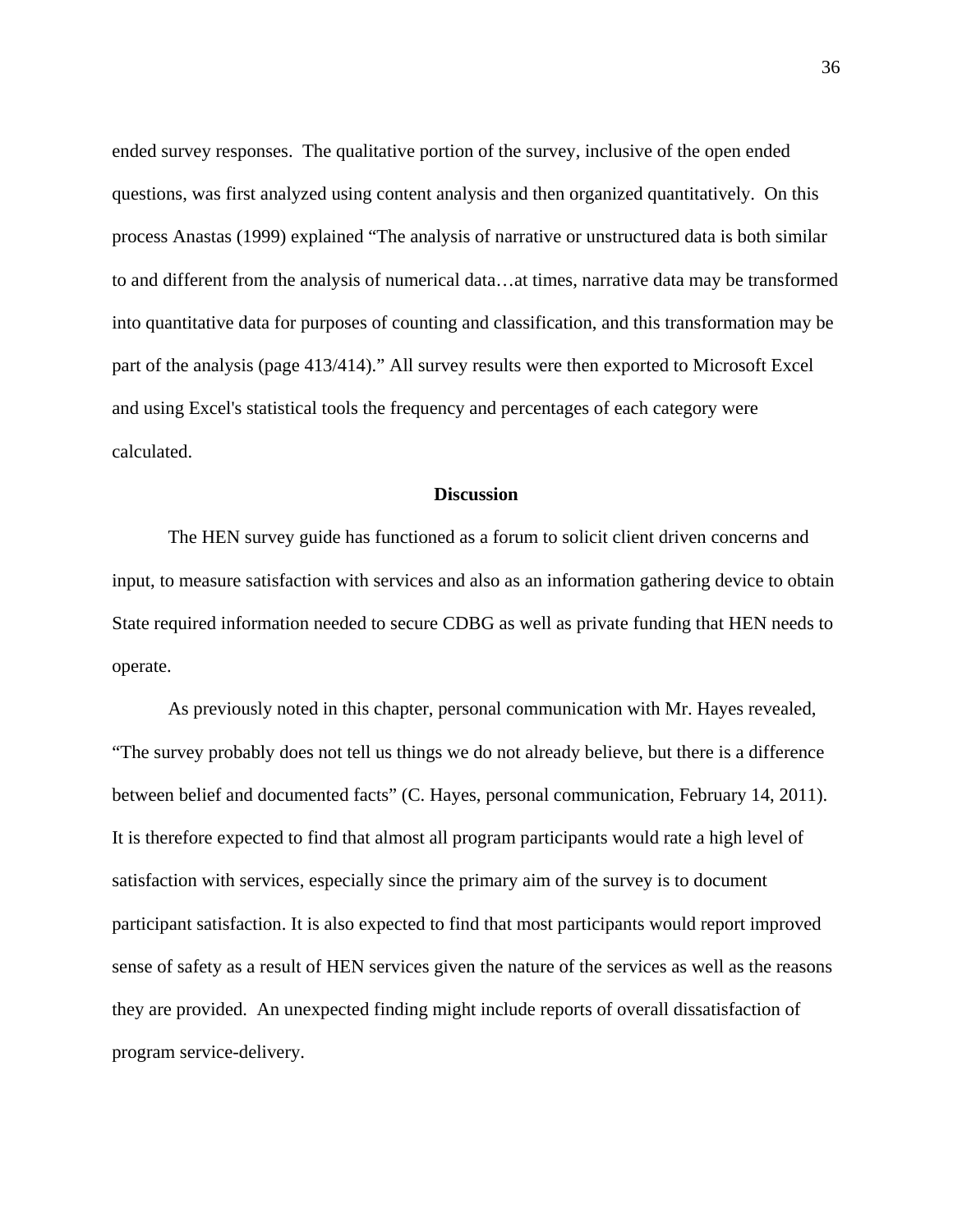A discussion of the limitations can be found in the final discussion chapter. These limitations will shape recommendations for future research.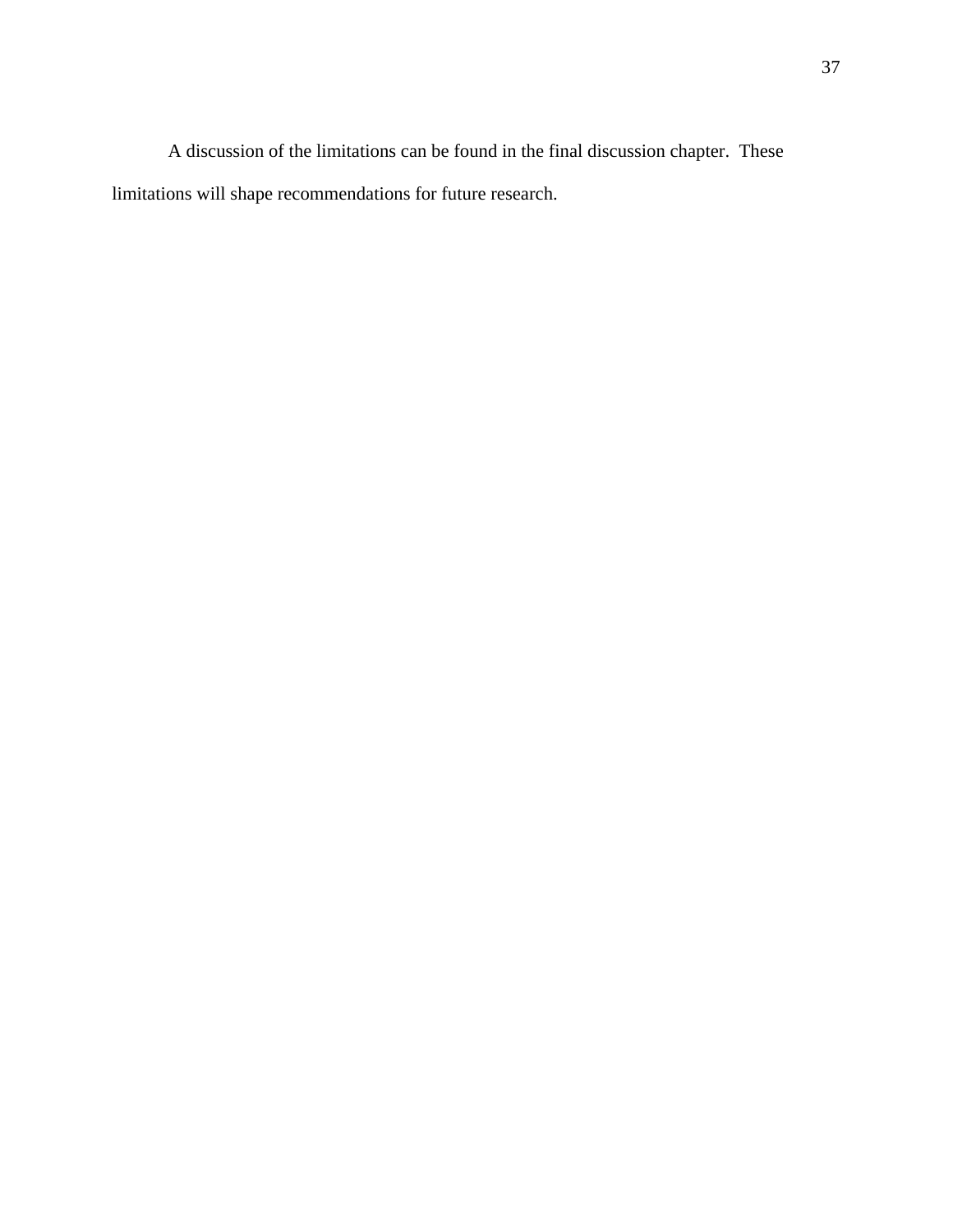## **CHAPTER IV**

#### **FINDINGS**

This study assessed the value and efficacy of in-home services offered by The Hilltown Elder Network (HEN) by analyzing pre-existing data first obtained through an annual survey issued by HEN administration to HEN clients during 2010 (Appendix B). The survey was designed to solicit program input and to document participant satisfaction with the program. The objective of the HEN Program is to help seniors to remain living safely and independently in their homes for as long as they wish to and are able. Almost all participants described overall satisfaction with the HEN program as "excellent" or "good," and over half felt that without HEN services they could not continue to live safely and independently in their current home. Other significant findings included a good majority feeling less isolated as well as experiencing improved health as a result of HEN services.

The findings that follow begin with participant demographics, including age, household size, economic status, town of residence and services received at time of survey. Next, results from yes/no questions are presented, categorized by four categories, direct service, caregivers, safety and quality of life. Following this, results for participant satisfaction are presented. The chapter concludes with findings from three open-ended questions.

# **Participant Demographics**

The data from sixty nine (out of 100) participants were used for this study. The sample of participants was somewhat diverse among the older adult age groups, though a large representation existed near or above the oldest old with 49 % being 80-89 years old and 16 %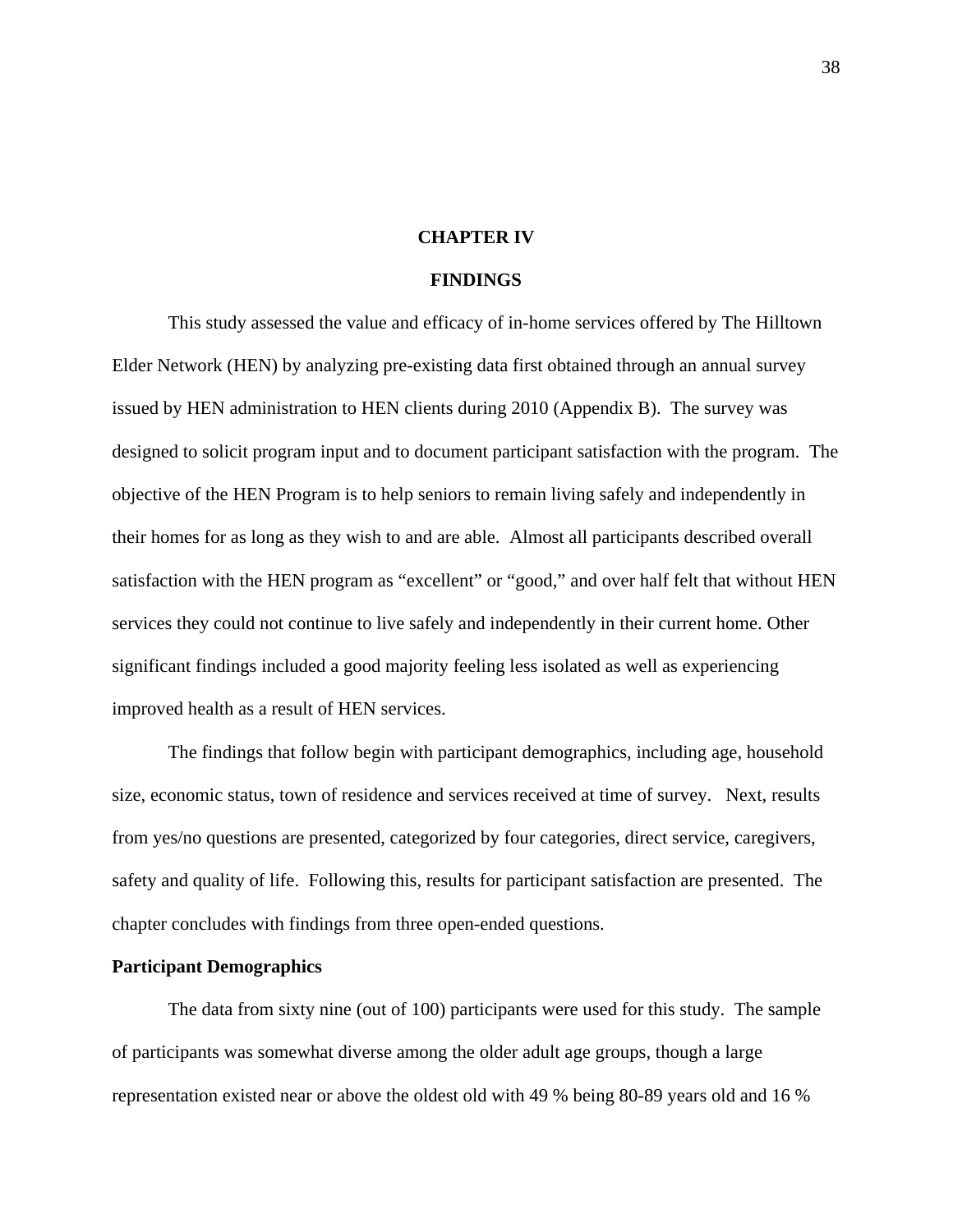being 90 years old and above. The remaining 35% were divided among three age ranges including 6 % being 60-64 years old, 3% being 65-69 years old and 26% being 70-79 years old. The household size of respondents showed the majority of respondents lived alone, totaling 72 % followed by 26% living with one other person and 1% living with two other people.

The economic status of participants was mostly divided among two out of the four categories. Each category offered a range of gross annual household income described respectively as "extremely low" income, "very low," "low," followed by "over", meaning the participant would not qualify for services. The categories are based on regional "median household income" established by the state of Massachusetts. The results included 46% reporting extremely low income (below 30% of median household income), 41% with very low income (between 30-50% of median household income), 12% with low income (between 50- 80% of median household income) and the remaining 1% reported over which equaled above 80% of median household income.

To receive HEN services a person must reside within the designated service area, which at the time of the 2010 survey included seven towns. Residential distribution (based on 100% of the 69 respondents) included the towns of Goshen and Plainfield reporting the fewest participants with 9% respectively, followed by Westhampton at 12%, Chesterfield and Worthington each at 14%, Cummington with 16%, and the largest participant base of 26% was located in Williamsburg.

The participants utilized the array of services offered by HEN. The majority of participants reported use of general cleaning which equaled 78%. The breakdown of additional services received from highest percent to lowest included: driving/errands 23%, snow removal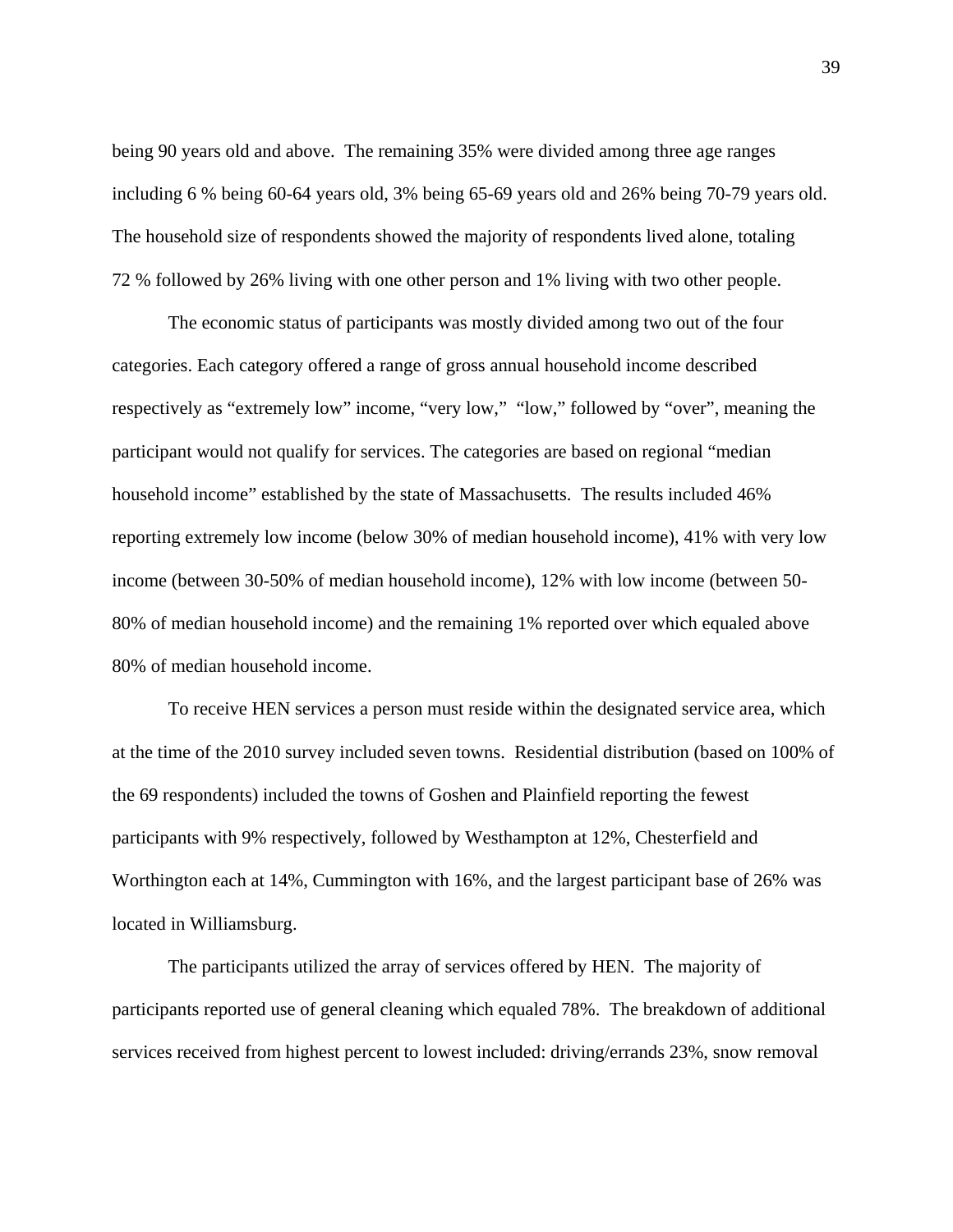22%, shopping and other 19% respectively, heavy chore 17%, laundry 16%, firewood, etc. 6%

and meal preparation 4%. Demographic characteristics are illustrated in the Table 1.

# Table 1

Demographic Characteristics of the Participants

| Age                       | 60-64<br>65-69          | $6\%$ (4)   |  |
|---------------------------|-------------------------|-------------|--|
|                           |                         | $3\%$ (2)   |  |
|                           | 70-79                   | 26% (18)    |  |
|                           | 80-89                   | 49% (34)    |  |
|                           | 90 and above            | $16\%$ (11) |  |
| Household size            | 1 person                | 72% (50)    |  |
|                           | 2 people                | 26% (18)    |  |
|                           | 3 people                | $1\%$ (1)   |  |
| Annual Household Income   | Below 30%               | 46% (32)    |  |
| (median based)            | Between 30-50%          | 41% (28)    |  |
|                           | Between 50-80%          | $12\%$ (8)  |  |
|                           | Above 80%               | $1\%$ (1)   |  |
|                           |                         |             |  |
| Town                      | Chesterfield            | 14% (10)    |  |
|                           | Cummington              | $16\%$ (11) |  |
|                           | Goshen                  | 9%<br>(6)   |  |
|                           | Plainfield              | 9% (6)      |  |
|                           | Westhampton             | 12% (8)     |  |
|                           | Williamsburg            | 26% (18)    |  |
|                           | Worthington             | 14% (10)    |  |
| <b>Services Currently</b> | <b>General Cleaning</b> | 78% (54)    |  |
| Receiving                 | <b>Heavy Chore</b>      | 17% (12)    |  |
|                           | Laundry                 | $16\%$ (11) |  |
|                           | Shopping                | 19% (13)    |  |
|                           | <b>Meal Preparation</b> | $4\%$ (3)   |  |
|                           | Driving/Errands         | 23% (16)    |  |
|                           | <b>Snow Removal</b>     |             |  |
|                           |                         | 22% (15)    |  |
|                           | Firewood, etc.<br>Other | 6% (15)     |  |
|                           |                         | 19% (13)    |  |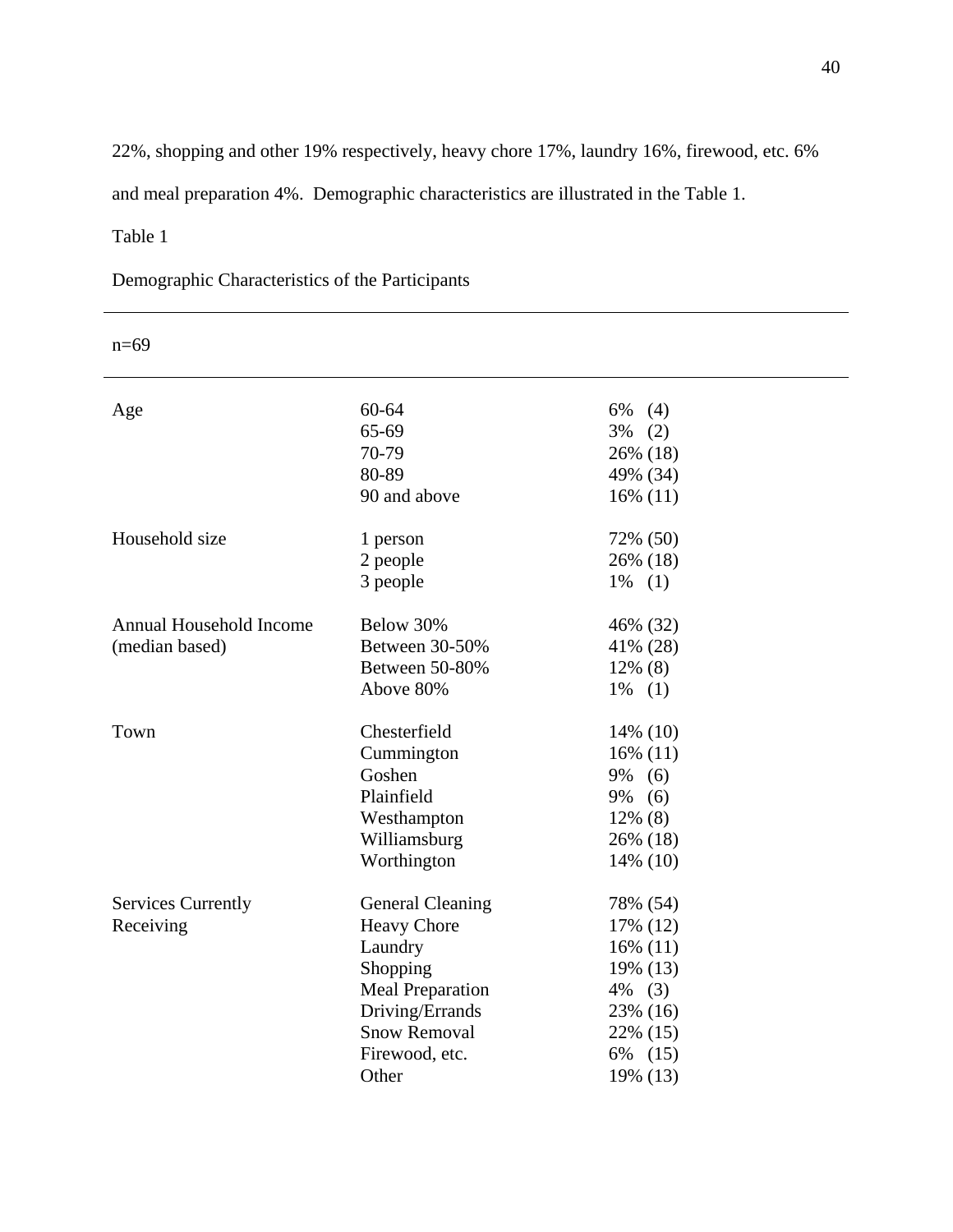The first section of the survey, as presented in Table 1, inquired about participant's demographic information. The questions that followed were both open-ended and closed-ended, arranged interchangeably throughout the survey. For purposes of data description and presentation, the following quantitative and qualitative portions will, for the most part, be separated in the remainder of the findings chapter, even among two-part questions that involved both closed and open-ended portions. Two exceptions include a section on caregivers and a section on client satisfaction: in these sections the open-ended responses associated with the closed-ended question will be presented together. Quantitative client satisfaction data are also presented separately in Table 9, while the remaining quantitative data are presented in Tables 2- 8.

Seven questions constituted a "yes" or "no" answer and although not categorized by theme in the actual 2010 HEN survey or results, the quantitative (yes/no) questions are organized below by categories including direct service, caregivers, safety, and quality of life. One question addressed direct services, two focused on the caregiver, as did two questions for safety and wellbeing respectively.

# **Direct Services**

The main question here was, "Do you need more help than you are now receiving, yes or no?" The large majority of participants indicated that they did not need more help than they were receiving at the time of the survey. Of the 65 participants that answered this question 68%  $(n=47)$  responded "no", 26%  $(n=18)$  responded "yes" and the remaining 6%  $(n=4)$  were reflected in the "Blank, N/A or?" option. This question was followed by ancillary questions including, "If yes, what form of additional help do you need?" as well as a place to estimate how many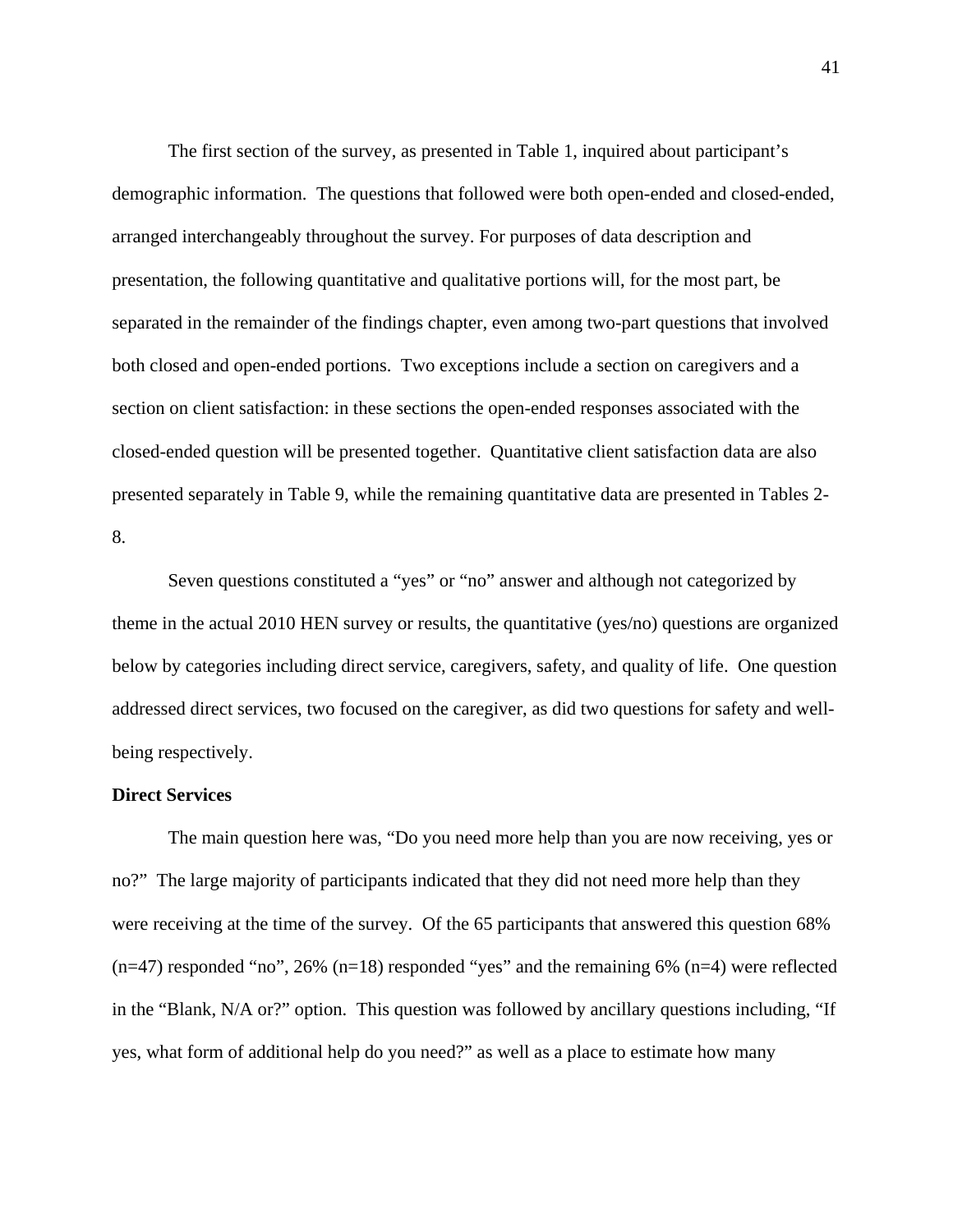additional hours might be needed. Answers to the follow-up questions were not accessible for this study. See Table 2 below.

Table 2: Do you need more help than you are now receiving?

| Yes | No  | Blank, N/A |
|-----|-----|------------|
|     |     |            |
| 18  | 47  | 4          |
| 26% | 68% | 6%         |

# **Caregivers**

The two questions in regard to HEN caregivers were 1) have your HEN caregivers been reliable and helpful? And, 2) in addition to the services HEN provides, is having a friendly connection to your caregiver important to you? The first question yielded 69 responses, and almost all participants 90% (n=62) showed that HEN caregivers have been reliable and helpful. Only 1 participant expressed "no" and the remaining 9% (n=6) responded "blank, N/A or other." The second question that inquired about the importance of a friendly connection with a caregiver also had 69 responses and a vast majority of "yes" replies, equaling 91% (n=63), followed by 4% (n=3) "no" and an equal 4% leaving the answer "blank, N/A or other." See Tables 3 and 4 below. Table 3: Have your HEN caregivers been reliable and helpful?

| Yes | No | Blank, N/A |
|-----|----|------------|
| 62  | 1  | 6          |
| 90% | 1% | 9%         |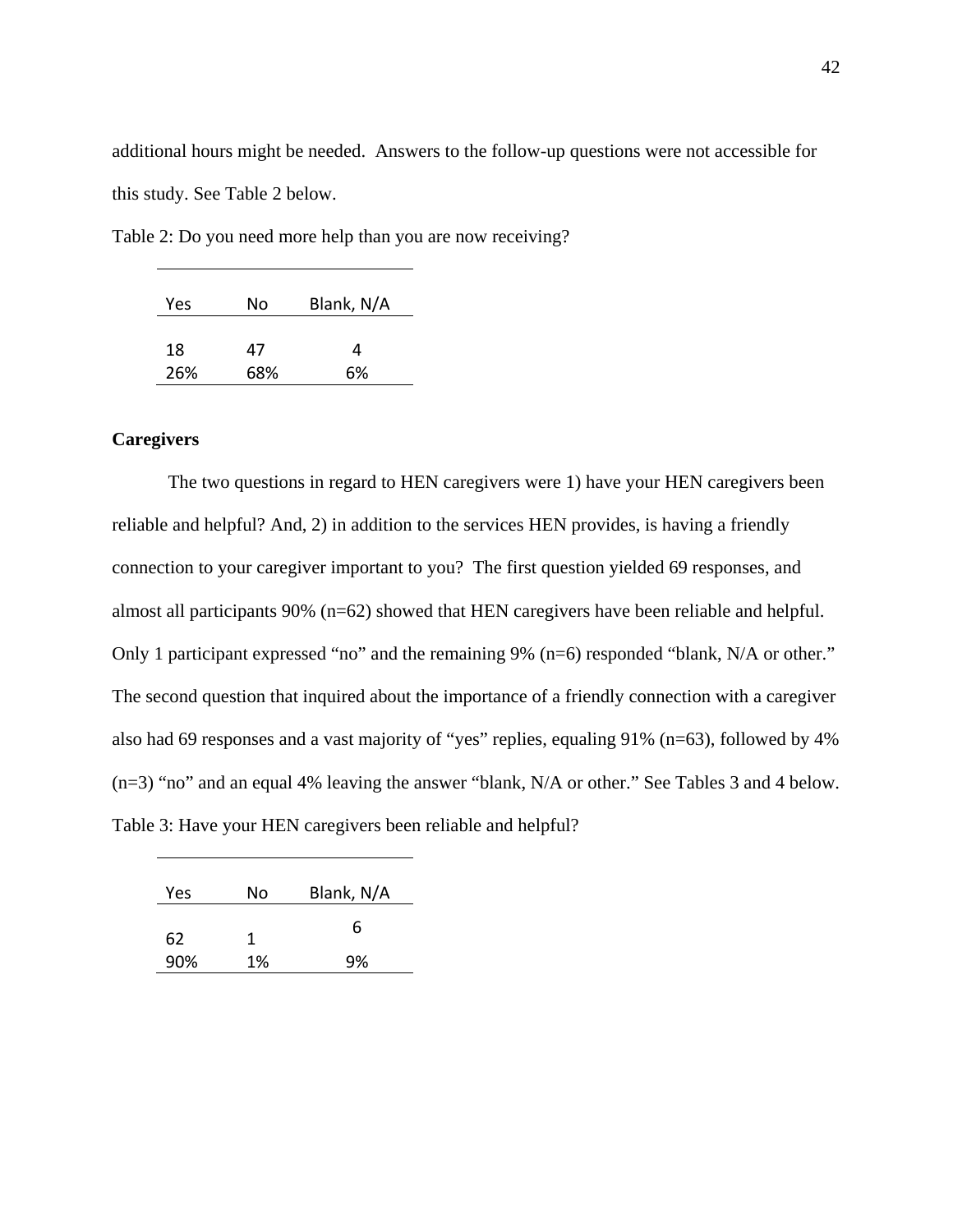| Yes | No | Blank, N/A |
|-----|----|------------|
|     |    |            |
| 63  | 3  | 3          |
| 91% | 4% | 4%         |

Table 4: In addition to the services HEN provides, is having a friendly connection to your caregiver important to you?

# **Safety**

The first question that related to safety was, "Do you feel that your exposure to strain or injury is lessened by having HEN help?" Most participants, 87% (n=60), answered "yes" and 4% (n=3) answered "no." Six people, or 9% of 69, did not respond to this question. The second question in this category, "Do you feel that you could continue to live safely and independently in your current home without HEN assistance?" received an over half "no" response of 55%  $(n=38)$  and a "yes" response of 35%  $(n=24)$ , with 10%  $(n=7)$  no response. See Tables 5 and 6 below.

Table 5: Do you feel that your exposure to strain or injury is lessened by having HEN help?

| Yes | No | Blank, N/A |
|-----|----|------------|
| 60  | 3  | 6          |
| 87% | 4% | 9%         |

Table 6: Do you feel that you could continue to live safely and independently in your current home without HEN assistance?

| Yes | No  | Blank, N/A |
|-----|-----|------------|
| 24  | 38  | 7          |
| 35% | 55% | 10%        |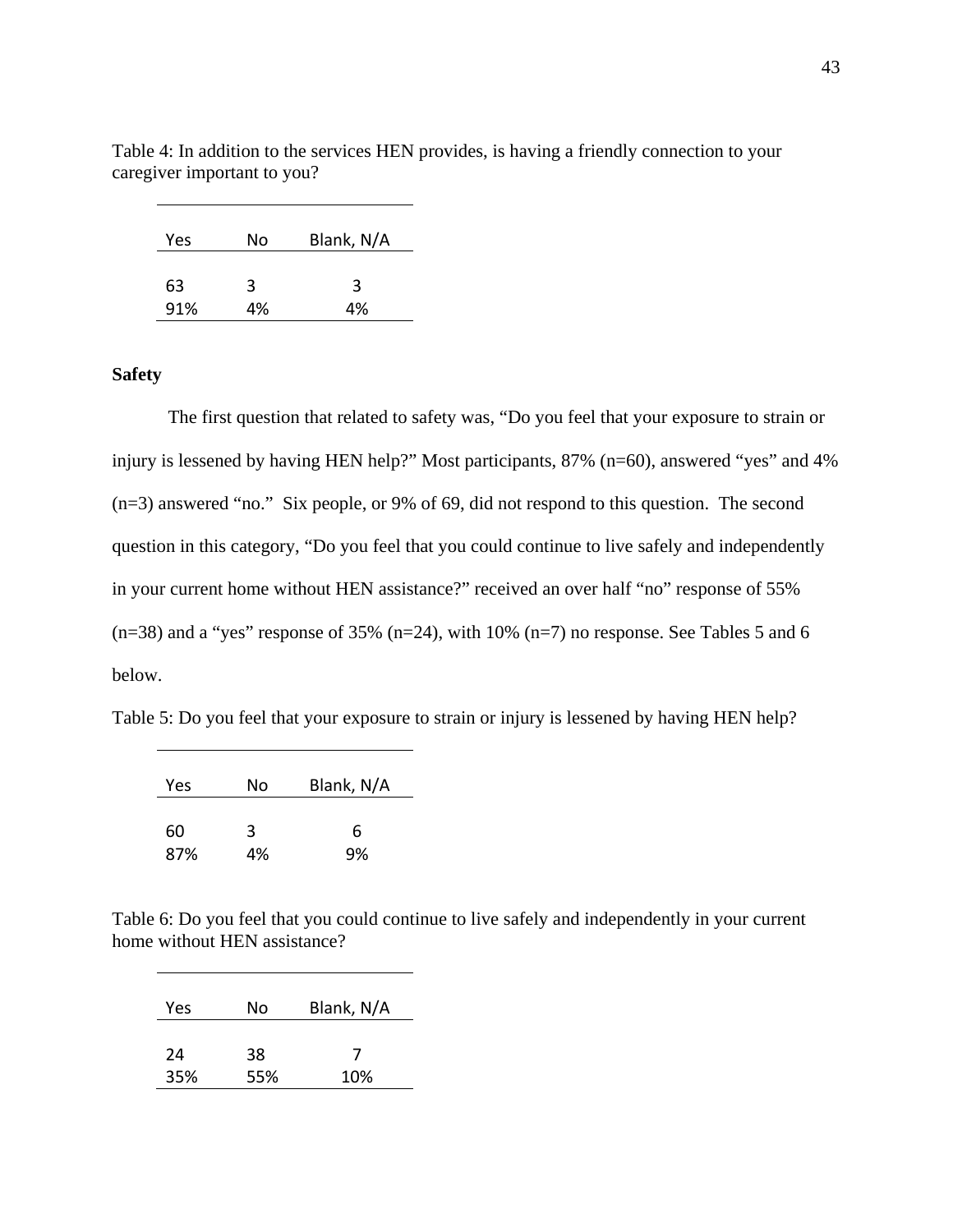## **Quality of life**

This last set of questions asked, "Do you feel less isolated as a result of having help from HEN?" and "Do you feel your overall health has been maintained or improved due to having HEN help?" In regard to isolation about two thirds, 75% (n=52) of elders answered "yes", a few, 13% (n=9) answered no and the remaining 12% (n=8) did not respond. The second question in regard to overall health yielded a good majority, 80% (n=55), of elders replying "yes", with a few, 9% (n=6), saying "no" and 12% (n=8) neither yes nor no. Results are displayed in Tables 3 and 4. See Tables 7 and 8 below.

Table 7: Do you feel less isolated as a result of having help from HEN?

| Yes | No  | Blank, N/A |
|-----|-----|------------|
| 52  | q   | 8          |
| 75% | 13% | 12%        |

Table 8: Do you feel your overall health has been maintained or improved due to having HEN help?

| Yes | No | Blank, N/A |
|-----|----|------------|
| 55  | 6  | 8          |
| 80% | 9% | 12%        |

# **Participant Satisfaction**

Survey respondents were asked to rate their level of satisfaction with services offered by HEN (Table 3). Of those, a good majority, 71% (n=49) thought the services were excellent, 23%  $(n=16)$  indicated services were good, 1%  $(n=1)$  fair and 4%  $(n=3)$  opted for other or blank.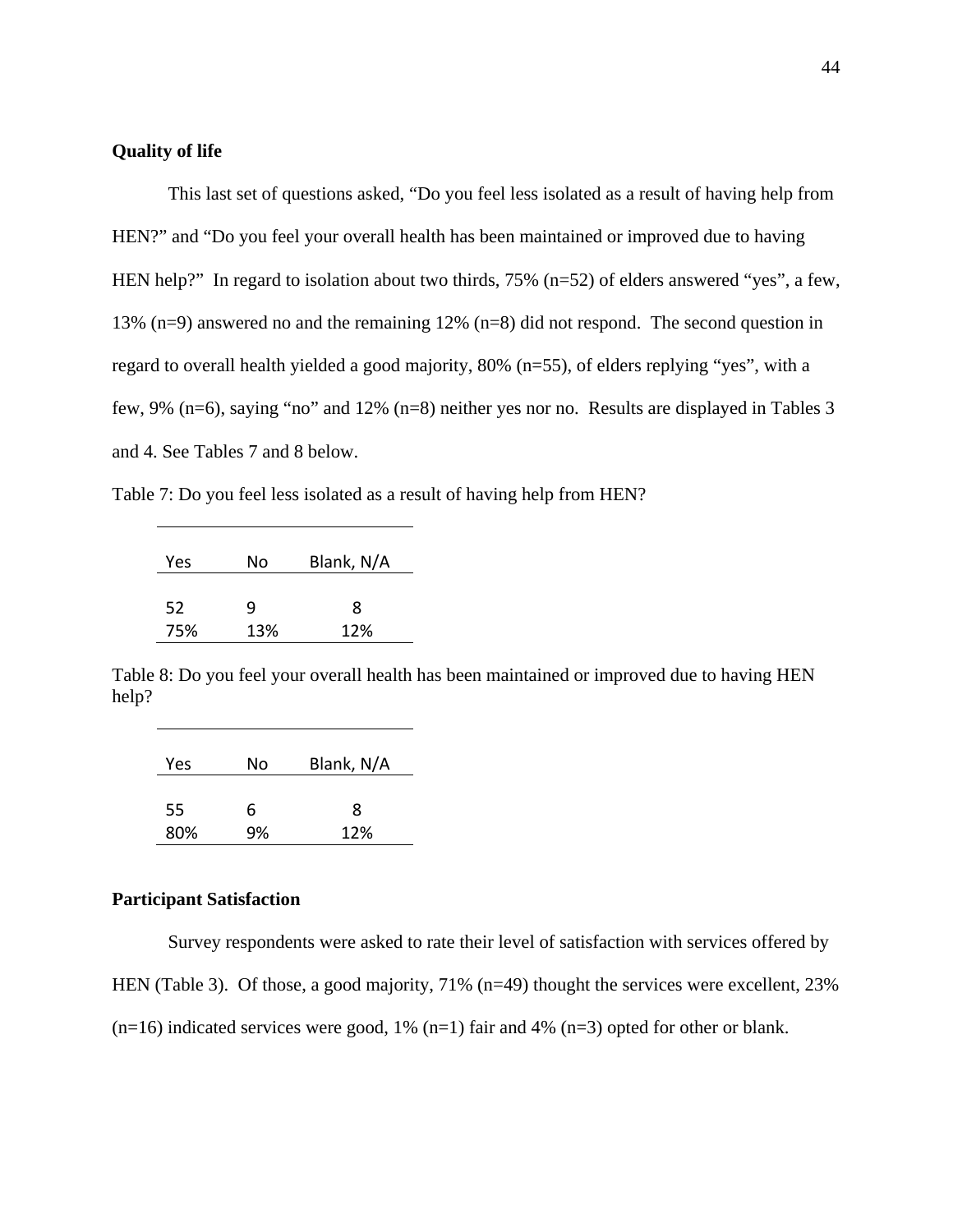Table 9 Participant Satisfaction



Following this question respondents were asked to openly comment on areas of improvement. The survey reads, "If you believe that HEN needs improvement we would appreciate your comments on which areas *most* need attention." Only a few participants responded,  $16\%$  (n=11), and made suggestions for improvement. Five additional people (7%) indicated they saw no need for improvement and the remaining 53 elders (77%) left the answer blank. Despite the low response rate, a range of suggestions that addressed issues such as communication, reliability and services were mentioned. One person wrote, "We need more dependable caregivers," while another indicated, "Snow removal could be improved. General cleaning is excellent." One person suggested, "Coordinators could do a follow up inquiry on service delivery & satisfaction with HEN worker assigned to each client" and another emphasized, "Focus on the requirements of the client."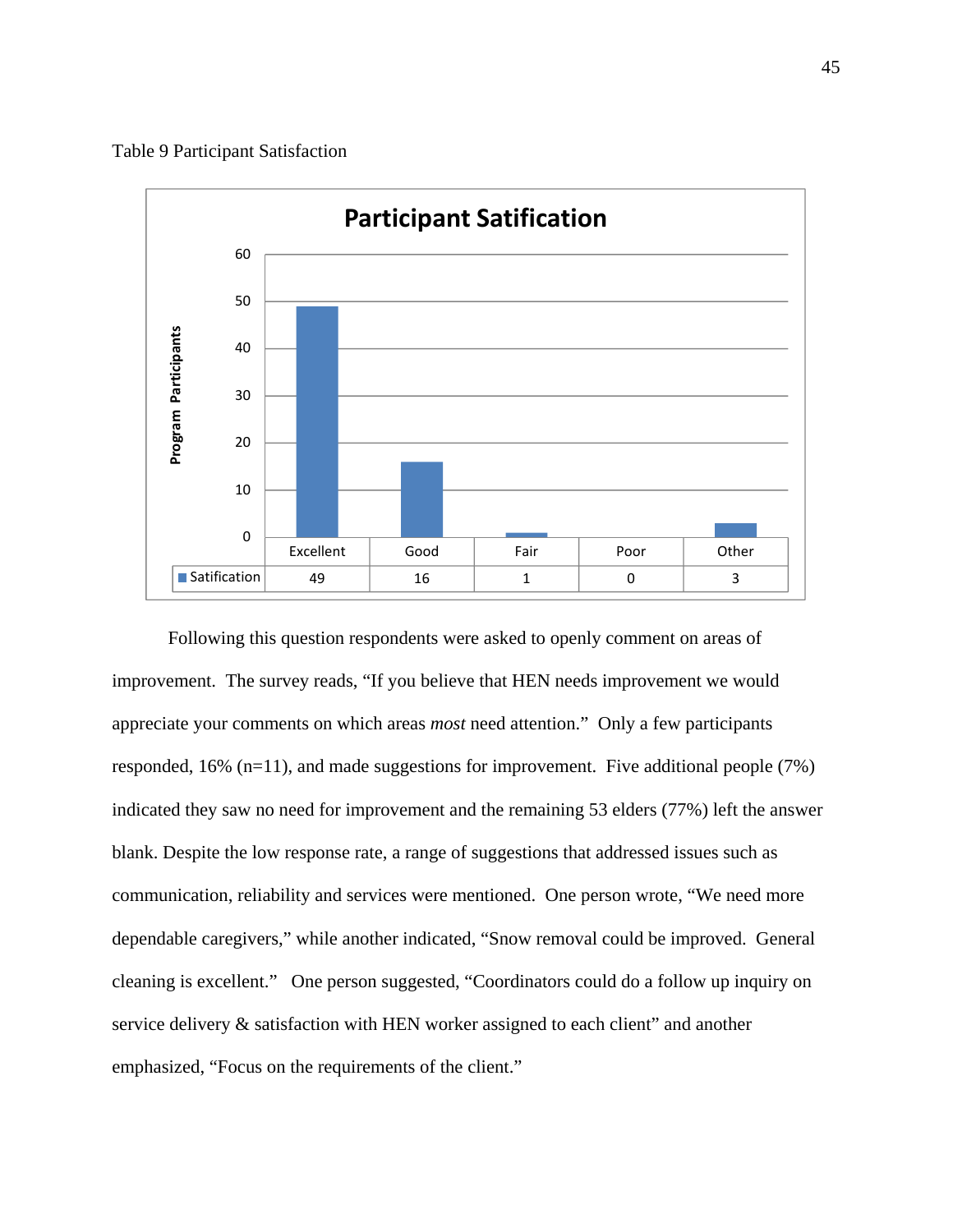This final section of findings details participants' responses to the two remaining openended questions followed by a section inviting "Other comments." This section offered flexible, open-ended opportunities for the participant to communicate perceived strengths of the program as well as general comments to the participants' discretion. Responses may inform HEN administration about what is going well and as a result offers a window into whether the programs service delivery goals are being met, or not. The following data are organized by the two questions: What do you feel is most valuable about the program? And, what do you feel would happen if you no longer had HEN assistance? Other comments will be presented at the end of this section.

## **Open-ended Question 1: What do you feel is most valuable about the program?**

A total of 56 elders (81%) commented on this question and responses were arranged by HEN administration into 11 categories reflecting a range of themes, though some responses fell into more than one category.

Two groupings, "reliability/dependability/knowing it's available" and "able to stay at home/independence" each reflected the largest overall response rate of 17% (n=12). Responses that reflect the former theme were very straight forward such, "Dependability," "Reliability," or "It's good to know help is available if needed." The latter theme offered a bit more context such as, "Makes me feel more independent. I don't have to always ask or beg someone to take me to Drs, shopping, etc," and "It helps me stay out of a nursing home."

The next most cited theme was described as "helped/being helped" reflecting a 16%  $(n=11)$  response. Examples included, "Helps me keep my sanity," and "Having a chore, which I cannot do, taken care of." Remaining themes included specific services such as "cleaning and transportation," which received 13% (n=9) followed by "other/general," 14% (n=10). The theme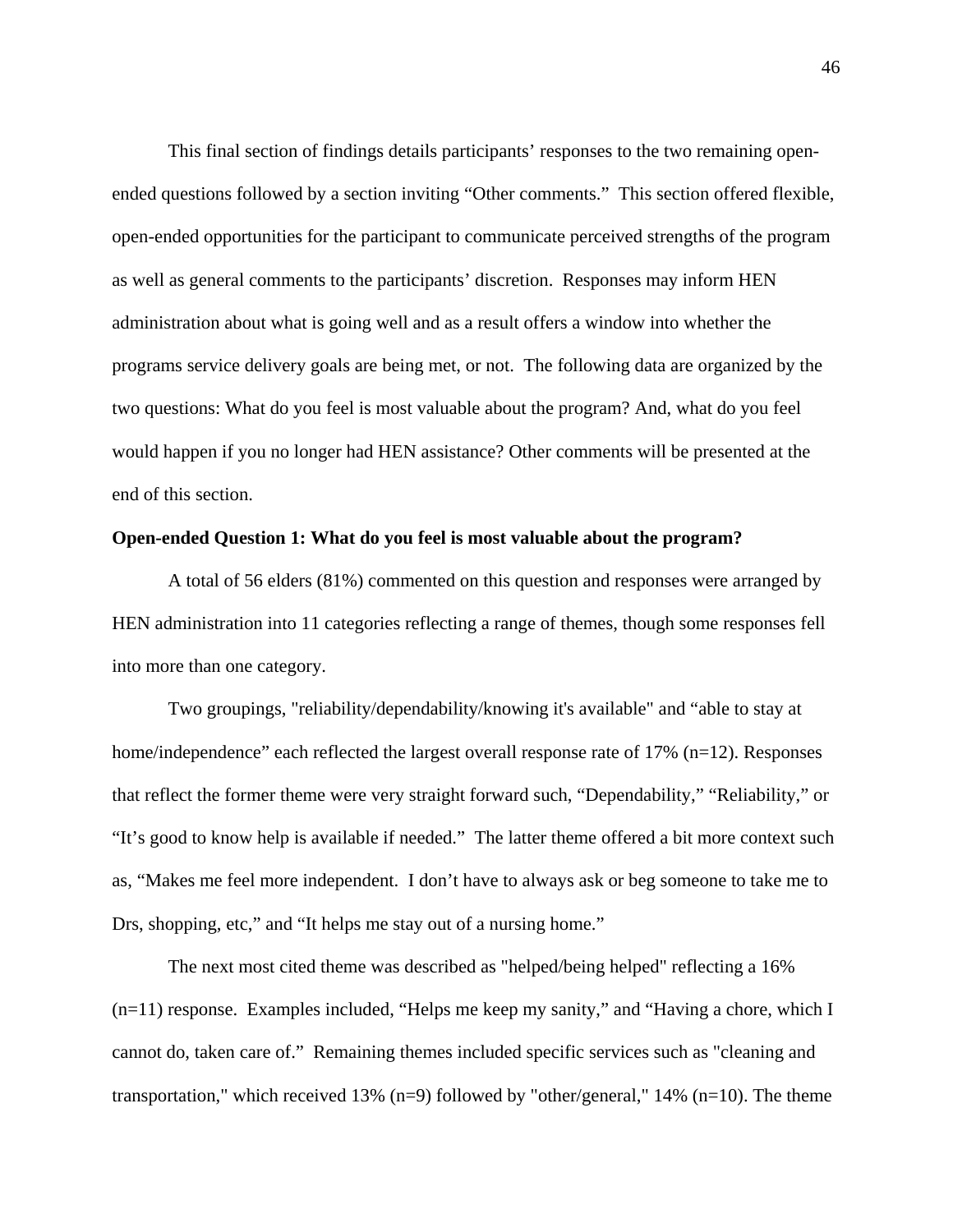"caring" 9% ( $n=6$ ) came next, and then "they do what I can't," 6% ( $n=4$ ). Three categories "Quality of care," "companionship/communication," and "promt/on time" were each noted a 3%  $(n=2)$ , response and the last theme "Saving money/free of charge" was observed in 4%  $(n=3)$  of responses.

Additional examples included, "I can live alone OFF a bus line in my own home without a car." "It helps me do what I am not able to do in the winter & summer." "Allows me to continue to feel I have quality to my life, even though there are some things I cannot do." "Makes me feel more independent; I don't always have to ask or beg someone to take me to the Drs, shopping etc," as well as "receiving services with no charge, services otherwise unaffordable allowing seniors to stay in their homes. The program is a God-send."

# **Open-ended Question 2: What do you feel would happen if you no longer had HEN assistance?**

Almost all participants 93% (n=64) offered a response to this question and, as in the last question, some answers fit into more than one category, which was also reflected in the breakdown within as well as between categories. The sections with the largest response rate, 25% (n=17) were described as, "house unclean/chores undone/couldn't get to doctor" and "unsafe/hardship/pain/lower quality of life." Responses such as, "That which my caregiver does for me just wouldn't get done," "I would have no way to get my groceries or get to medical appointments," and "I wouldn't be able to get the medical help I need because I'm disabled" reflect the first part. "Daily living would be much harder. Would be unable to keep up quality of living," "Health and quality of life would deteriorate," and "Daily living would be much harder" reflect the latter category.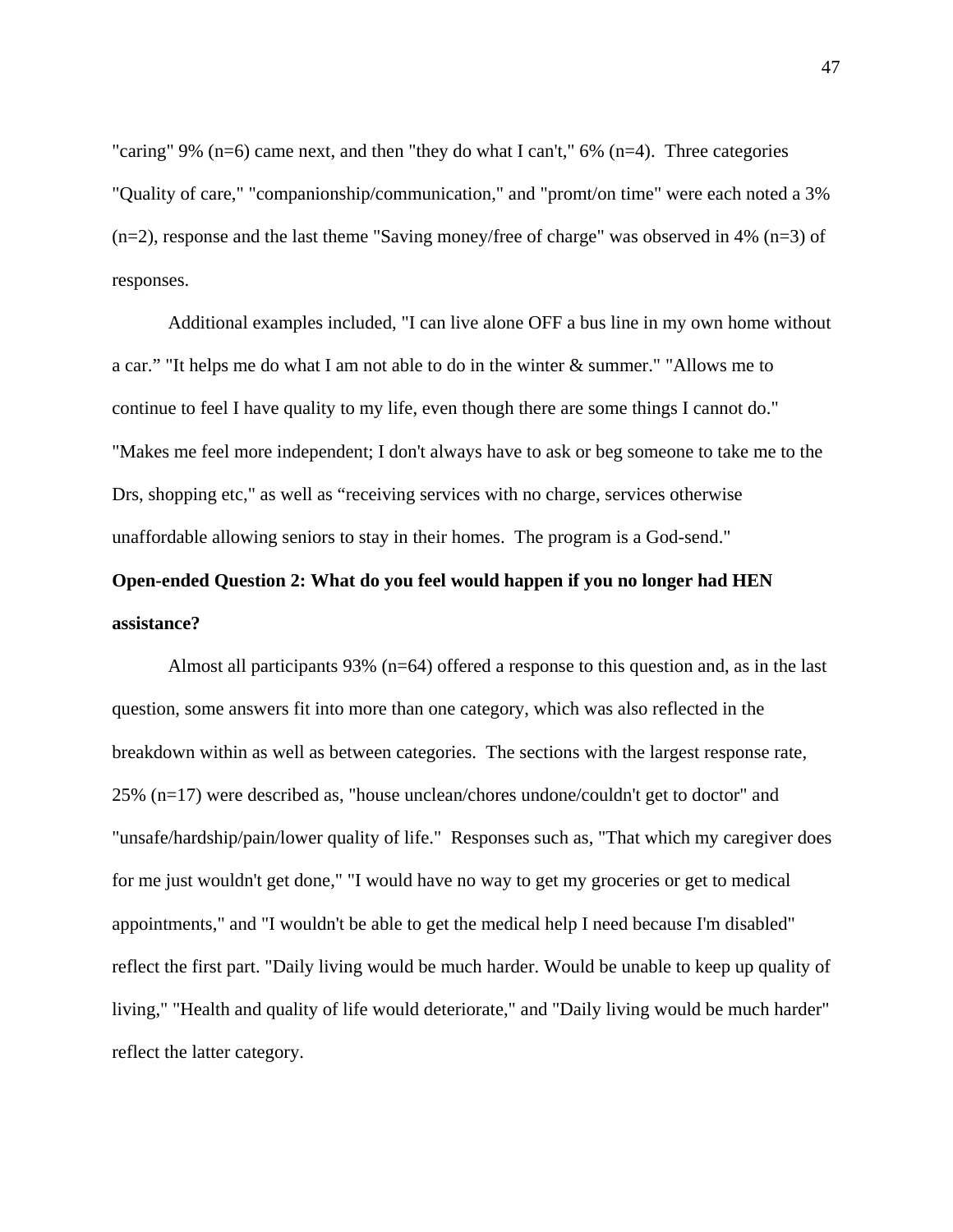"Other/blank" response was reported at 17% (n=12), while "nursing home/couldn't live independently," 16% (n=11) and "hire someone/rely on family member/find other source of help," 14% (n=10) were the next more common themes. "Higher expenses/unsure how to pay" and "don't know/inconceivable" were documented at 10% (n=7) and 6% (n=4), respectively.

Responses such as, "I'd die sooner," "It would be very depressing" and "I would be discouraged" reflect an emphasis on the theme of well-being which can be drawn from each of the categories. "I don't know, I'd have to come up with an answer" and "It would be very hard for me to stay in my home," are continued reflections on the perceived impact of life without HEN services.

# **Other Comments**

For this section, results of the HEN survey noted an apparent continued response about whether participants could continue to live at home without HEN. This researcher's review of responses concurs with that of HEN administration though also observes a cross section of comments. Examples include, "Please continue this program," "HEN helps tremendously-peace of mind knowing the big cleaning will be done, allows me to still have pride in my home and helps keep the value up," and "Am old and unsteady-believe it is important to have my caregiver here and also to be assured that she would be available if I needed her in an emergency," all purport a perceived value of the program. In the end one person wrote "too many questions and a waste of paper and postage" while another commented, "I would force myself, until I had a heart attack and died. I will keep my own home."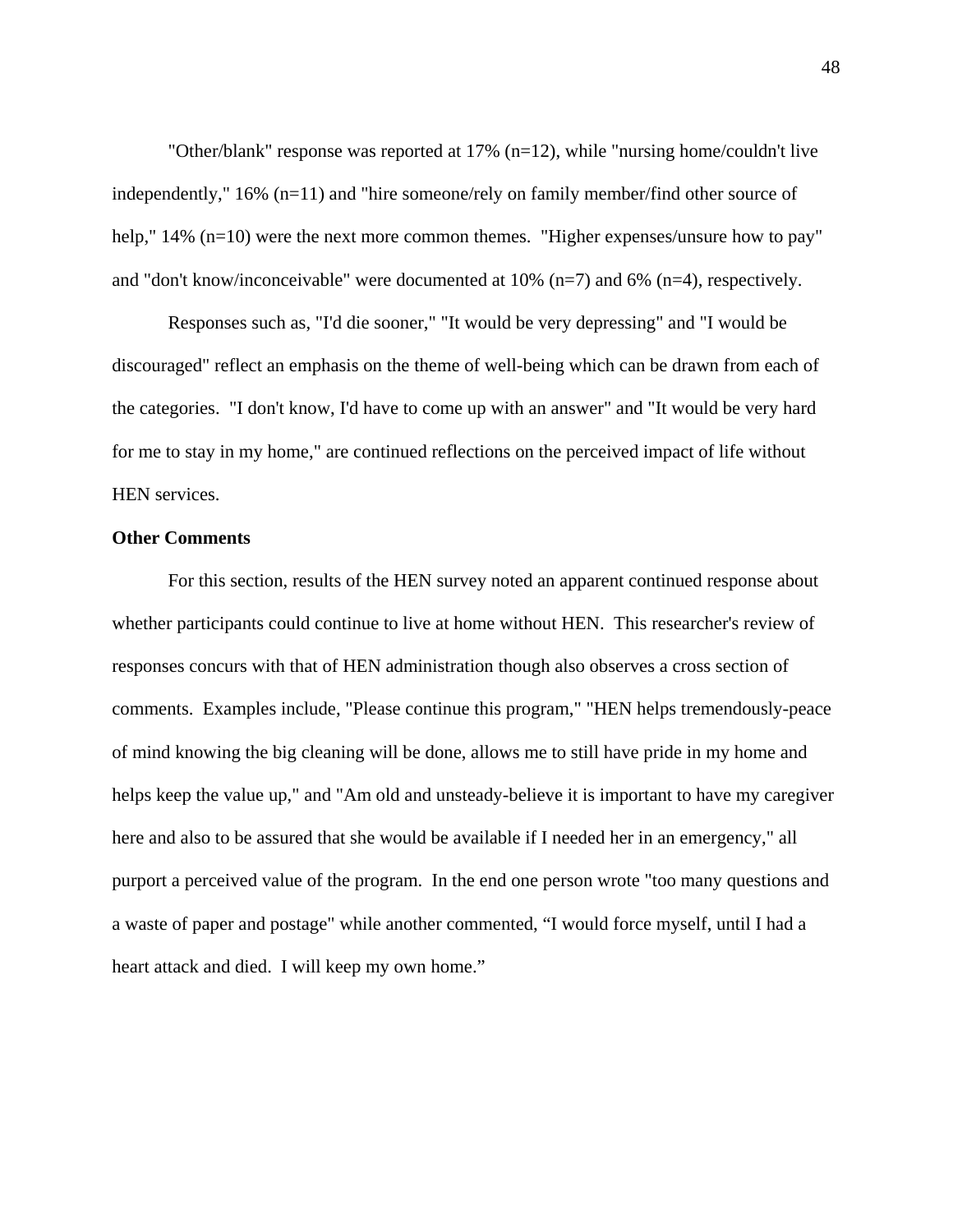## **CHAPTER V**

#### **DISCUSSION**

The objective of this study was to assess the value and efficacy of in-home services provided by the Hilltown Elder Network (HEN). Data was obtained from a 2010 survey issued by HEN administration to HEN clients who had received services within the past twelve months. The findings presented support the overall assertion that HEN in-home services contribute to an elder's ability to remain safely and independently in their home, and by extension enhance overall well-being and quality of life, as measured by results of quantitative and qualitative responses. Findings align with previous research that documents formal home and communitybased services as viable options that support the possibility of aging in place despite disability, chronic illness or impairments resulting from normal aging processes.

This chapter discusses the findings in the following order, 1) Key findings, describing the relationship between the study results and previous literature; 2) implications for social work practice, discussing how social workers can incorporate the findings from this study and why this is important to the field of social work; and 3) recommendations for future research in the area of home and community-based services. This chapter will also emphasize the limitations and biases of this study.

# **Key Findings**

The value and efficacy of services provided by HEN were explored through the responses of an annual participant satisfaction survey. This section, exploring results through a secondary data analysis in comparison to the previous literature located in chapter II, is divided into the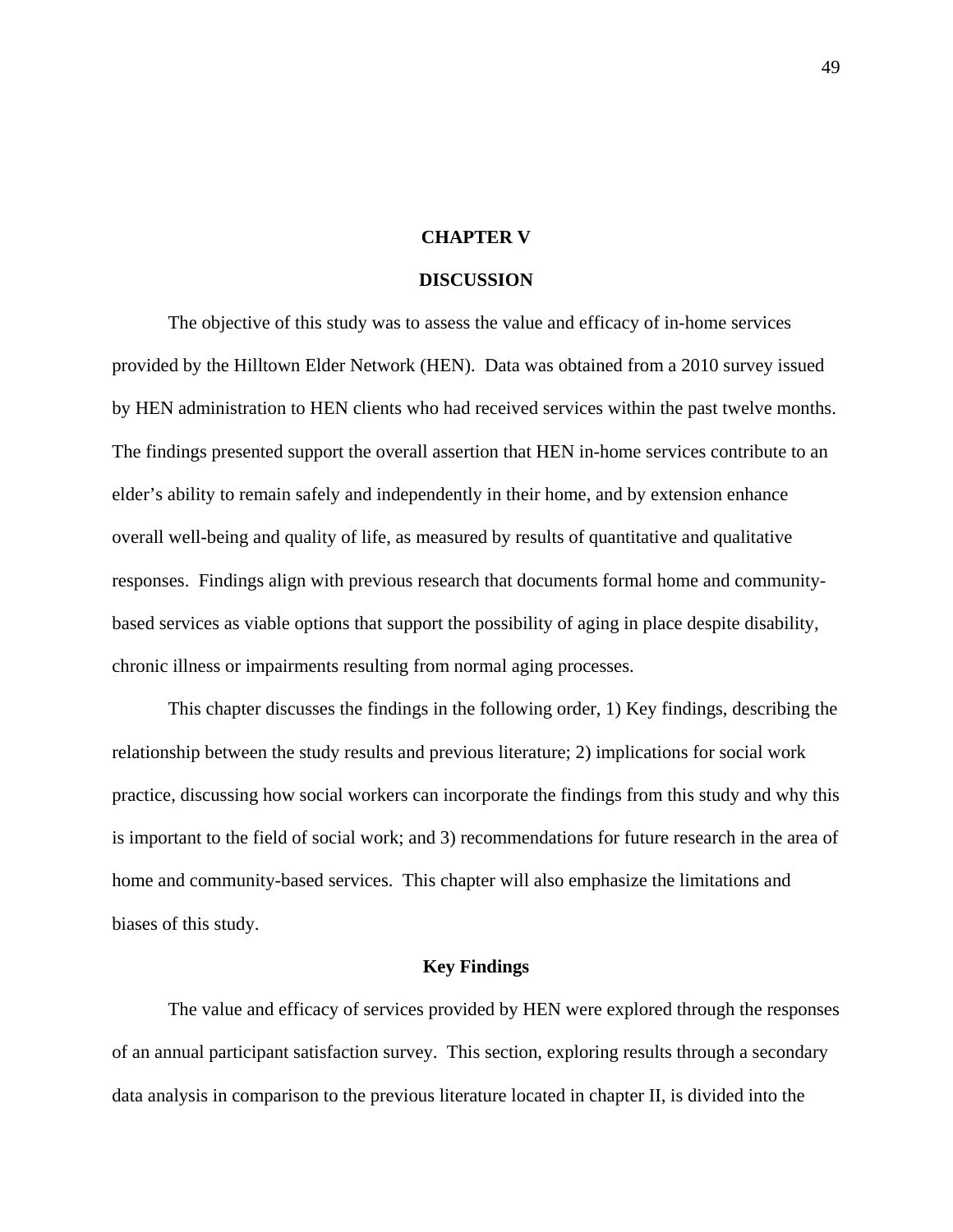following sub-sections, demographics, quantitative findings and qualitative findings. The quantitative findings are organized by four sub-sections including, direct services, caregivers, safety and quality of life. The qualitative findings are organized by question and will be followed by the client satisfaction scale.

## **Demographics**

The majority of participants are among, or very near, the "oldest old" age category. The implication of this demographic is significant in that "…those in the oldest ages often require additional care giving and support" (Vincent & Velkoff, 2010, p.4). It is also evident throughout statistics on aging that the fastest growing segment of the aging population is those aged 85 and older, and this is expected to increase exponentially over the next few decades (Kinsella  $\&$  He, 2009; Piercy, 2010; Rogers, 1999). Bane & Bull (2001) noted that, "…a higher proportion of rural elders are in the oldest-old category than is true for urban areas" (p. 8), which is likely to impact demand for services. The baby boom generation, as discussed by Vincent and Velcoff, (2010), may add to this demand in rural areas as a result of projected migration patterns. Almost all program participants reported annual household income among the range of "low" to "extremely low." Bane and Bull (2001) caution about limited access to affordable services given that over half of rural elders are poor. This assertion indicated a need for the free services provided by HEN. Additionally, almost all participants reported living alone which adds to increased vulnerability.

# **Quantitative Findings**

# **Direct Services**

Just over one fourth of HEN participants reported the need for additional HEN services which may positively reflect HEN's ability to accommodate the basic home and community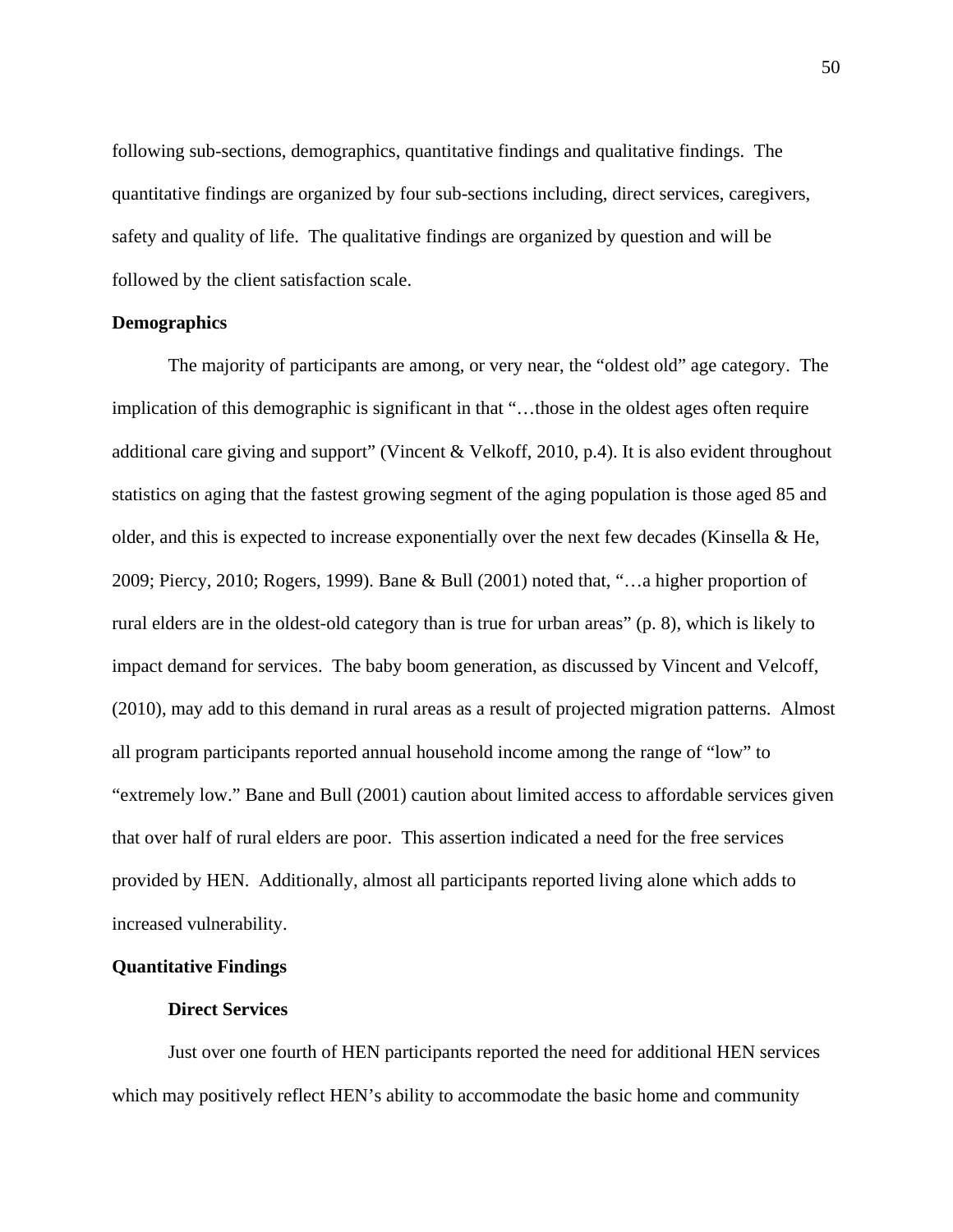needs of program participants. Angel & Angel (1997) wrote that "The vast majority of such individuals do not need institutionalization, nor do they necessarily need a great deal of help" (p.136). The summary of "Ms. M" written by Hayes (2011) indicated that despite enjoying much independence at 103 years old, "She does, however, require some assistance with housekeeping, laundry and vacuuming. Stretching for bed can be a problem as is getting to the laundry room in the basement. Ms. M is able to prepare meals but needs assistance with shopping." It appears that even with basic supports, depending on the individual, it is possible to remain living independently at home.

## **Caregivers**

Formal supports offer a range of services, and in the realm of home and communitybased services, formal supports are more common as options to age in place evolve. The facilitators of formal supports, the caregivers, must be skilled in ways that serve the needs of the client as well as respect the client's inherent need for dignity and independence. When asked about the reliability and helpfulness of caregivers, HEN participants almost unanimously responded that, yes, they experienced their caregiver as reliable and helpful, which is important in all aspects of service delivery in general. In addition, almost all added that a friendly connection with their caregiver was important. Connections to others reduce a sense of isolation and loneliness that one may feel when old, and living alone with minimal or no access to transportation. In this spirit, Pynoos, Caraviello & Cicero (2010), write "Connections to in-home service provisions as well as informal neighborhood networks provide a defense against isolation among single elderly occupants" (p.143).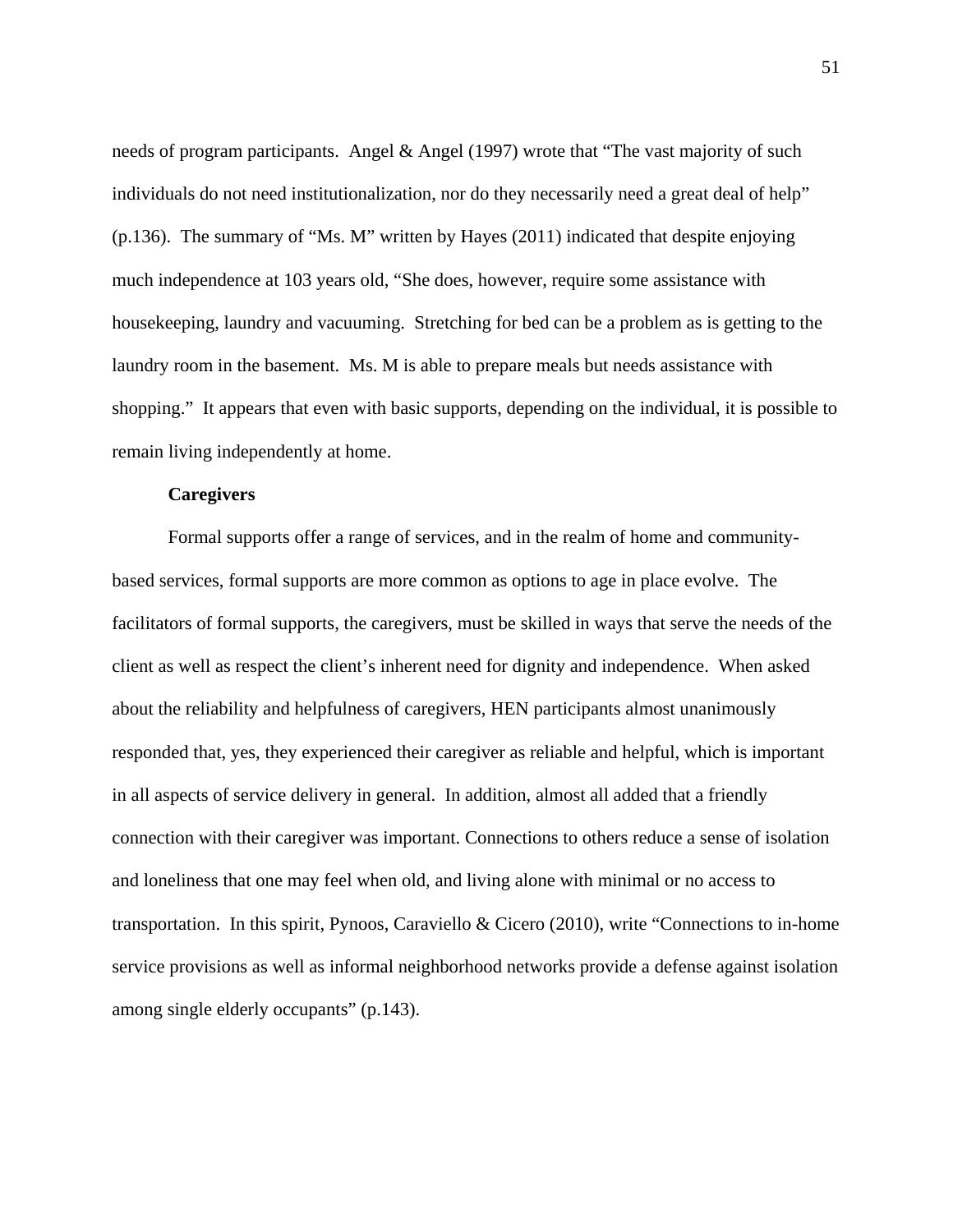## **Safety**

Safety is a major concern for elders living alone and an aging friendly home is synonymous with a safe home, as well as a fundamental aspect of long-term care. The need for long-term care arises from an inability to take care of oneself in a fully safe and independent way. As discussed, formal services increasingly assist in making a home or community aging friendly. When asked if exposure to strain or injury is lessened by having HEN help most participants answered yes, reflecting HEN's capacity to have influence in that sphere. When asked whether or not they felt they could continue to live safely and independently in their current home without HEN assistance, just over half responded "no," indicating a measurable impact of services. Viewing this from the perspective of "functional impairment" as discussed and Putnam & Stark (2006), the participant has a greater opportunity to live safely and independently due to a more accessible living environment thus increasing their overall sense of safety and independence, the main objective of HEN services.

## **Quality of Life**

Quality of life refers to a state of general well being, and this can be a result of all services combined. The need of direct services fulfilled; an environment conducive to safety and independent living; a fulfilling relationship with caregivers, all contribute to quality of life. Questions in this section specifically asked about perceptions of reduced isolation and maintained or improved overall sense of health as a result of HEN services. In both respects, the majority of participants replied affirmatively. Most seniors prefer to stay at home even when suffering a serious decline in their health (Angel & Angel, 1997). This could impact their quality of life, depending on the severity of their situation and access to services, however, the alternative, such as institutional living, is largely perceived as undesirable. As discussed by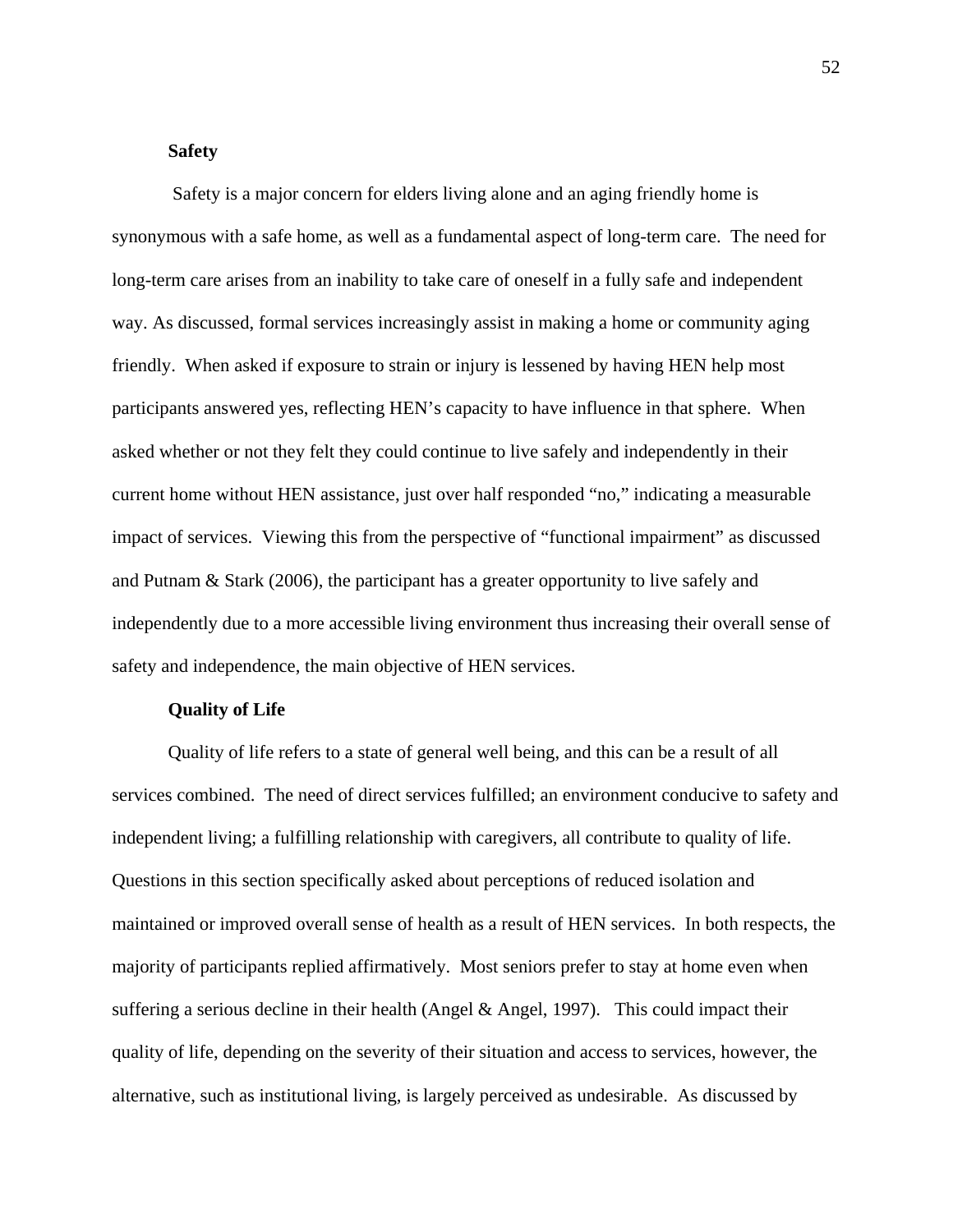Pynoos, Caraviello & Cicero, 2010, home is a place embedded with psychological and emotional attachment. HEN also emphasizes the connection the importance of maintaining the connection to what is familiar including people as well as environments of the home and community.

#### **Qualitative Findings**

Two open-ended questions were asked, as well as a comments section, which concluded the survey; responses to the comments contained themes conducive to the open-ended questions and are considered in this part of the discussion. The results of the first question, *what do you feel is most valuable about the program*, indicated a broad range of experiences Some spoke of reliability and dependability, several emphasized that they were able to stay home and in turn felt more independent. Others likened the assistance to the value of companionship and others were simply happy to have a clean house. The varied responses indicate the array of services offered and the perceived value of service, perhaps based on level of need fulfillment. For example, a range of services are offered and each participant is entrusted to know what they need, which is at the essence of this client-centered program. Having a say in provision of services can be a source of personal empowerment which is at the heart of the movement to "de-medicalize" home service delivery, as discussed by Putnam & Stark (2006).

The results of the second question, *what do you feel would happen if you no longer had HEN assistance*, also received a variety of responses from almost all participants. Some reported that things just wouldn't get done or that they would feel unsafe or experience hardship. Many said they wouldn't be able to get to the doctor or that daily life would be much harder. Others suggested giving up or depression might occur and many reported they might have to move. Again, it can be derived that overall quality of life is improved as a result of HEN services. And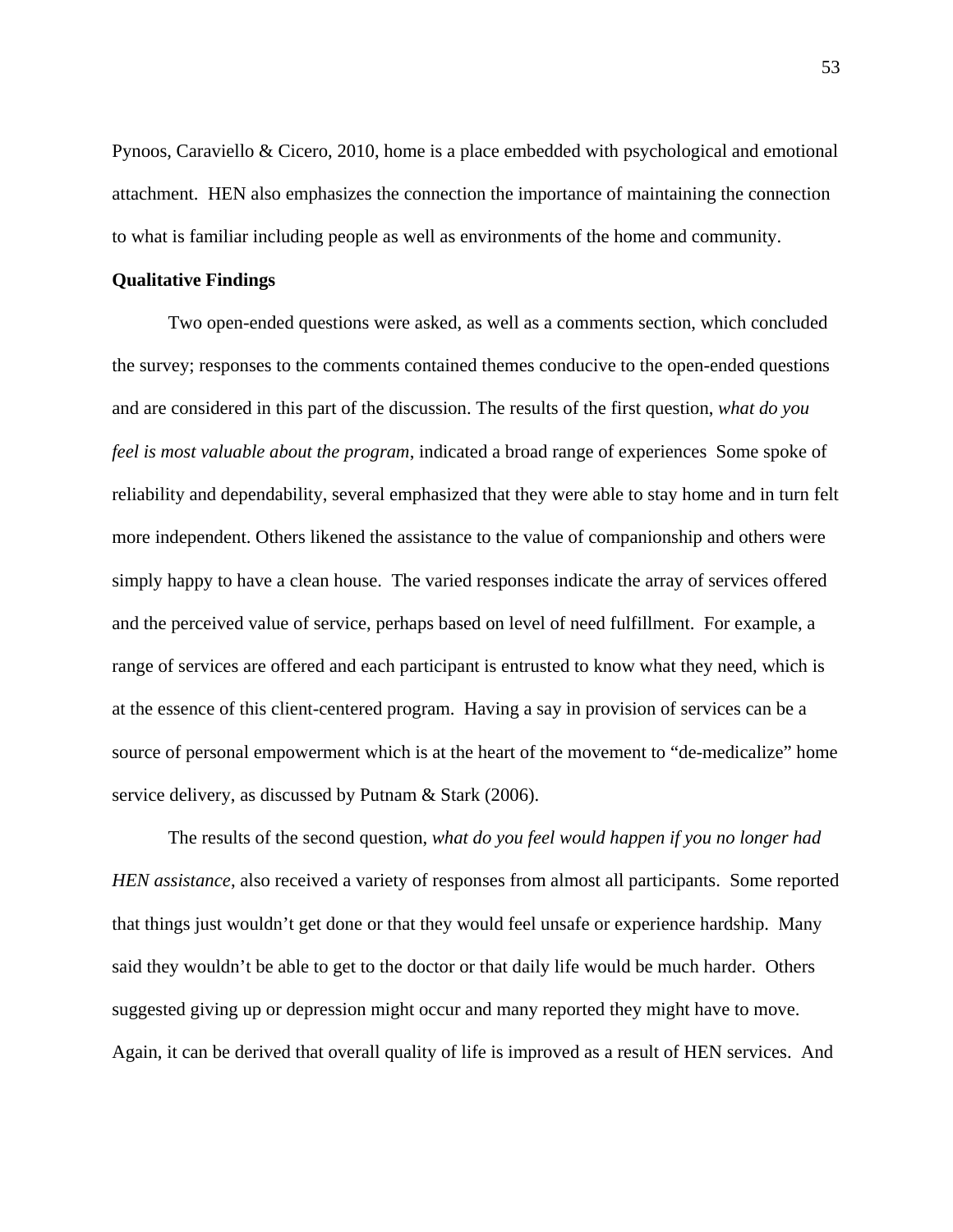by extension, improved health and functional status: Through positively impacting biological and non-biological determinants, as discussed by Richardson & Barusch (2006)

## **Participant Satisfaction Scale**

Almost all participants reported satisfaction with HEN services and very few offered suggestions for improvement. The participants of HEN are, by definition, as heterogeneous a group of older adults as any other cohort of older adults. This includes differences in expectation and perception resulting from internal and external influences across the life span. As noted by Richardson and Barusch (2006), "People become increasingly differentiated as they grow" (p. 13). It may be inferred that despite these differences we all benefit from improved quality of life and results of the satisfaction scale indicate that having our basic needs met is essential for well being.

## **Implications for Social Work Practice**

Research on aging and social work informs that implications for social work practice are exceptionally vast. Hooyman (2006) writes,

The opportunity and challenge for the social work profession is to address both increased longevity for the majority of older adults along with life span inequities for historically disadvantaged populations. Social Work, with its person-in-environment perspective and strengths-based values, is pivotally placed to foster innovative, multicultural, and crossgenerational partnerships to enhance the well-being of adults and their families as they age (p. xxxvii).

The rapid growth of the older population means that social workers will increasingly encounter older adults in a variety of treatment settings (Hooyman, 2006, p. xxxi), which in turn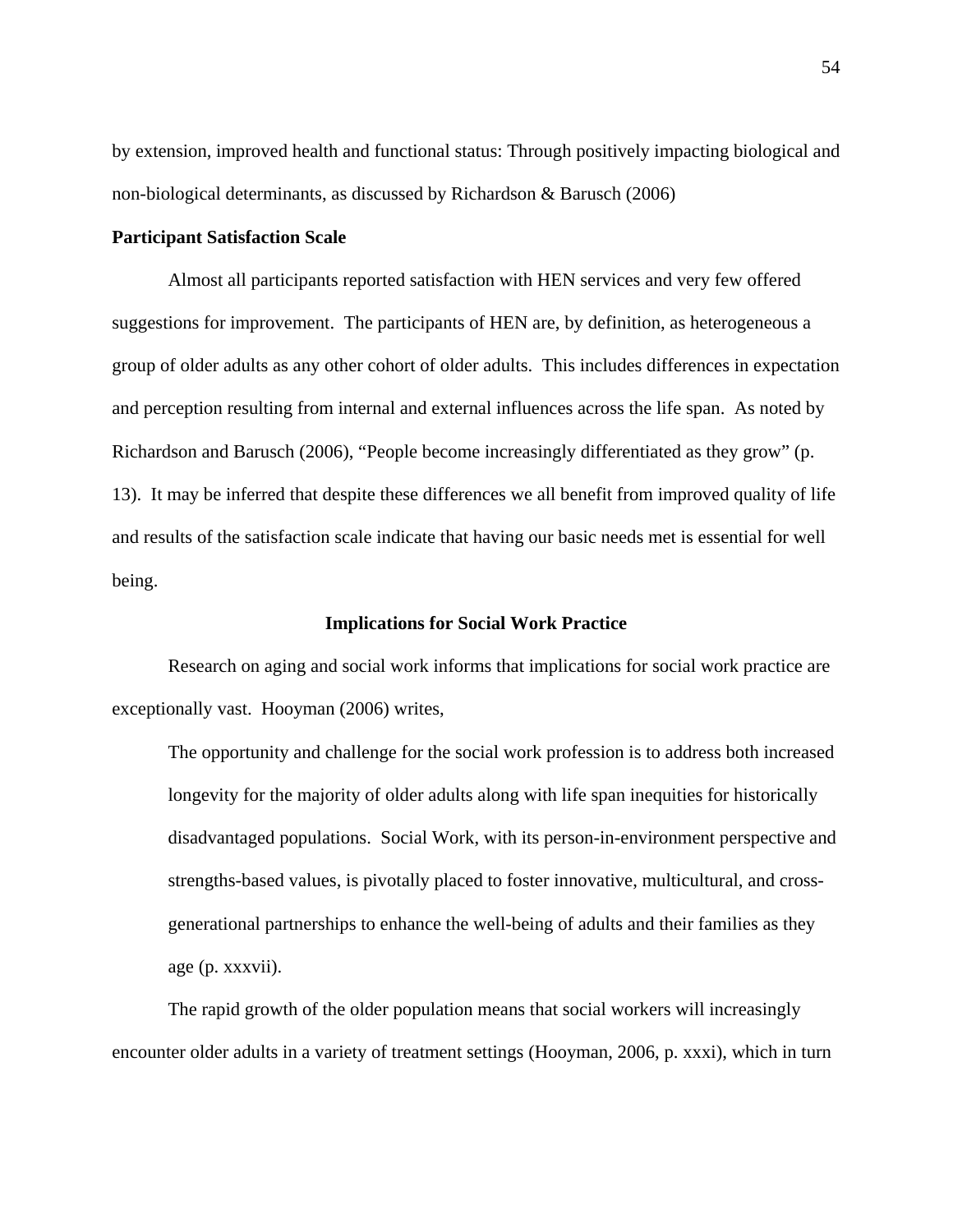expands the context of social work practice (Greene, 2007, p.2). However, few social workers have yet to become "aging savvy" (Wilson, 2006, p. 1041).

As discussed, the point of HEN services is to assist elders in their ability to remain living safely and independently in their home for as long as they wish to and are able. Home, therefore, is central to the value of living independently, and this is known by the evident need and desire for home and community-based services, such as those provided by HEN. The reality, however, of formal service access and availability is limited due to political and financial constraints. It is therefore imperative, as Greene et al. (2007) writes that "As a part of their knowledge base, social workers require an operating knowledge of federal, state, and local policies affecting older adults" (p. 296).

For example, the efficacy of the aging network has come into question and the topic is poised for discussion as The Older Americans Act comes up for re-authorization this year, 2011. Eligibility and planning are central components of concern. For example, program eligibility requirements have progressively eliminated those elders who are *without considerable need* of support services. As is described by Hooyman (2006),

Having lessened emphasis on service provision to relatively well elders in the community, many states now extended coverage of the vulnerable from the frail old to the younger adults with disabilities. In this way the "eligibility axis" began to swing from elders in various circumstances to frail and disabled adults of all ages (p. xxxvi)

Essentially, the policies are what dictate the availability of public resources, and through this knowledge the social worker will be able to provide a more comprehensive treatment plan that will consider the multiple components of continuum of care. A HEN client, for example, either doesn't qualify for such public resources or are able to access some, but not all needs are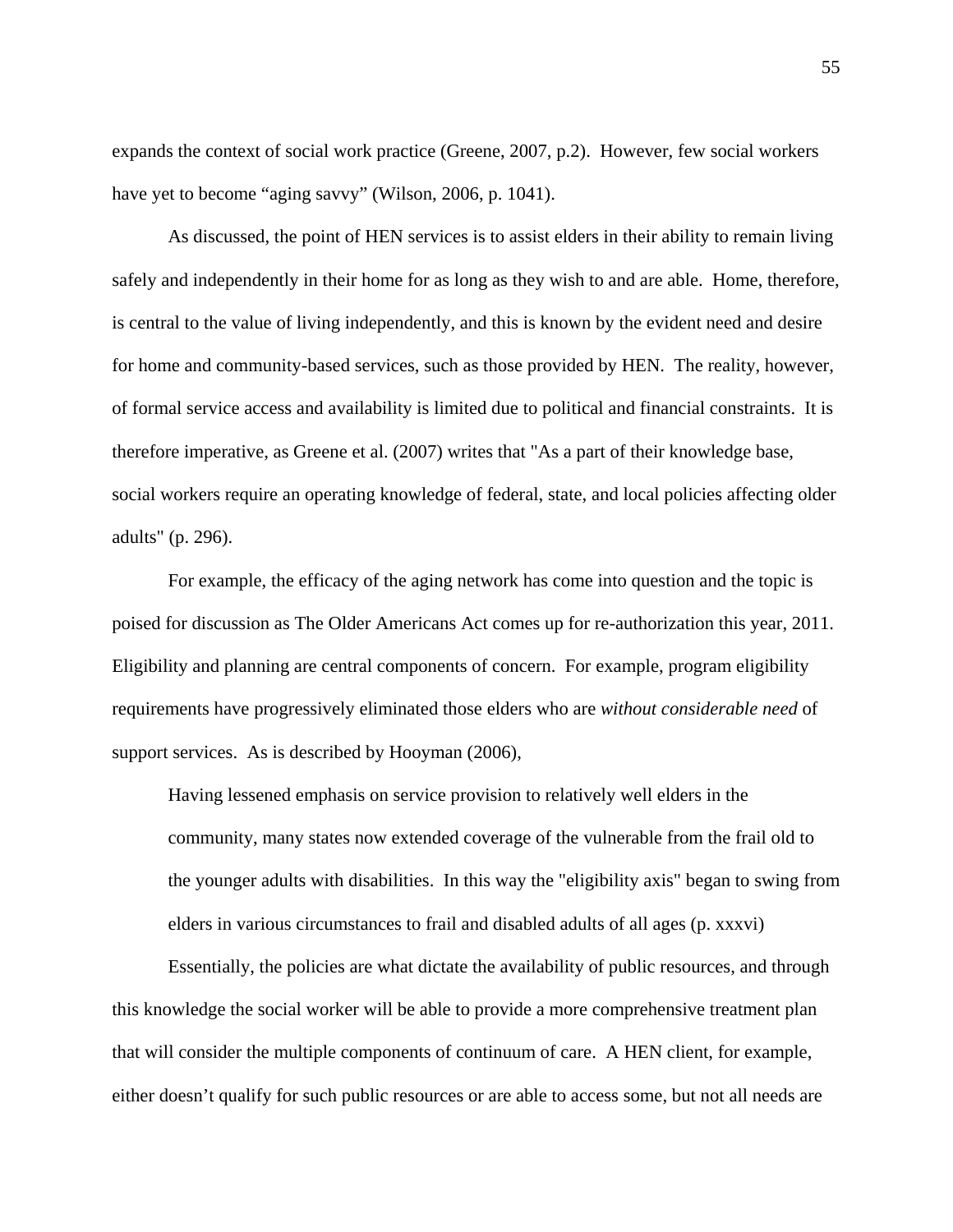fulfilled. Options like HEN may be far and few between, but just because a person does not qualify for state care does not mean that services do not exist. In such cases, assessment, intervention, advocacy and coordination of care, all central tenants to professional social work practice, are essential in meeting the needs of older adults. Advocacy may be a particularly critical component in regard to an elder who has mental impairment more so than physical impairment, as the bias of services toward physical impairment is prevalent (Romaine-Davis, Boondas & Lenihan, 1995, p. 227).

#### **Recommendations for Future Research**

This section discusses the potential limitations and biases of the study and areas of further interest and future investigations are explored. This section is divided into the following subsections, 1) limitations and biases, and 2) future studies.

## **Limitations and Biases**

Limitations of this study may be located in characteristics of the design or methodology, that, as defined by Cline (n.d.),

…set parameters on the application or interpretation of the results of the study; that is, the constraints on generalizability and utility of findings that are the result of the devices of design or method that establish internal and external validity. The most obvious limitation would relate to the ability to draw descriptive or inferential conclusions from sample data about a larger group (para. 4).

Reference to the above description would suggest a limitation in that results from the survey are useful for purposes of HEN program development and documentation of results; however the instrument itself is very specific to the overall objective and environment of the HEN program. It would not be possible, for example, to draw descriptive or inferential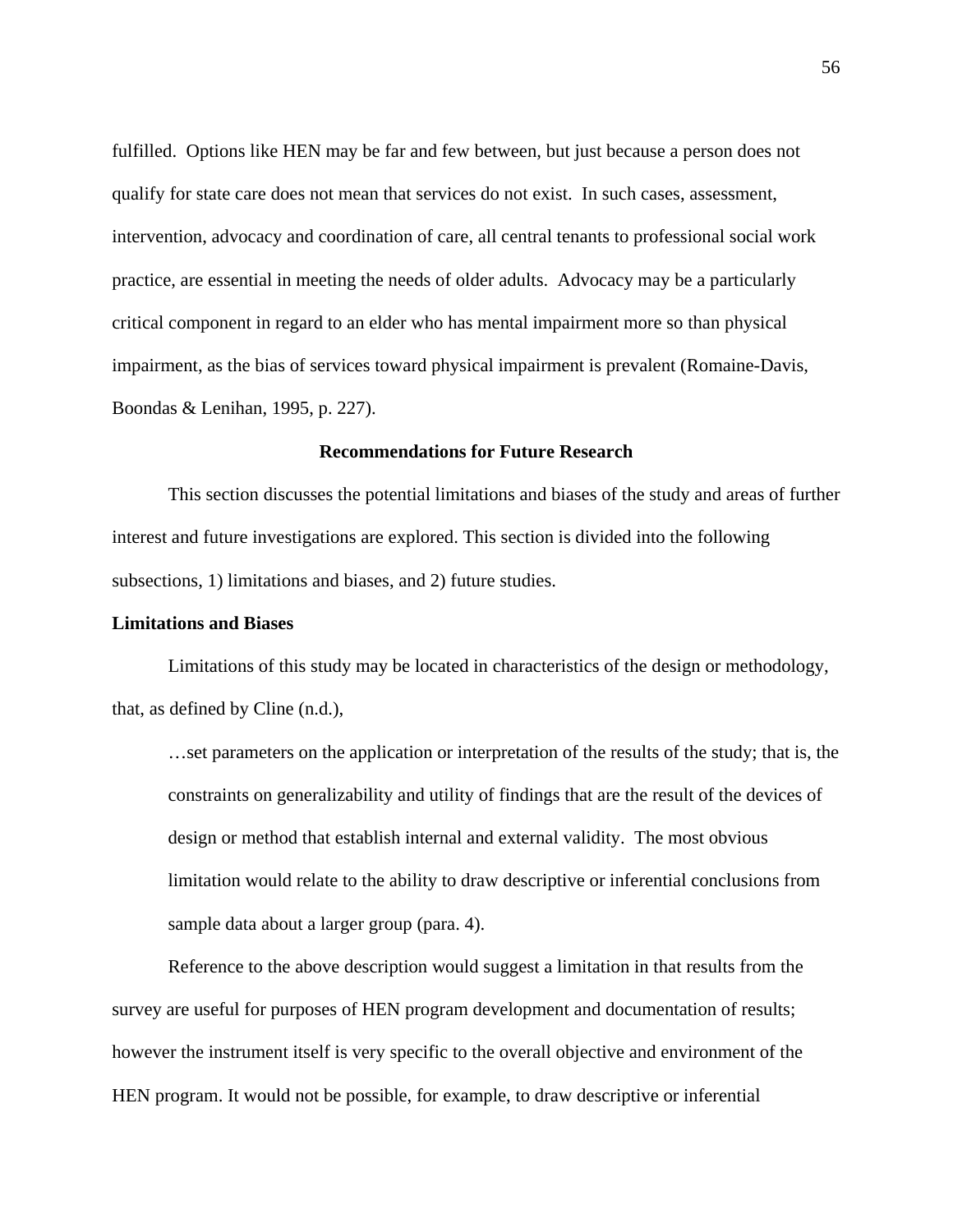conclusions about rural elders in another part of the country, especially given the relatively small sample size, but perhaps more so because of the great differences among rural areas and homogeneity of older adults, as discussed in the literature review. Another limitation involves the participant's ability and willingness to fill out, and return, the survey. Variance among attention span, literacy, eye site, manual dexterity and perceived invasiveness of questions about income and birthdates, as discussed by program manager Charlie Hayes, may all contribute to a sampling limitation. Given the multiple factors discussed, generalizability of the study cannot be assumed.

Study biases can be located in data collection, errors of perception or measurement, within the researcher, in the research question or design, and/or the sample selection (Anastas, 1999, p. 590). Conducting a study costs time and money. To increase response rate, HEN administration must often follow up with participants and this can be a time consuming process as well as a labor of love. For the 2010 survey, HEN administration was unable to follow up in a comprehensive way, unlike previous years. Whereas this may have resulted in reduced sample size, limited contact between, "…the researcher and the researched," as discussed by Anastas (1999, p. 314), may reduce the influence of participant subjective reactions, thus reducing a bias in data collection.

The reason that bias is pervasive is because we want to confirm our beliefs, and this is problematic because scientific research is organized about proving itself right, not wrong. Anastas (1999) writes, "The researcher is often immersed in the observational context, and the researcher and the methods of study themselves are part of what is studied and observed" (p.73). Although this study utilized a secondary data analysis based primarily on description of what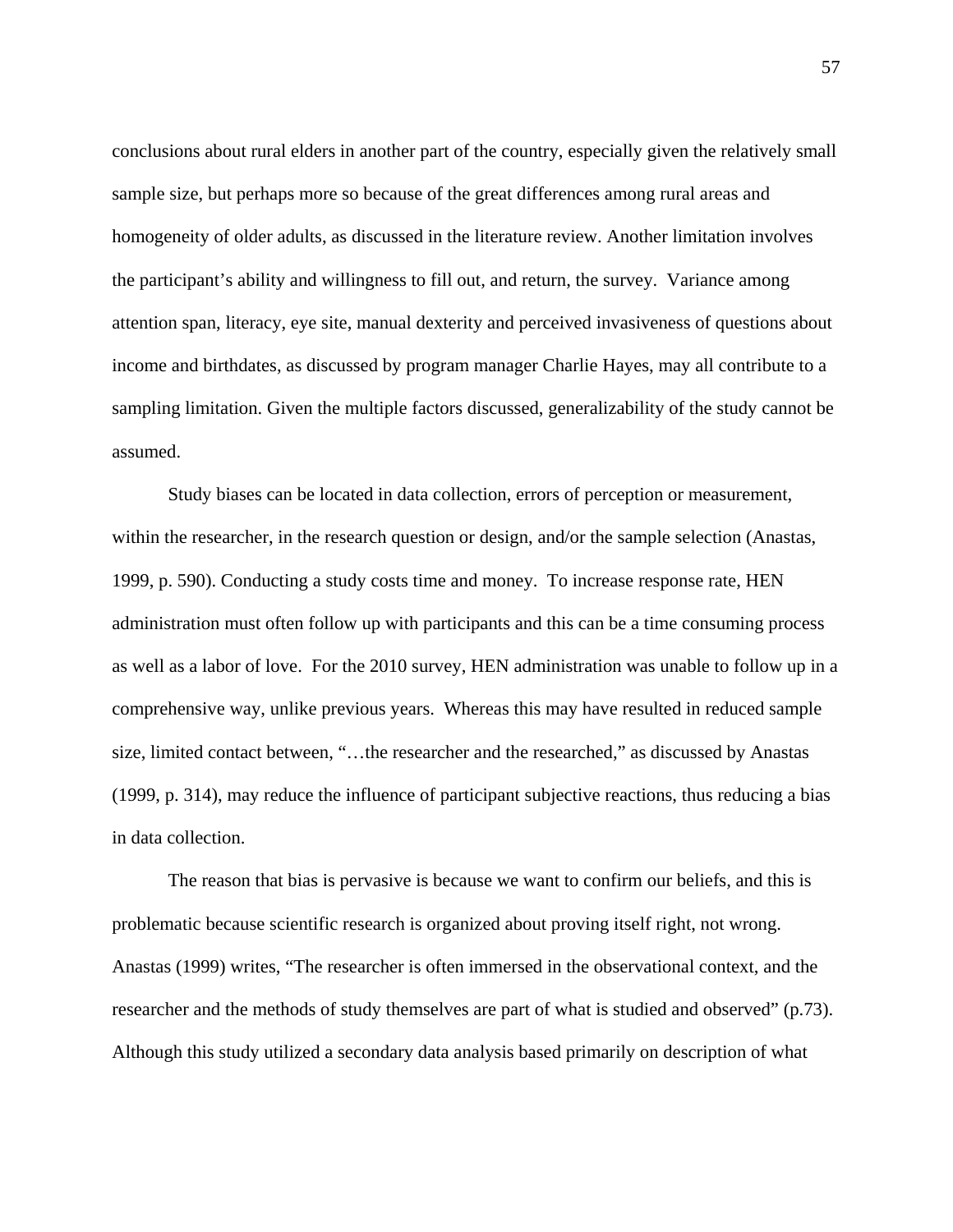was already know, personal beliefs and values still influenced the literature review process, interpretation of findings, and perhaps most important, a bias in choice of the research topic.

## **Future Studies**

Time was a limiting factor, and it is hoped that future research of elder home and community dwellers can be accomplished among those who are currently receiving home and community-based services as well as among those who may be in need of such services. Great emphasis was placed on the value of in home supports including a reduced feeling of isolation, an increased feeling of safety and independence as well as an overall improvement in quality of life. Perhaps there is much we do not know that could inform practice and service-delivery such as what influences perception of satisfaction of care. As noted in the introduction, client satisfaction is a measurement of quality of services, which in turn can only improve a human's overall sense of well being. The value of these improvements may be immeasurable, but perhaps not un-documentable.

Future research might be done to explore specificities about heterogeneity among rural older adults as well as cohort analysis. People among the oldest old, especially, have lived through tremendous cultural changes and now is the time to inquire about their stories. To this end, a life course perspective may be useful in that, "A central tenant to the life course include interactions between the individual and the environment, between the personal and the political, and between the micro (or clinical) and the macro (or policy) levels (Hooyman p. xxxii)." This kind of thinking helps conceptualize how we think about age and aging. This informs empathy and also may temper either implicit or explicit ageism. It is a framework that places people in the context of their lives and can offer an explanation of how our lives end up the way they do and how we might best respect one another's needs.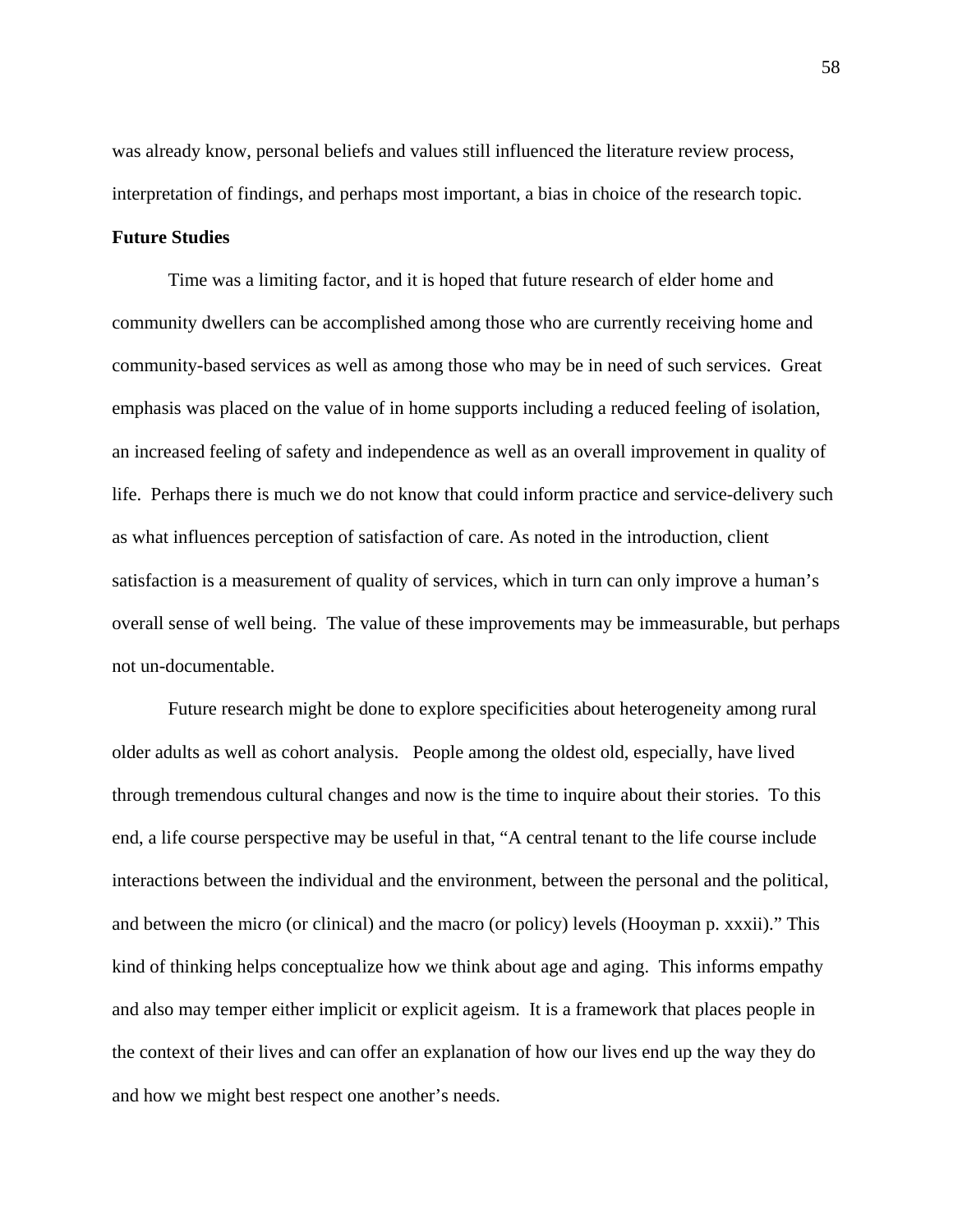## **References**

- Administration on Aging (AoA). (2011). *Historical evolution of programs for older Americans*. Retrieved from http://aoa.gov/AoARoot/AoA\_Programs/OAA/resources/History.aspx
- Anastas, J. W. (1999). *Research design for social work and the human services*. New York, NY: Columbia University.
- Angel, R.J., & Angel, J.L. (1997). *Who will care for us: Aging and long-term care in multicultural America*. New York, NY: New York University.

Beauvoir, S. (1973). *Coming of age*. New York, NY: Warner Books.

Bane, S.D., Bull, C.N. (2001, June). Innovative rural mental health service delivery for rural elders. *The Journal of Applied Gerontology*, 20(2), 230-240. Smith College. doi: 10.1177/ 073346480102000207

Bull, C.N. (Ed.) (1993). *Aging in rural America*. Newbury Park, CA: Sage.

- Butler, S.S., & Kaye, L.W. (2004). Section 1: Introductory concepts of rurality and aging. *Journal of Gerontological Social Work*, 41(1), 2-18. Smith College. doi: 10.1300/J083v41n01\_01
- Carbonell, J., & Polivka, L. (2003). The aging network and the future of long-term care. In Butler, S.S., & Kaye, L.W. (Eds.), *Gerentological social work in small towns and rural communities*, 313-321. Smith College. doi: 10.1300/J083v41n03\_08
- Cassity-Caywood, W., & Huber, R. (2003). Rural older adults at home. In Butler, S.S., & Kaye, L.W. (Eds.), *Gerentological social work in small towns and rural communities*, 229-245. Smith College. doi: 10.1300/J083v41n03\_03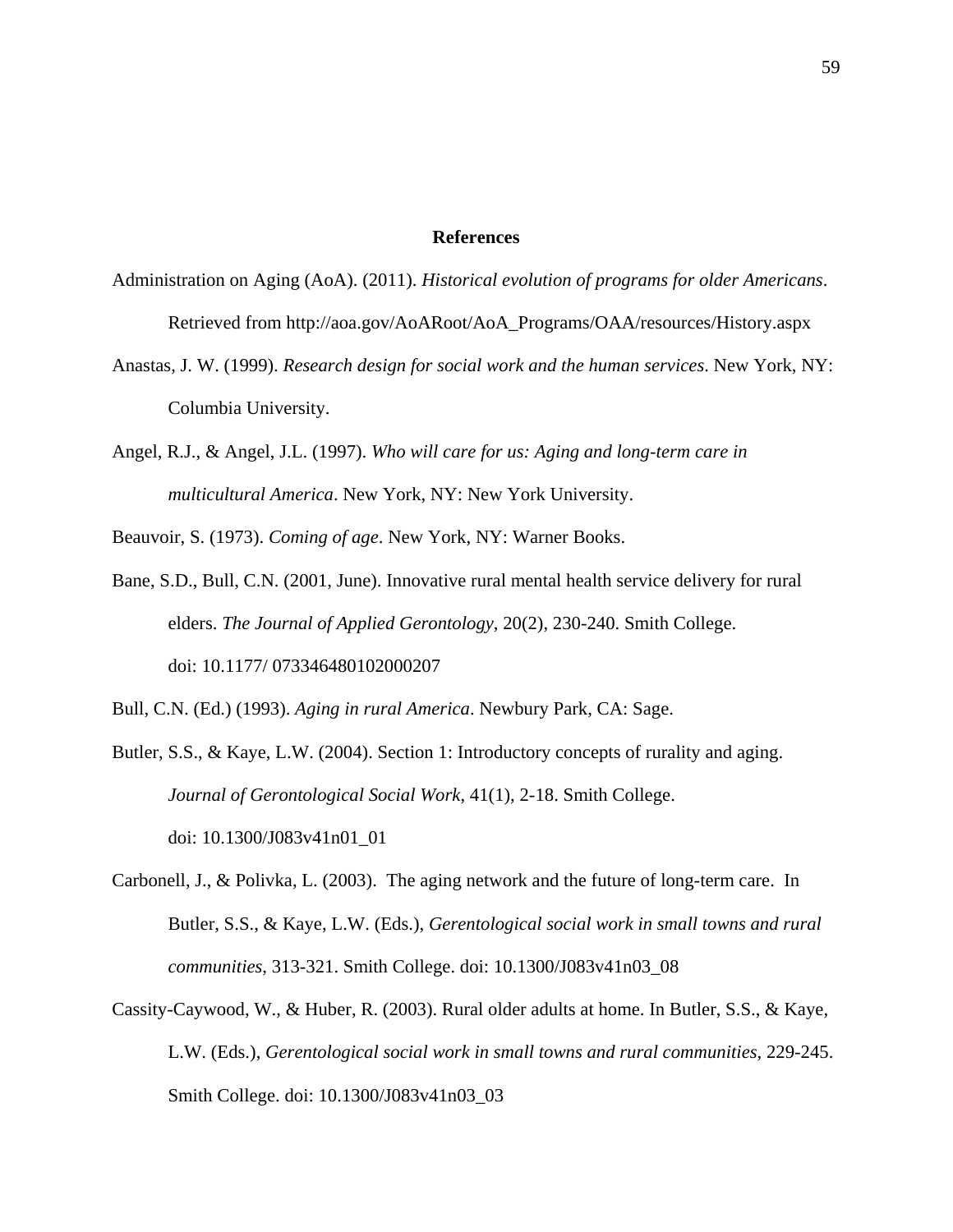- Castle, N.G., Ferguson, J.C., & Schulz, R. (2009). Aging-friendly health and long-term-care services: Innovation in elders' homes, in ambulatory settings, in institutions. *Journal of American Society on Aging*, 33(2), 44-50. Retrieved from http://www.generationsjournal.org
- Chen, L. (2006). Policies affecting long-term care and long-term care institutions. In Berkman, B. & D'Ambruoso, S. (Eds.), *Handbook of social work in health and aging* (pp. 867- 876). New York, NY: Oxford University.
- Choi, N. (2006). Local, state, and federal policies/regulations affecting older adults. In Berkman, B. & D'Ambruoso, S. (Eds.), *Handbook of social work in health and aging* (pp. 825- 826). New York, NY: Oxford University.
- Clarke, C.A., Miller, T., Chang, E.T., Yin, D., Cockburn, M., & Gomez, S.L. (2010). Racial and social class gradiants in life expectancy in contemporary California. *Social Science & Medicine*, 70, 1373-1380. Smith College. doi: 10.1016/j.socscimed.2010.01.003
- Clifford, W.B., & Lilley, S.C. (1993) Rural elderly: Their demographic characteristics. In C.N. Bull (Ed.) *Aging in rural America* (pp.3-16). Newbury Park, CA: Sage.
- Cline, D. (n.d.). *Writer's guide for r&d proposals*. Retrieved from: http://education.astate.edu/dcline/guide/limitations.html
- Cromartie, J. & Nelson, P. (2009, August). Baby boom migration and its impact on rural America. *ERS Report Summary.* Retrieved from Economic Research Service website: http://www.ers.usda.gov/publications/err79
- Cutler, N.E., (1995). Home health care: National trends. In Romaine-Davis, A., Boondas, J., & Lenihan, A. (Eds.) *Encyclopedia of home care for the elderly* (pp. 229-233). Westport, CT: Greenwood.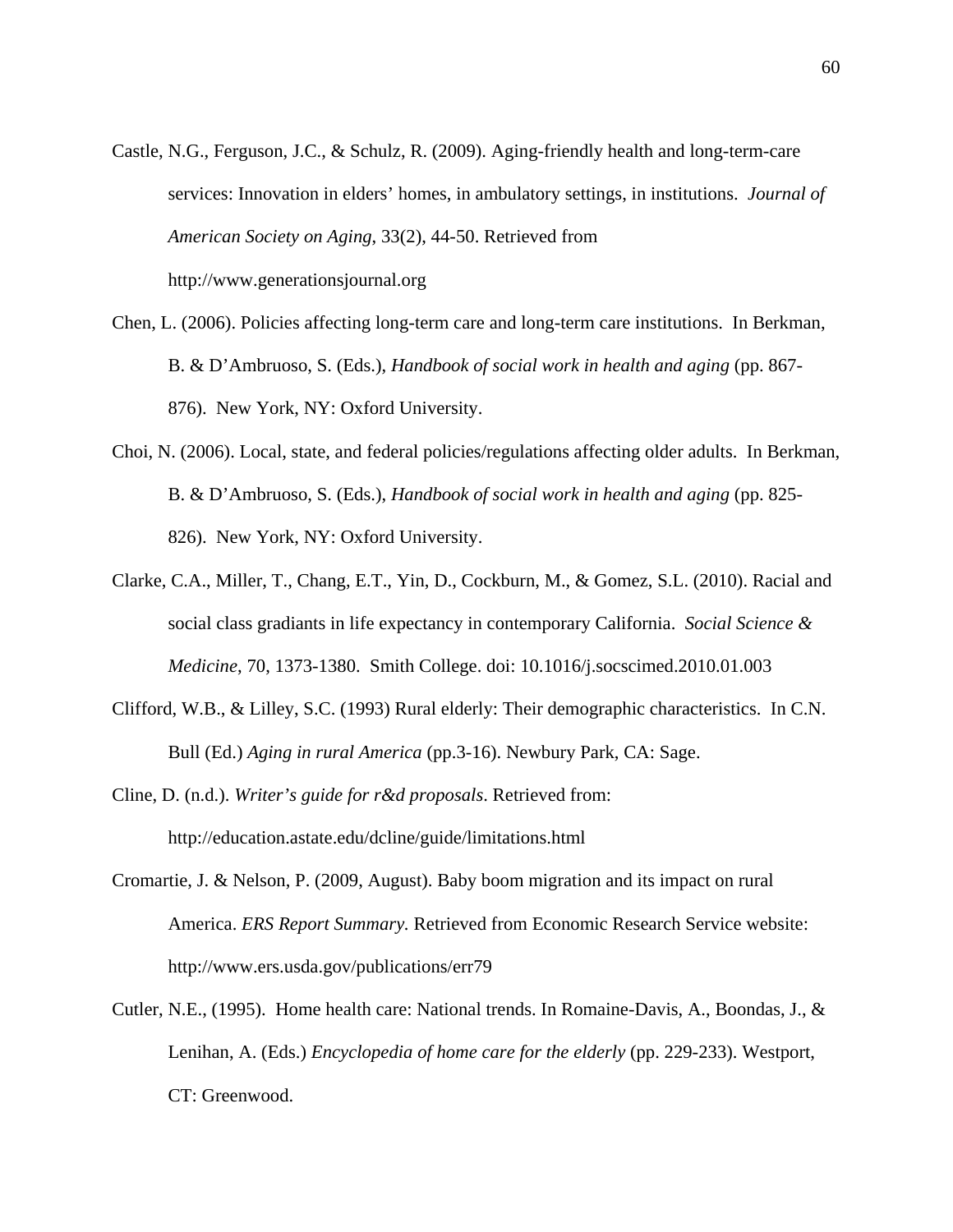- Dannefer, D. & Settersten, R.A. (2010). The study of the life course: Implications for social gerontology. In Dannefer, D. & Phillipson, C. (Eds.). *The Sage handbook of social gerontology* (pp.3-19). Sage.
- Elder, G.H. (2002, November). *The life course and aging: Some accomplishments, unfinished tasks, and new directions.* Paper presented at the annual meeting of the Gerontological Society of America, Boston, MA. Retrieved from http://www.unc/~elder/presentations/ Life\_Course\_and\_Aging.html
- Gonyea, J.G. (2005). The oldest old and a long-lived society: Challenges for public policy. In Hudson, R.B. (Ed.), *The new politics of old age policy* (pp. 157-180). Baltimore: Johns Hopkins University.
- Ginsberg, N. (1998). Introduction: An overview of rural social work. In L.H. Ginsberg (Ed.) *Social work in rural communities*, (3rd ed.) (pp. 3-22). Alexandria, VA: Council on Social Work Education.
- Greene, R.R., (2000). *Social work with the aged and their families*, (2<sup>nd</sup> ed.). Hawthorne, NY: Walter de Gruyter.
- Greene, R.R., Cohen, H.L., Galambos, C.M., Kropf, N.P. (2007). *Foundations of social work practice: A competency-based approach*. Washington, DC: NASW.
- Hayes, C. (2010). *Hilltown Elder Network (HEN) Program*. [Grant proposal]. Retrieved from Hilltown Community Development Center administrative office.
- Hayes, C. (2011). *Hilltown Elder Network (HEN) Program*. [Grant proposal]. Retrieved from Hilltown Community Development Center administrative office.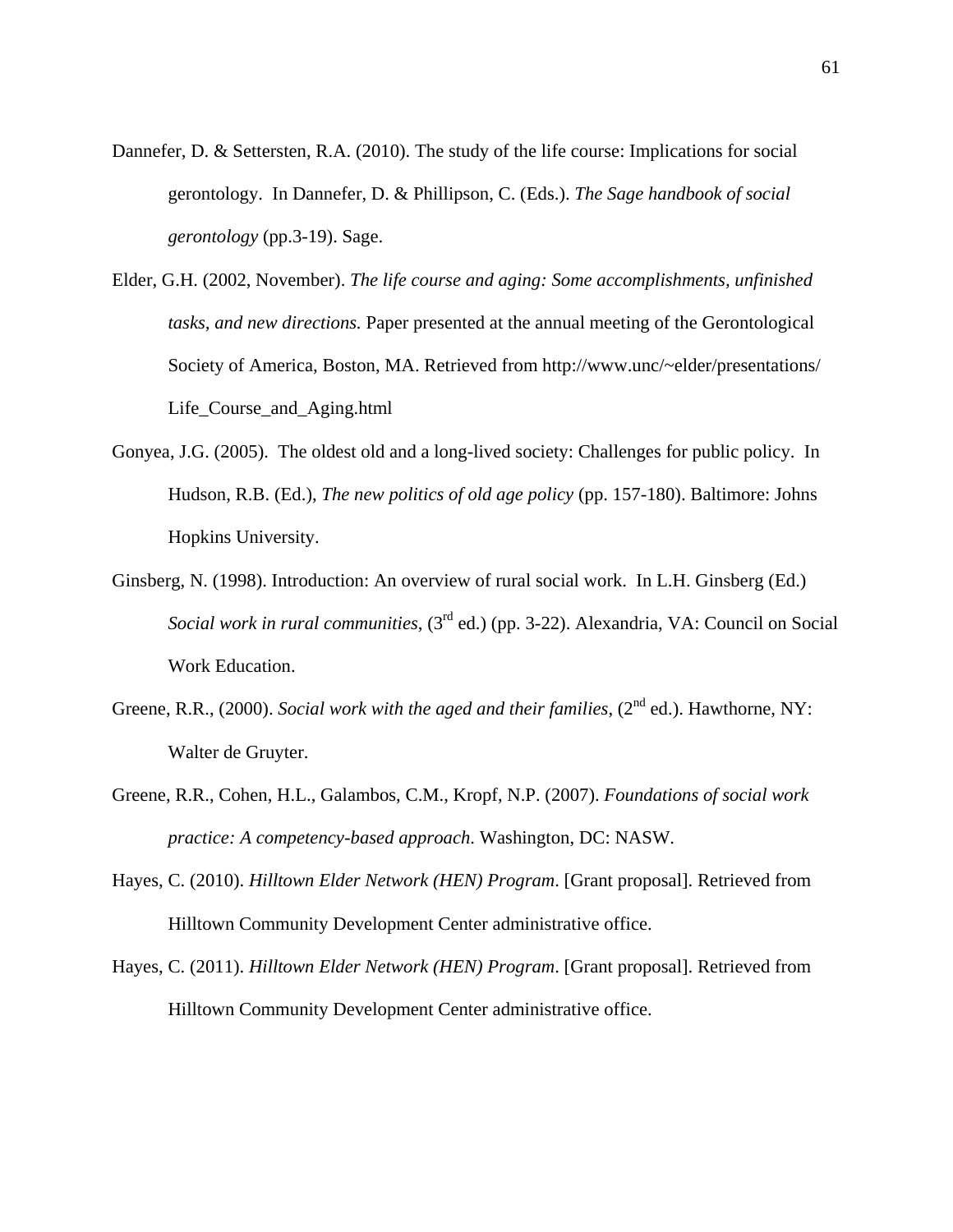- Hooyman, N. (2006). Introduction: our aging society. In Berkman, B. & D'Ambruoso, S. (Eds.), *Handbook of social work in health and aging* (pp. xxxi-xl). New York, NY: Oxford University.
- Hooyman, N.R., (2008). Aging. In Mizrahi, T. & Davis, L.E. (Eds.), Encyclopedia of Social Work, e-reference edition (pp. 1-21). NASW and Oxford University. Smith College. Retrieved from http://www.oxford-naswsocialwork.com
- Hsieh, C-M., Essex, E. (2006). Measuring client satisfaction among older adults and families. In Berkman, B. & D'Ambruoso, S. (Eds.), *Handbook of social work in health and aging* (pp. 1009-1016). New York, NY: Oxford University.
- Hudson, R.B. (2006). Social service and health planning agencies. In Berkman, B. & D'Ambruoso, S. (Eds.), *Handbook of social work in health and aging* (pp. 493-498). New York, NY: Oxford University.
- Johnson, L.B. (1965). *Lyndon B. Johnson: Remarks at the signing of the Older Americans Act*. Retrieved from http://www.presidency.ucsb.edu/ws/?pid=27079
- Kinsella, K., & He, W. (2009). *An aging world: 2008.* U.S. Census Bureau, International Population Reports, P95/09-1. Washington, DC: U.S. Government Publishing Office. Retrieved from www.oxfordbibliographiesonline.com
- Koff, T.H. & Bursac, K. M. (1995). *Long term care: An annotated bibliography*. Westport, CT: Greenwood.
- Lehning, Amanda J. and Austin, Michael J. (2010) Long-term care in the United States: Policy themes and promising practices, *Journal of Gerontological Social Work*, 53: 1, 43-63. doi: 10.1080/01634370903361979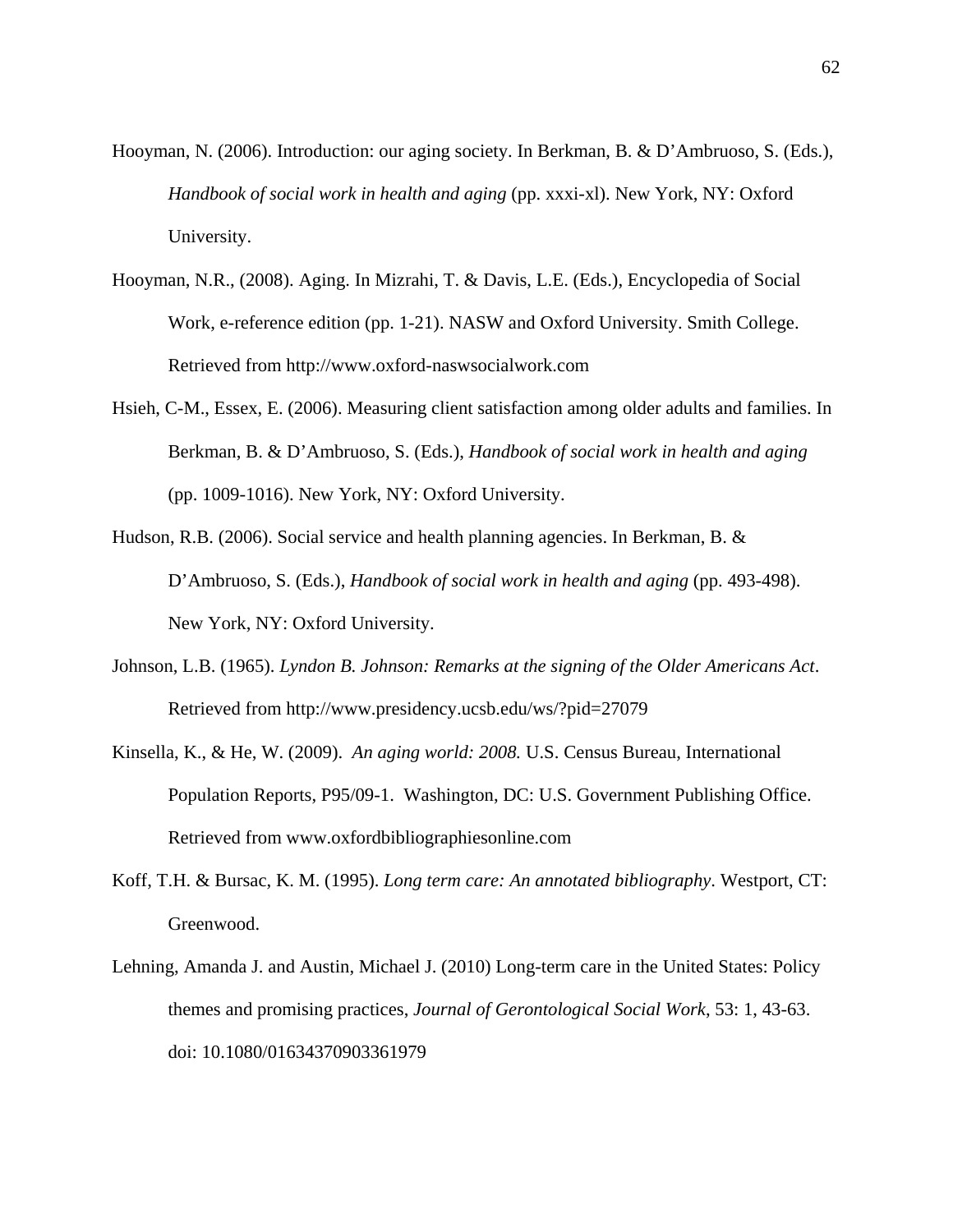Lightfoot, E. (2006). Older adults with developmental disabilities. In Berkman, B. & D'Ambruoso, S. (Eds.), *Handbook of social work in health and aging* (pp. 53-63). New York, NY: Oxford University.

- Mehrotra, C. M., Townsend, A., Berkman, B. (2009). Enhancing research capacity in gerentological social work. *Educational Gerentology,* 35, 146-163. doi: 10.1080/03601270802421376
- Mitchell, Jim (2011). *Rural elderly health and home and community based service use among rural older adults*. Retrieved from http://medicine.jrank.org/pages/1537/Rural-Elderly-Health-home-community-based-service-use-among-rural-older-adults.html

Mizrahi, T & Davis, LE. (2008). "Gerontology" in: *Encyclopedia of social work*. National Association of Social Workers and Oxford University Press, Inc. Oxford University Press. Smith College. Retrieved from http://www.oxfordnaswsocialwork.com/entry?entry=t203.e162

- Neugarten, B. L., Gunhild, O. H. (1976). Age and the life course. In Binstock, R., & Shanas, E. (Eds.) *Handbook of aging and the social sciences* (pp. 35-55). New York, NY: Van Nostrand Reinhold.
- O'Shaughnessy, C.V. (2008, April). The aging services network: Accomplishments and Challenges in serving a growing elderly population: background paper. *National Health Policy Forum: The George Washington University* (pp.1-34)*.* Smith College. Retrieved from www.nhpf.org
- Ozminkowski, R.J. & Branch, L.G. (1995). In Romaine-Davis, A., Boondas, J., & Lenihan, A, (Eds.) *Encyclopedia of home care for the elderly* (pp.224-229). Westport, CT: Greenwood.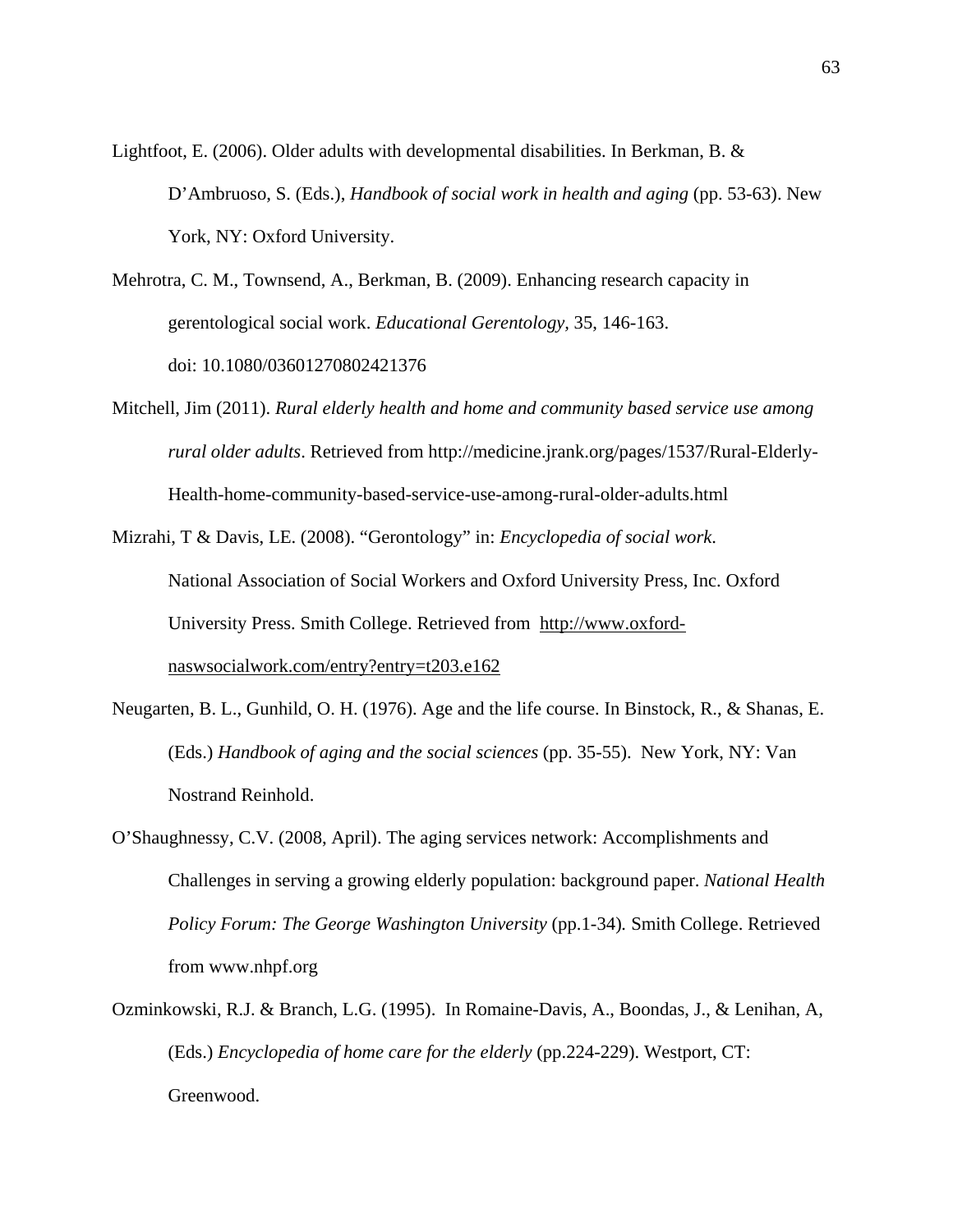Piercy, K.W. (2010). *Working with aging families*. New York, NY: W.W. Norton.

- Polivka, L., & Zayac, H. (2008). The aging network and managed long-term care. *The Gerontologist*, 48(5), 564-572. doi:10.1093/geront/48.5.564
- Putnam, M., & Stark, S. (2006). Aging and functional disability. In Berkman, B. & D'Ambruoso, S. (Eds.), *Handbook of social work in health and aging* (pp. 79-90). New York, NY: Oxford University.
- Pynoos, J., Caraviello, R., & Cicero, C. (2010). Housing in an aging America. In Cavanaugh, C., & Cavanaugh, C.K. (Eds.), *Aging in America*, *Volume three* (pp. 129-159). Santa Barbara, CA: Praeger.
- Richardson, V.E., & Barusch, A.S. (2006). *Gerontological practice for the twenty-first century*. Chichester, West Sussex, NY: Columbia University.
- Rogers, Carolyn, C. (1999). *Changes in the older population and implications for rural areas*. Food and Rural Economics division, Economic Research Service, U.S. Department of Agriculture Research Report Number 90, Summary, pp iii-iv. Retrieved from http://www.ers.usda.gov/publications/rdrr90/rdrr90.pdf
- Romaine-Davis, A., Boondas, J., & Lenihan, A, Eds. (1995). *Encyclopedia of home care for the elderly*. Westport, CT: Greenwood.
- Rowan, N.L., Faul, A.C., Birkenmaier, J., & Damron-Rodriquez, J. (2011). Social work knowledge of community-based services for older adults: an educational model for social work students. *Journal of Gerontological Social Work*, 54(189), 189-202. Smith College. doi: 10.1080/0163472.2010.538816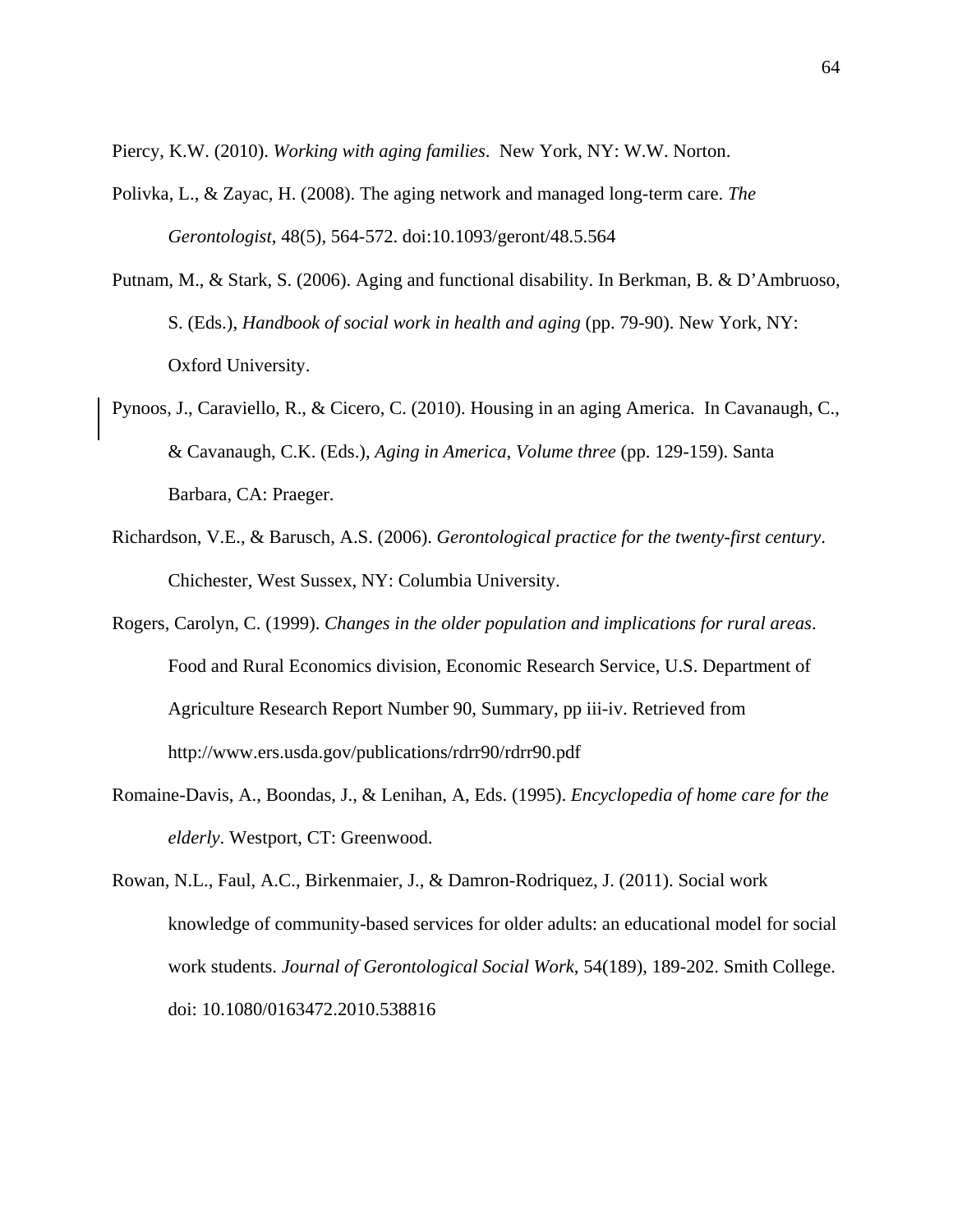- Saltman, J., Gumpert, J., Allen-Kelly, K., & Zubrzycki. (2004). Rural social work practice in the United States and Australia: A comparison. *International Social Work 47*(4), 515-531. Smith College. doi: 10.1177/0020872804046258
- U.S. Department of Health and Human Services (HHS), 2010. *Home health care: Fact sheet.* Washington, D.C. http://www.eldercare.gov/ELDERCARE.NET/Public/Resources/ Factsheets/Home\_Health\_Care.aspx. Retrieved April 25, 2011.
- U.S. Department of Health and Human Services, Administration on Aging. (2010). *A profile of older Americans: 2010.* Retrieved from http://www.aoa.gov/aoaroot/aging\_statistics/ Profile/2010/docs/2010profile.pdf
- U.S. Department of Health and Human Services (2011). *Understanding long-term care: Services and providers.* Retrieved from http://www.longtermcare.gov/LTC/ Main\_Site/ Understanding\_Long\_Term\_Care/Services/Services.aspx
- Vincent, G.K., & Velkoff, V.A. (2010, May). *The next four decades: The older population in the United States: 2010 to 2050: Population estimates and projections* (Current Population Report No. P25-1138). Retrieved from U.S. Census Bureau website: http://www.census.gov/prod/2010pubs/p25-1138.pdf
- Wilson, N.L. (2006). Educating social workers for an aging society: Needs and approaches. In Berkman, B. & D'Ambruoso, S. (Eds.), *Handbook of social work in health and aging* (pp. 1041-1050). New York, NY: Oxford University.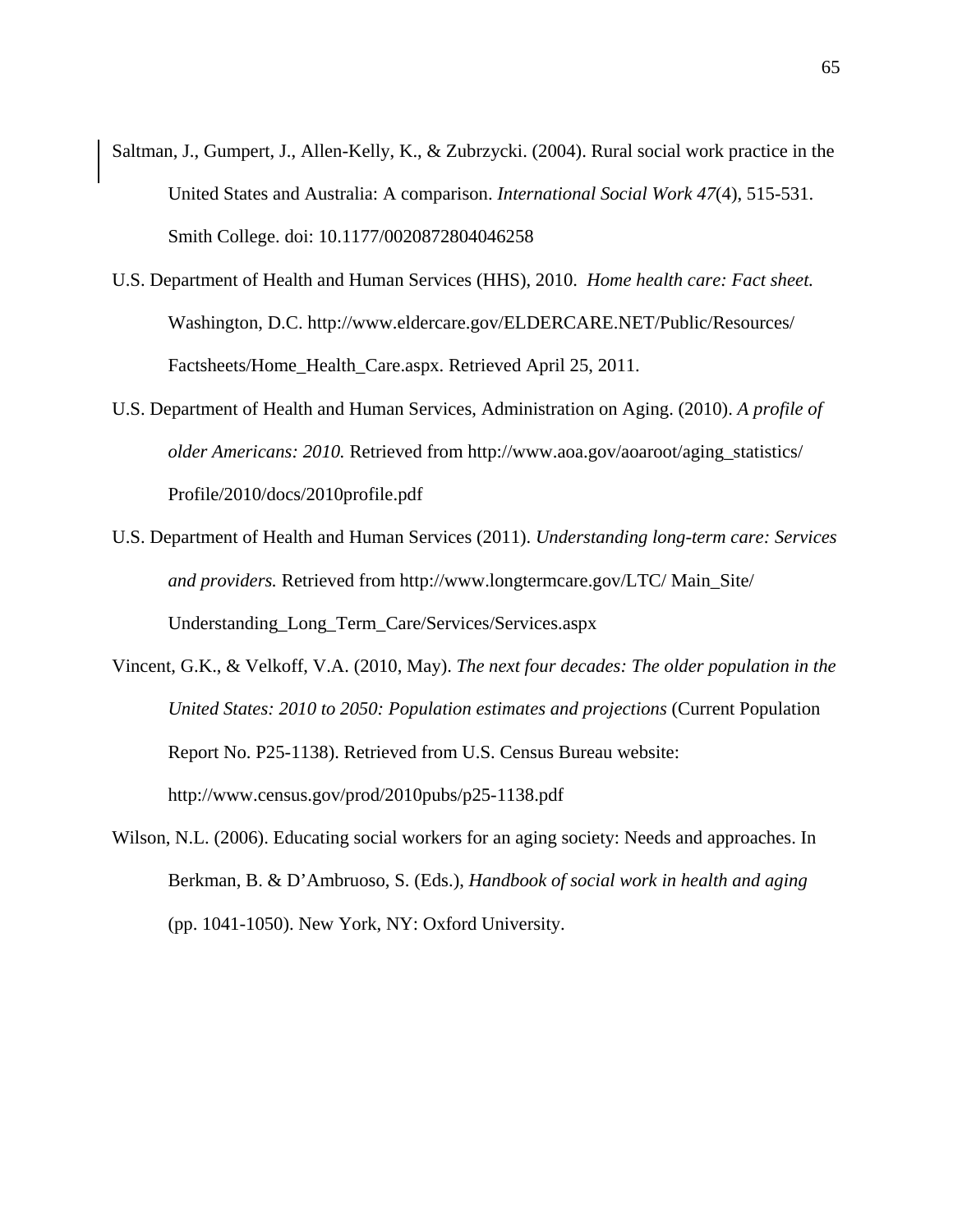## **Appendix A**



October 5, 2010

Smith College School for Social Work Lilly Hall Northampton, Ma 01060

To Whom It May Concern,

Hilltown Community Development Corporation and the Hilltown Elder Network (HEN) give permission to Deborah Grande to locate her research in this agency.

Ms. Grande will be analyzing data gathered from a 2010 HEN survey, and other regional survey data, distributed to and completed by our HEN Program clients and area residents.

Hilltown CDC and the HEN Program will abide by the standards related to the protection of all participants.

Sincerely,

 $CAM$ 

Charlie Hayes Social Services Program Manager Hilltown CDC



This institution is an equal opportunity provider and employer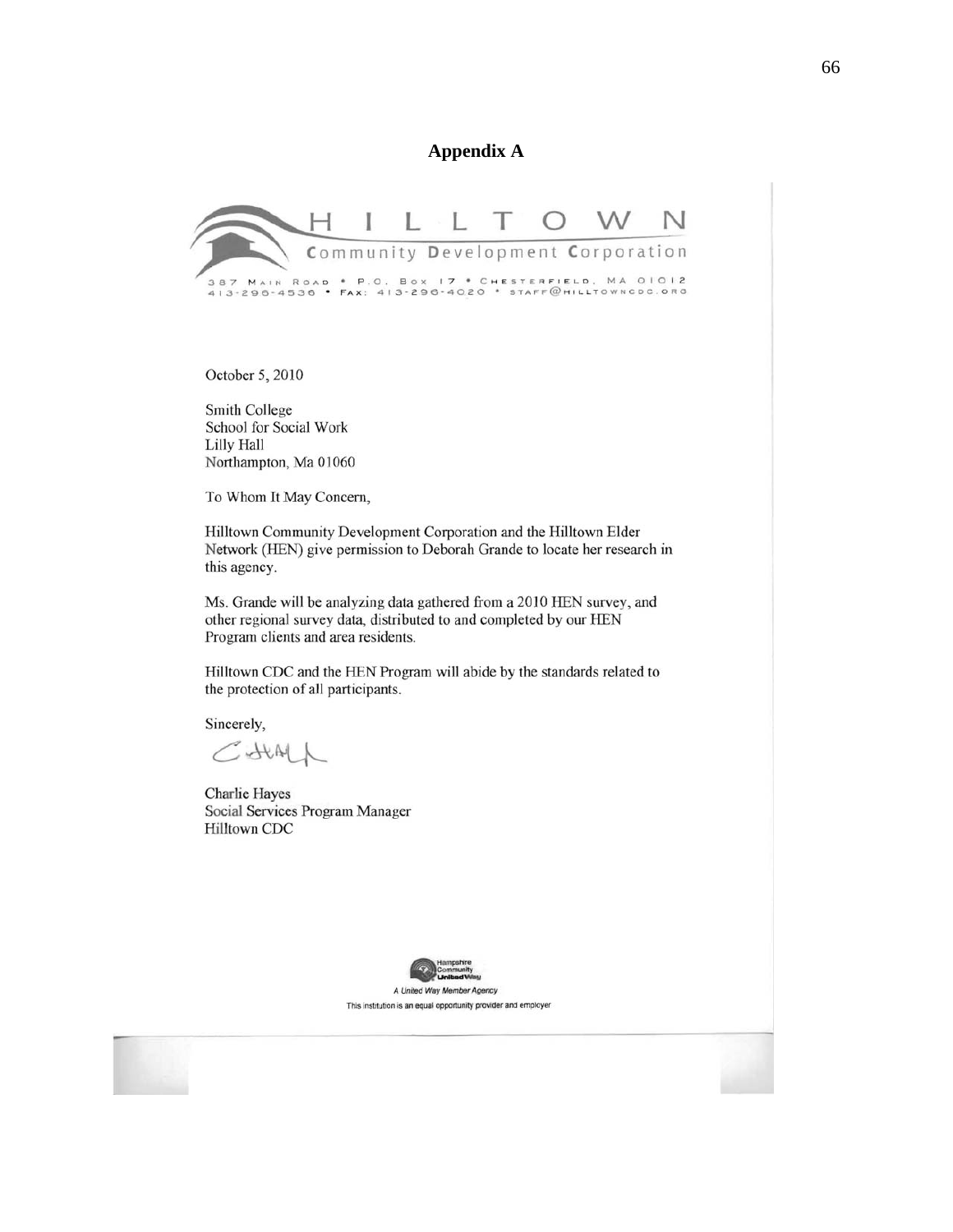#### **Appendix B**

### 6/21/10

## *Greetings from The Hilltown Elder Network*

We are writing to you because you are a HEN Program participant and have received HEN services during the past 12 months. In order to support the HEN Program activities Hilltown CDC applies to several funding sources. The major source of funding for HEN has been the Massachusetts Community Development Block Grant program. Our current proposal for 2010 is being evaluated in Boston at this time. Funding also comes from private sources and from individual donors and from HEN co-payments. To remain eligible for Massachusetts Block Grant funds we must gather information annually about HEN program participants' needs, levels of satisfaction, details concerning the forms of assistance provided and forms of additional services desired.

We are required to obtain only basic information, such as your age, town of residence and your most basic unmet needs. We also need to determine your level of satisfaction with HEN and list the services you would wish to see provided in the future. It is also required to have each participant complete a form which designates household income levels. We also must determine which program changes might be needed, based on input from you as program participants, and we want to offer each participant a means to convey your concerns to us.

The forms for you to provide this necessary information on are included with this letter. A stamped and addressed return envelope is also included for your convenience.

Your response is confidential and the results are used for planning purposes.

*We need to receive your completed survey by August 1, 2010***.** Please feel free to call and talk with me or your local HEN Coordinator if you have questions or need assistance.

# *Thank you for being part of this great program!*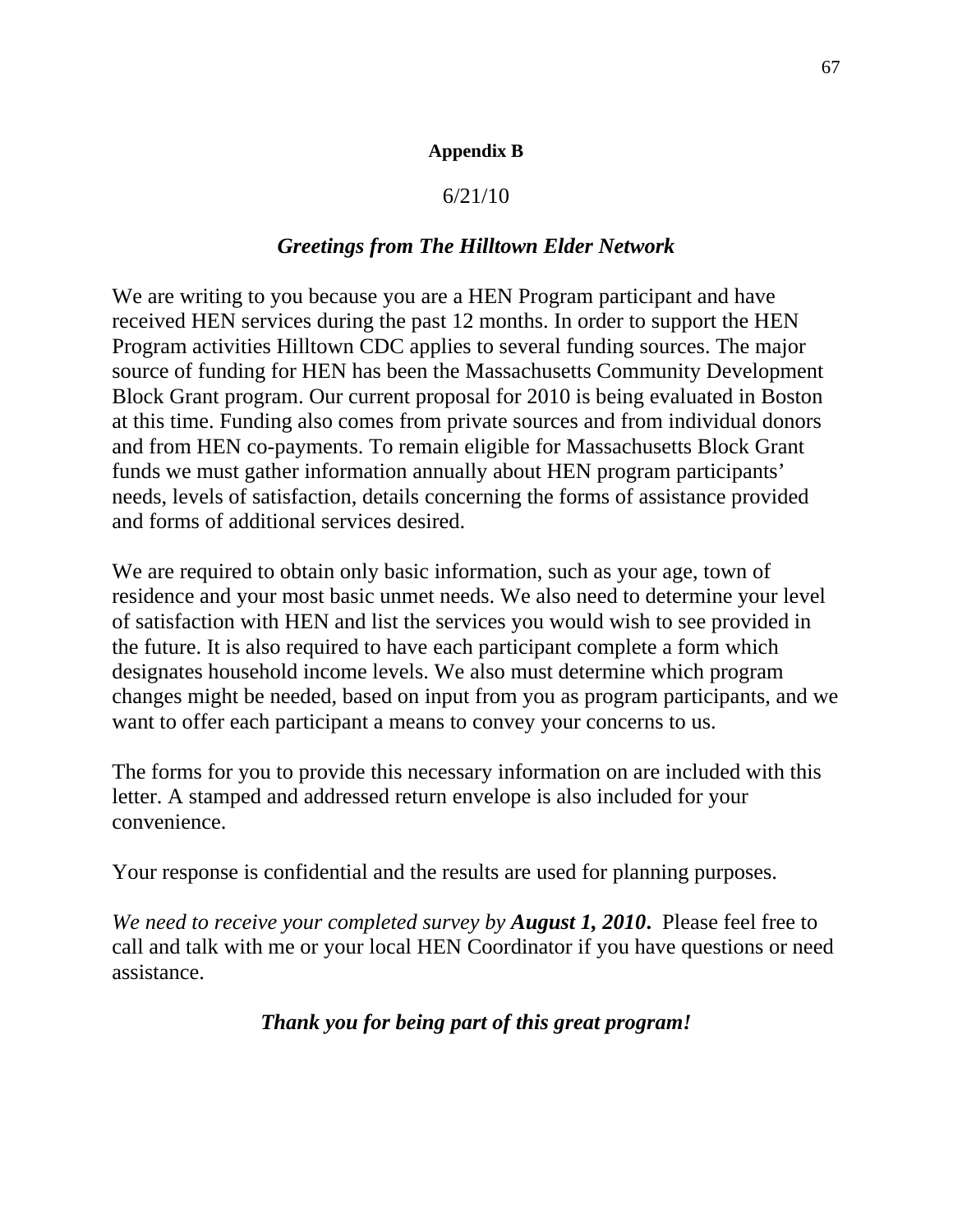# **HILLTOWN ELDER NETWORK**

# **HEN PROGRAM PARTICIPANT SURVEY**

# **June 2010**

| Please circle the types of HEN services that you are currently receiving?                                                                                                                                                                                                     |                             |                 |  |  |  |  |
|-------------------------------------------------------------------------------------------------------------------------------------------------------------------------------------------------------------------------------------------------------------------------------|-----------------------------|-----------------|--|--|--|--|
| General cleaning                                                                                                                                                                                                                                                              | Heavy chore                 | Laundry         |  |  |  |  |
| Shopping                                                                                                                                                                                                                                                                      | Meal preparation            | Driving/errands |  |  |  |  |
| Snow removal                                                                                                                                                                                                                                                                  | Firewood/stove pellets etc. |                 |  |  |  |  |
|                                                                                                                                                                                                                                                                               |                             |                 |  |  |  |  |
| Do you need more help than you are now receiving? Yes____ No____                                                                                                                                                                                                              |                             |                 |  |  |  |  |
| If yes, what form of additional help do you need (for example, escorted                                                                                                                                                                                                       |                             |                 |  |  |  |  |
| If you feel that you <i>do</i> require additional assistance please estimate the <i>amount</i><br>of extra time needed each week. It might be helpful to contact your HEN<br>Coordinator to estimate the additional time needed.<br><b>EXAMPLE 10 INCOMENT</b> hours per week |                             |                 |  |  |  |  |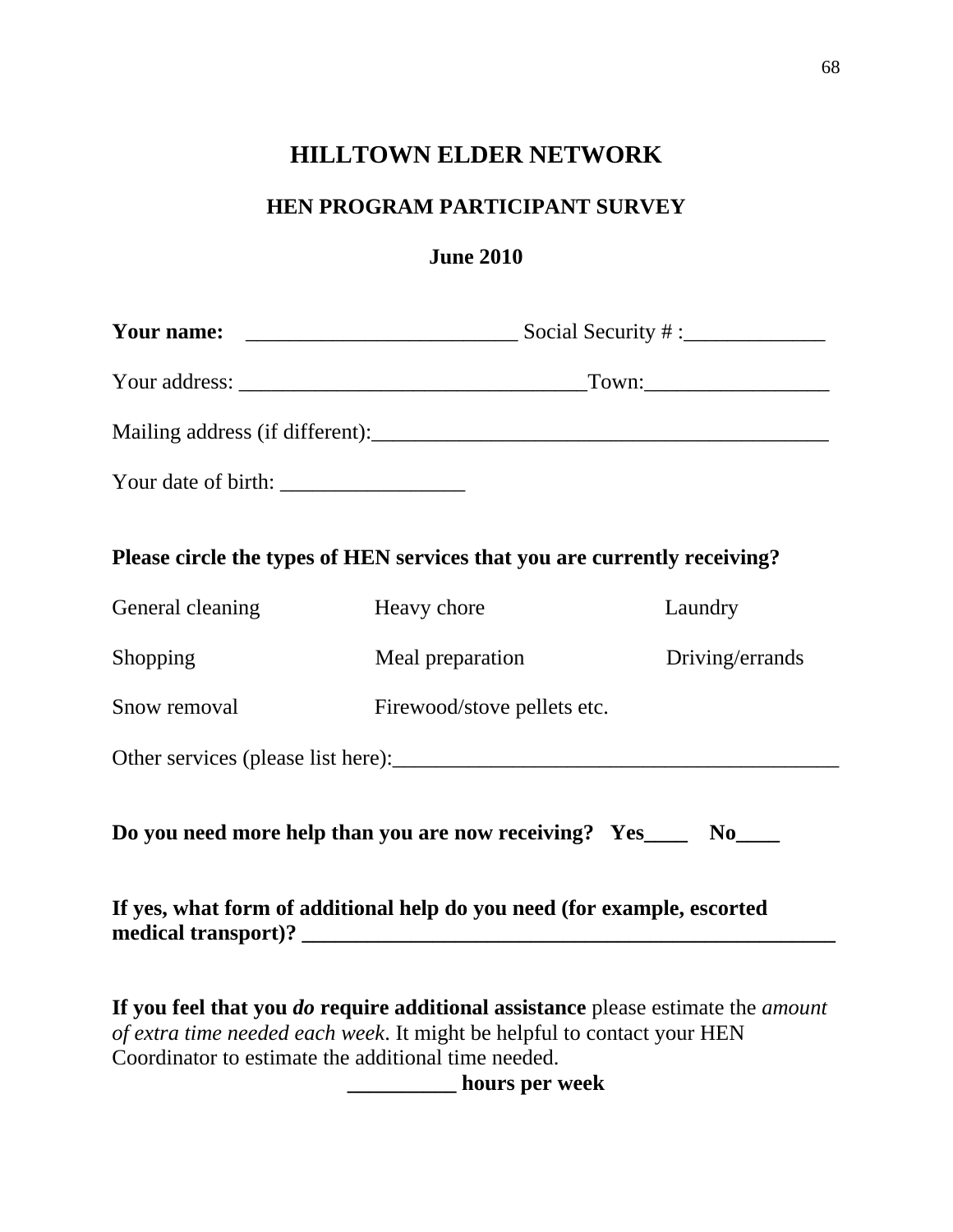# **Would you describe your overall satisfaction with the HEN program as:**

Excellent ?\_\_\_ Good ?\_\_\_ Fair ?\_\_\_ Poor ?\_\_\_ Other ?\_\_\_

If you believe that HEN needs improvement we would appreciate your comments on which areas *most* need attention:

|                                            | What do you feel is most valuable about the program?                                                                                                                                                              |
|--------------------------------------------|-------------------------------------------------------------------------------------------------------------------------------------------------------------------------------------------------------------------|
|                                            | <b>Have your HEN Caregivers been reliable &amp; helpful?</b> Yes___ No___                                                                                                                                         |
| <b>Comments regarding your caregivers?</b> |                                                                                                                                                                                                                   |
| help? Yes_____ No_____                     | Do you feel that your exposure to strain or injury is lessened by having HEN<br>In addition to the services HEN provides, is having a friendly connection with<br>your HEN caregiver important to you? Yes__ No__ |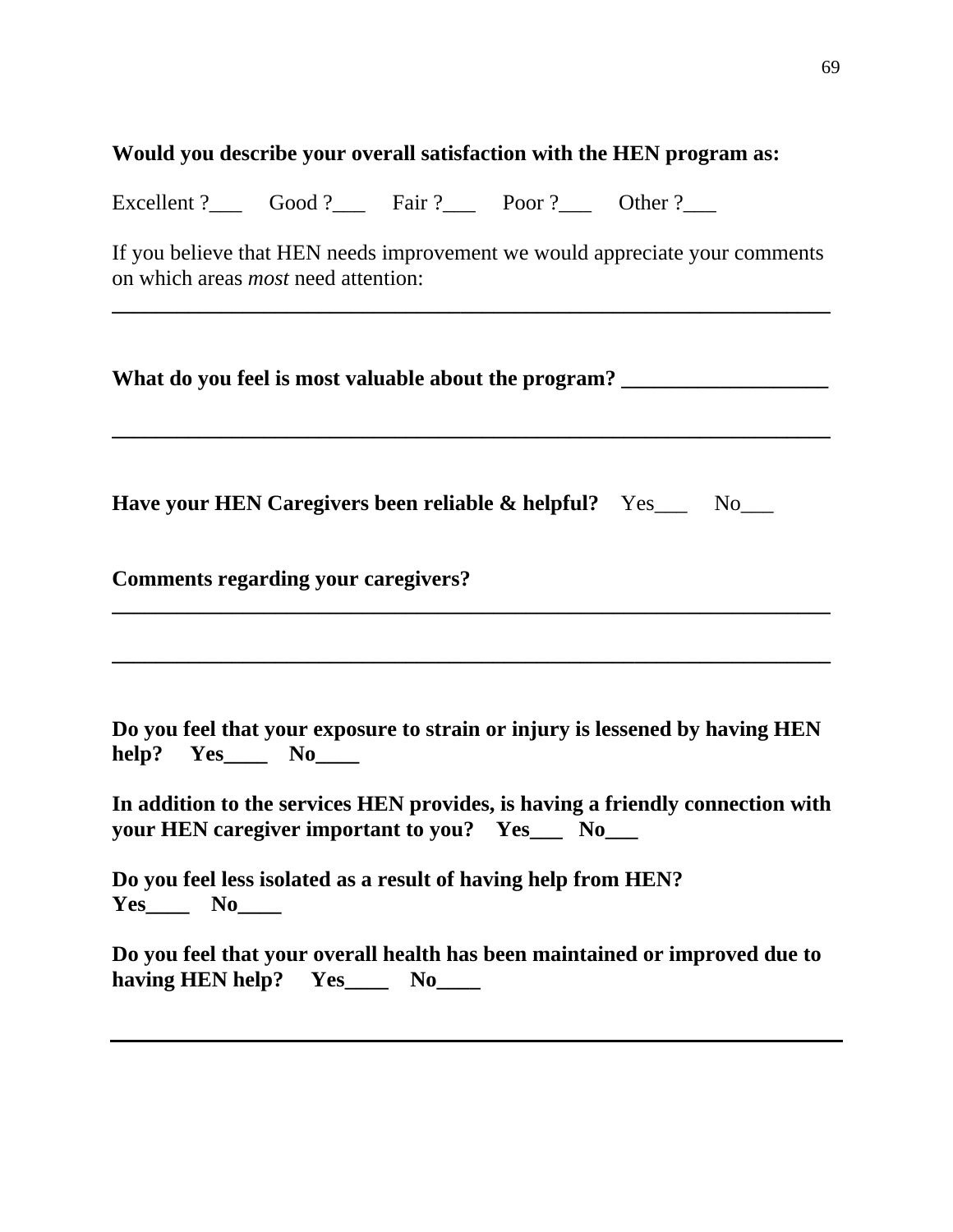Two last questions:

**What do you feel would happen if you no longer had HEN assistance** (for example, if there were no longer a HEN program)?

**\_\_\_\_\_\_\_\_\_\_\_\_\_\_\_\_\_\_\_\_\_\_\_\_\_\_\_\_\_\_\_\_\_\_\_\_\_\_\_\_\_\_\_\_\_\_\_\_\_\_\_\_\_\_\_\_\_\_\_\_\_\_\_\_\_\_**  *\_\_\_\_\_\_\_\_\_\_\_\_\_\_\_\_\_\_\_\_\_\_\_\_\_\_\_\_\_\_\_\_\_\_\_\_\_\_\_\_\_\_\_\_\_\_\_\_\_\_\_\_\_\_\_\_\_\_\_\_\_\_\_\_\_\_* 

*Do you feel that you could continue to live safely and independently in your current home without HEN assistance?* 

*Yes\_\_\_\_\_ No\_\_\_\_\_* 

 *Other comments:\_\_\_\_\_\_\_\_\_\_\_\_\_\_\_\_\_\_\_\_\_\_\_\_\_\_\_\_\_\_\_\_\_\_\_\_\_\_\_\_\_\_\_\_\_\_\_* 

*\_\_\_\_\_\_\_\_\_\_\_\_\_\_\_\_\_\_\_\_\_\_\_\_\_\_\_\_\_\_\_\_\_\_\_\_\_\_\_\_\_\_\_\_\_\_\_\_\_\_\_\_\_\_\_\_\_\_\_\_\_\_* 

 *Hilltown CDC is an equal opportunity provider and employer* 

*The next page is the HEN income verification form. It is very important. Kindly check off the box that reflects your household's annual income and mail it to us, along with the completed survey, by August 1, 2010.* 

**Once again, thank you very much!**